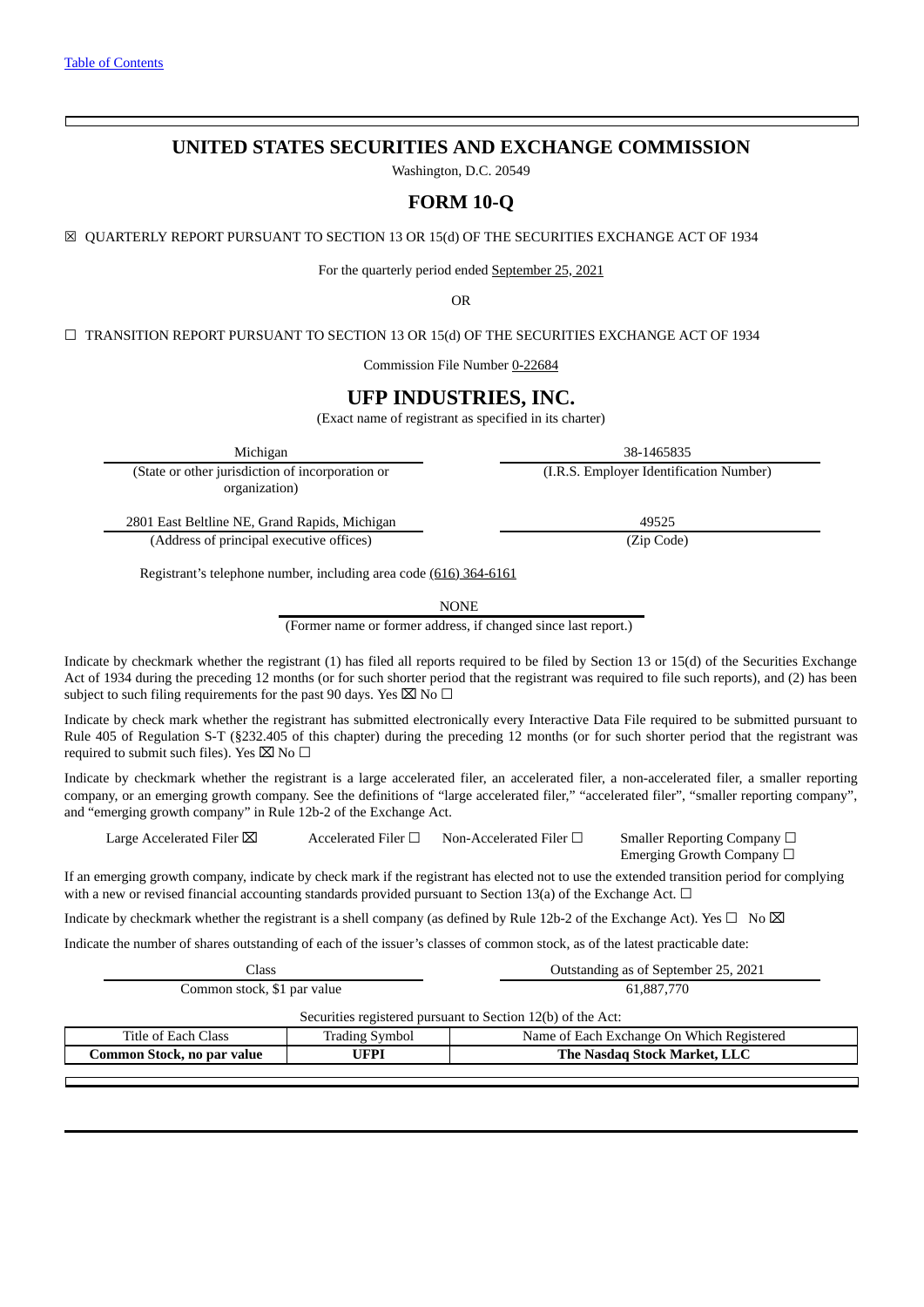# **TABLE OF CONTENTS**

<span id="page-1-0"></span>

| PART I.  |         | FINANCIAL INFORMATION.                                                                                                                                  | Page No.       |
|----------|---------|---------------------------------------------------------------------------------------------------------------------------------------------------------|----------------|
|          | Item 1. | <b>Financial Statements</b>                                                                                                                             |                |
|          |         | Condensed Consolidated Balance Sheets at September 25, 2021, December 26, 2020 and<br>September 26, 2020                                                | 3              |
|          |         | Condensed Consolidated Statements of Earnings and Comprehensive Income for the<br>Three and Nine Months Ended September 25, 2021 and September 26, 2020 | $\overline{4}$ |
|          |         | Condensed Consolidated Statements of Shareholders' Equity for the Three and Nine<br>Months Ended September 25, 2021 and September 26, 2020              | 5              |
|          |         | Condensed Consolidated Statements of Cash Flows for the Nine Months Ended<br>September 25, 2021 and September 26, 2020                                  | 7              |
|          |         | <b>Notes to Unaudited Condensed Consolidated Financial Statements</b>                                                                                   | 8              |
|          | Item 2. | <b>Management's Discussion and Analysis of Financial Condition and Results of Operations</b>                                                            | 18             |
|          | Item 3. | Quantitative and Qualitative Disclosures about Market Risk                                                                                              | 34             |
|          | Item 4. | <b>Controls and Procedures</b>                                                                                                                          | 34             |
| PART II. |         | <b>OTHER INFORMATION</b>                                                                                                                                |                |
|          | Item 1. | Legal Proceedings - NONE                                                                                                                                |                |
|          |         | Item 1A. Risk Factors - NONE                                                                                                                            | 35             |
|          | Item 2. | <b>Unregistered Sales of Equity Securities and Use of Proceeds</b>                                                                                      | 35             |
|          | Item 3. | Defaults upon Senior Securities - NONE                                                                                                                  |                |
|          | Item 4. | Mine Safety Disclosures - NONE                                                                                                                          |                |
|          | Item 5. | Other Information - NONE                                                                                                                                | 35             |
|          | Item 6. | <b>Exhibits</b>                                                                                                                                         | 35             |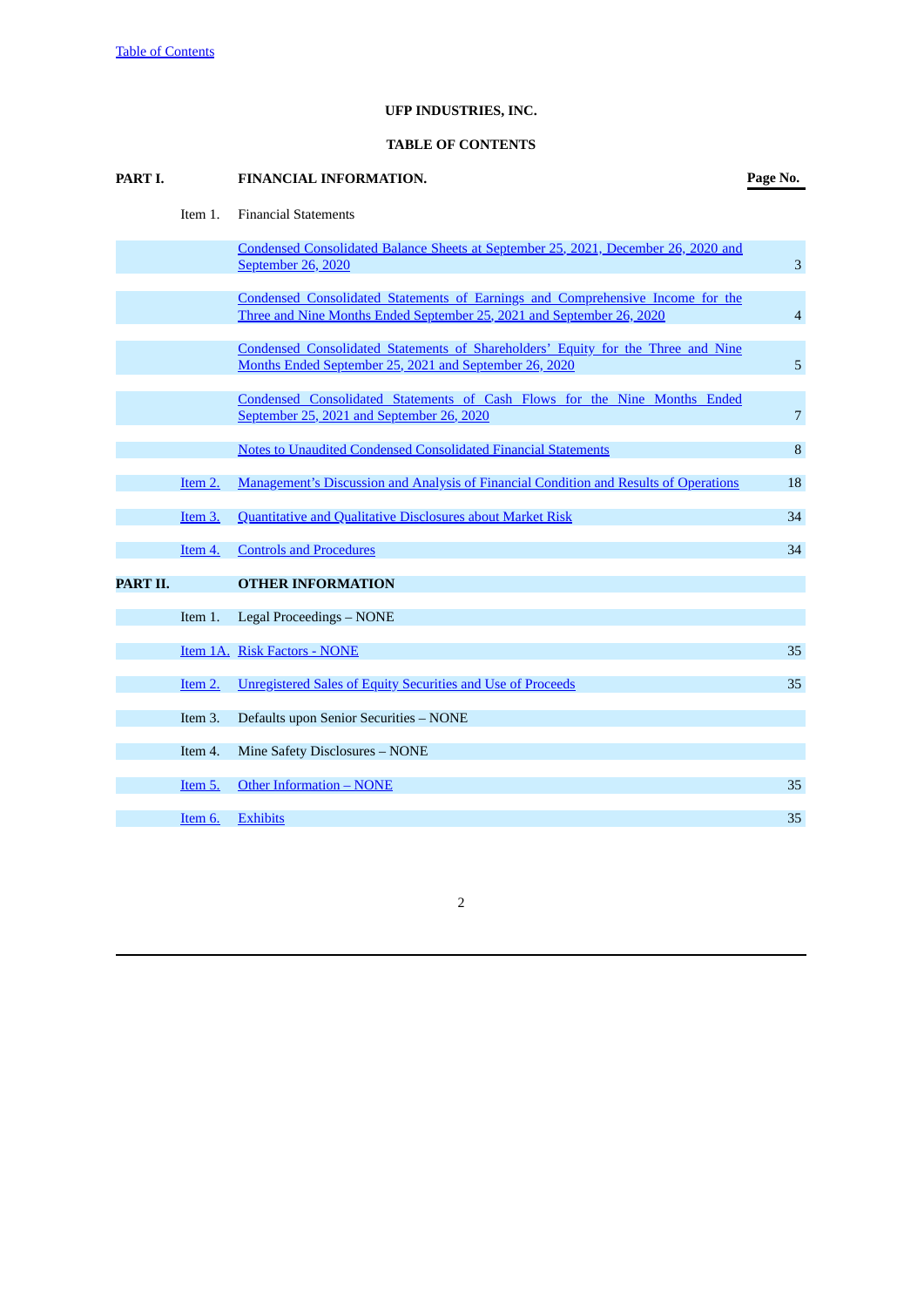# **CONDENSED CONSOLIDATED BALANCE SHEETS (Unaudited)**

<span id="page-2-0"></span>

| (in thousands, except share data)                                      |                       |            |                      |              |                       |
|------------------------------------------------------------------------|-----------------------|------------|----------------------|--------------|-----------------------|
|                                                                        | September 25,<br>2021 |            | December 26,<br>2020 |              | September 26,<br>2020 |
| <b>ASSETS</b>                                                          |                       |            |                      |              |                       |
| <b>CURRENT ASSETS:</b>                                                 |                       |            |                      |              |                       |
| Cash and cash equivalents                                              | $\mathbb{S}$          | 138,637    | \$<br>436,507        | $\mathbb{S}$ | 346,154               |
| Restricted cash                                                        |                       | 17,592     | 101                  |              | 724                   |
| Investments                                                            |                       | 33,723     | 24,308               |              | 20,530                |
| Accounts receivable, net                                               |                       | 783,959    | 470,504              |              | 583,079               |
| Inventories:                                                           |                       |            |                      |              |                       |
| Raw materials                                                          |                       | 368,185    | 316,481              |              | 286,418               |
| Finished goods                                                         |                       | 532,480    | 250,813              |              | 242,316               |
| <b>Total inventories</b>                                               |                       | 900.665    | 567.294              |              | 528,734               |
| Refundable income taxes                                                |                       | 14,134     | 5,836                |              |                       |
| Other current assets                                                   |                       | 34,040     | 33,812               |              | 32,888                |
| <b>TOTAL CURRENT ASSETS</b>                                            |                       | 1,922,750  | 1,538,362            |              | 1,512,109             |
| DEFERRED INCOME TAXES                                                  |                       | 2,330      | 2.413                |              | 2.070                 |
| RESTRICTED INVESTMENTS                                                 |                       | 18,925     | 17,565               |              | 17.327                |
| RIGHT OF USE ASSETS                                                    |                       | 94,481     | 77,245               |              | 77,412                |
| <b>OTHER ASSETS</b>                                                    |                       | 29,168     | 20,298               |              | 24.216                |
| GOODWILL                                                               |                       | 292,318    | 252,193              |              | 245,925               |
| <b>INDEFINITE-LIVED INTANGIBLE ASSETS</b>                              |                       | 7,380      | 7.401                |              | 7.361                 |
| OTHER INTANGIBLE ASSETS, NET                                           |                       | 93,984     | 72,252               |              | 58,205                |
| PROPERTY, PLANT AND EQUIPMENT:                                         |                       |            |                      |              |                       |
| Property, plant and equipment                                          |                       | 1,156,070  | 974,497              |              | 935,639               |
| Less accumulated depreciation and amortization                         |                       | (603, 159) | (557, 335)           |              | (529, 644)            |
| PROPERTY, PLANT AND EQUIPMENT, NET                                     |                       | 552,911    | 417,162              |              | 405,995               |
| <b>TOTAL ASSETS</b>                                                    |                       | 3,014,247  | 2,404,891            |              | 2,350,620             |
| <b>LIABILITIES AND SHAREHOLDERS' EQUITY</b>                            |                       |            |                      |              |                       |
| <b>CURRENT LIABILITIES:</b>                                            |                       |            |                      |              |                       |
| Cash overdraft                                                         | \$                    | 10,812     | \$                   | \$           |                       |
| Accounts payable                                                       |                       | 292,933    | 211,518              |              | 231,111               |
| Accrued liabilities:                                                   |                       |            |                      |              |                       |
| Compensation and benefits                                              |                       | 249.242    | 166,478              |              | 171.472               |
| Income taxes                                                           |                       |            |                      |              | 3,024                 |
| Other                                                                  |                       | 90,348     | 69,104               |              | 69,888                |
| Current portion of lease liability                                     |                       | 22,242     | 16,549               |              | 15,349                |
| Current portion of long-term debt                                      |                       | 93         | 100                  |              | 2,760                 |
| TOTAL CURRENT LIABILITIES                                              |                       | 665,670    | 463,749              |              | 493,604               |
| <b>LONG-TERM DEBT</b>                                                  |                       | 310,119    | 311,607              |              | 311,267               |
| <b>LEASE LIABILITY</b>                                                 |                       | 75,548     | 61,509               |              | 62.100                |
| DEFERRED INCOME TAXES                                                  |                       | 39,198     | 25,266               |              | 22,478                |
| OTHER LIABILITIES                                                      |                       | 46,238     | 59,608               |              | 47,367                |
| <b>TOTAL LIABILITIES</b>                                               |                       | 1,136,773  | 921.739              |              | 936.816               |
| SHAREHOLDERS' EQUITY:                                                  |                       |            |                      |              |                       |
| Controlling interest shareholders' equity:                             |                       |            |                      |              |                       |
| Preferred stock, no par value; shares authorized 1,000,000; issued and |                       |            |                      |              |                       |
| outstanding, none                                                      | \$                    |            | \$                   | \$           |                       |
| Common stock, \$1 par value; shares authorized 80,000,000; issued and  |                       |            |                      |              |                       |
| outstanding, 61,887,770, 61,205,780 and 61,186,636                     |                       | 61,888     | 61,206               |              | 61,187                |
| Additional paid-in capital                                             |                       | 239,563    | 218,224              |              | 216,002               |
| Retained earnings                                                      |                       | 1,552,593  | 1,182,680            |              | 1,127,375             |
| Accumulated other comprehensive loss                                   |                       | (3,278)    | (1,794)              |              | (6, 974)              |
| Total controlling interest shareholders' equity                        |                       | 1,850,766  | 1,460,316            |              | 1,397,590             |
| Noncontrolling interest                                                |                       | 26,708     | 22,836               |              | 16,214                |
|                                                                        |                       | 1,877,474  | 1,483,152            |              | 1,413,804             |
| TOTAL SHAREHOLDERS' EQUITY                                             |                       |            |                      |              |                       |
| TOTAL LIABILITIES AND SHAREHOLDERS' EQUITY                             | \$                    | 3,014,247  | \$<br>2,404,891      | \$           | 2,350,620             |

See notes to consolidated condensed financial statements.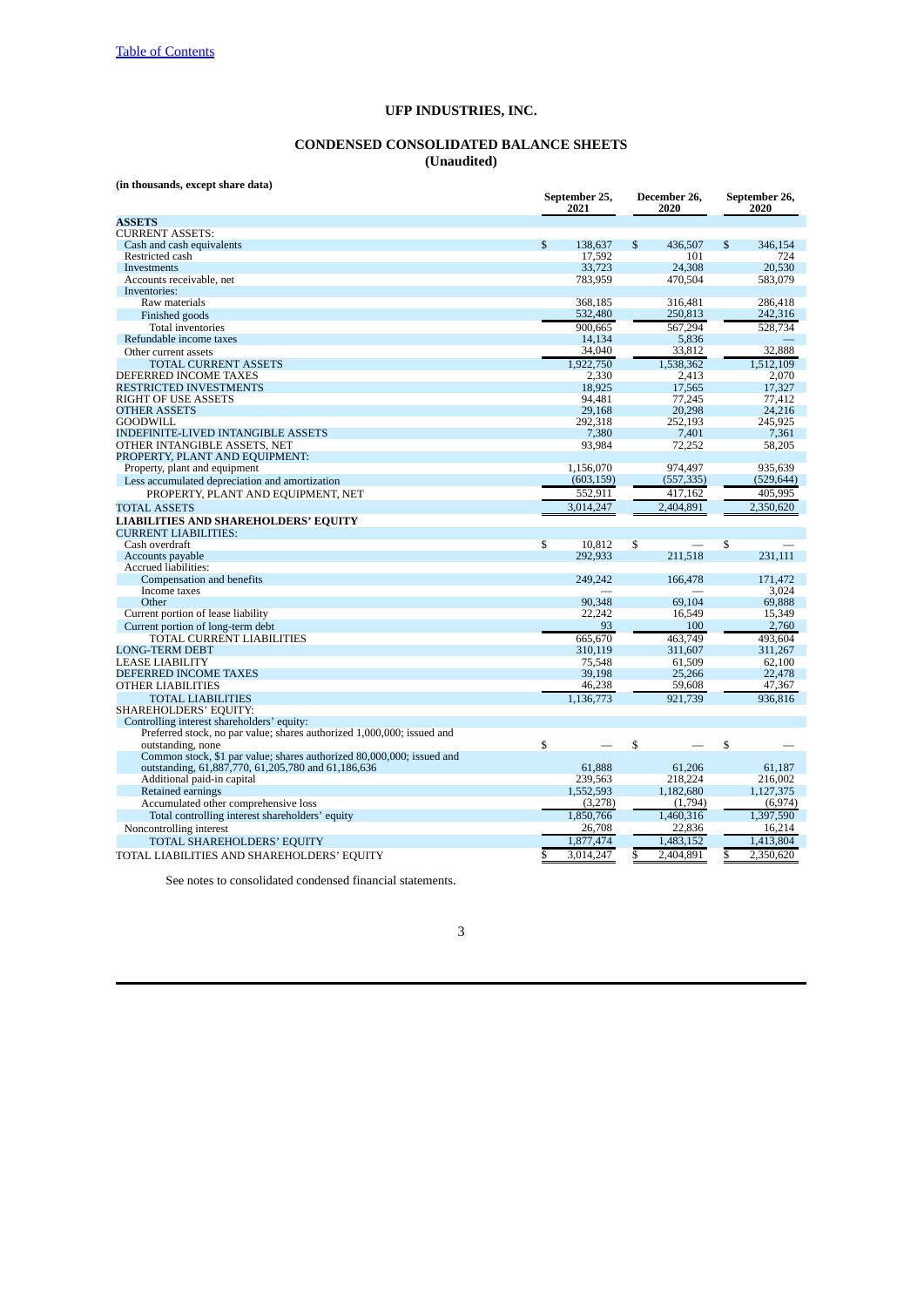# **CONDENSED CONSOLIDATED STATEMENTS OF EARNINGS AND COMPREHENSIVE INCOME (Unaudited)**

<span id="page-3-0"></span>**(in thousands, except per share data)**

| (in thousands, except per share data)                               | <b>Three Months Ended</b> |                       | <b>Nine Months Ended</b> |                       |    |                       |  |
|---------------------------------------------------------------------|---------------------------|-----------------------|--------------------------|-----------------------|----|-----------------------|--|
|                                                                     | September 25,<br>2021     | September 26,<br>2020 |                          | September 25,<br>2021 |    | September 26,<br>2020 |  |
| <b>NET SALES</b>                                                    | \$2,093,784               | \$1,486,227           |                          | \$6,619,329           |    | \$3,760,290           |  |
| COST OF GOODS SOLD                                                  | 1,766,229                 | 1,245,153             |                          | 5,583,926             |    | 3,147,049             |  |
| <b>GROSS PROFIT</b>                                                 | 327,555                   | 241,074               |                          | 1,035,403             |    | 613.241               |  |
| SELLING, GENERAL AND ADMINISTRATIVE EXPENSES                        | 169,467                   | 134,649               |                          | 504,104               |    | 357,770               |  |
| <b>OTHER GAINS, NET</b>                                             | (10,037)                  | (176)                 |                          | (11,248)              |    | (2,120)               |  |
| <b>EARNINGS FROM OPERATIONS</b>                                     | 168,125                   | 106,601               |                          | 542,547               |    | 257,591               |  |
| <b>INTEREST EXPENSE</b>                                             | 3,433                     | 2,486                 |                          | 10,483                |    | 6,291                 |  |
| INTEREST AND INVESTMENT LOSS (INCOME)                               | 371                       | (1,565)               |                          | (3,614)               |    | (1,623)               |  |
| <b>EQUITY IN EARNINGS OF INVESTEE</b>                               | 946                       |                       |                          | 2,411                 |    |                       |  |
|                                                                     | 4,750                     | 921                   |                          | 9,280                 |    | 4,668                 |  |
| <b>EARNINGS BEFORE INCOME TAXES</b>                                 | 163,375                   | 105,680               |                          | 533,267               |    | 252,923               |  |
| <b>INCOME TAXES</b>                                                 | 37,628                    | 26,819                |                          | 127,909               |    | 63,798                |  |
| <b>NET EARNINGS</b>                                                 | 125,747                   | 78,861                |                          | 405,358               |    | 189,125               |  |
| LESS NET EARNINGS ATTRIBUTABLE TO                                   |                           |                       |                          |                       |    |                       |  |
| NONCONTROLLING INTEREST                                             | (4,706)                   | (1,657)               |                          | (7,624)               |    | (5,299)               |  |
| NET EARNINGS ATTRIBUTABLE TO CONTROLLING                            |                           |                       |                          |                       |    |                       |  |
| <b>INTEREST</b>                                                     | \$<br>121,041             | \$<br>77,204          | \$                       | 397,734               | \$ | 183,826               |  |
|                                                                     |                           |                       |                          |                       |    |                       |  |
| <b>EARNINGS PER SHARE - BASIC</b>                                   | \$<br>1.94                | \$<br>1.25            | \$                       | 6.40                  | \$ | 2.98                  |  |
| <b>EARNINGS PER SHARE - DILUTED</b>                                 | \$<br>1.94                | \$<br>1.25            | \$                       | 6.38                  | \$ | 2.98                  |  |
|                                                                     |                           |                       |                          |                       |    |                       |  |
| OTHER COMPREHENSIVE INCOME:                                         |                           |                       |                          |                       |    |                       |  |
| <b>NET EARNINGS</b>                                                 | 125,747                   | 78,861                |                          | 405,358               |    | 189,125               |  |
| OTHER COMPREHENSIVE GAIN (LOSS)                                     | (2,024)                   | 1,687                 |                          | (1,500)               |    | (4,030)               |  |
| <b>COMPREHENSIVE INCOME</b>                                         | 123,723                   | 80,548                |                          | 403,858               |    | 185,095               |  |
| LESS COMPREHENSIVE INCOME ATTRIBUTABLE TO                           |                           |                       |                          |                       |    |                       |  |
| NONCONTROLLING INTEREST                                             | (4, 496)                  | (1, 922)              |                          | (7,608)               |    | (3,354)               |  |
| COMPREHENSIVE INCOME ATTRIBUTABLE TO<br><b>CONTROLLING INTEREST</b> | \$<br>119,227             | \$<br>78,626          | \$                       | 396,250               | \$ | 181,741               |  |

See notes to consolidated condensed financial statements.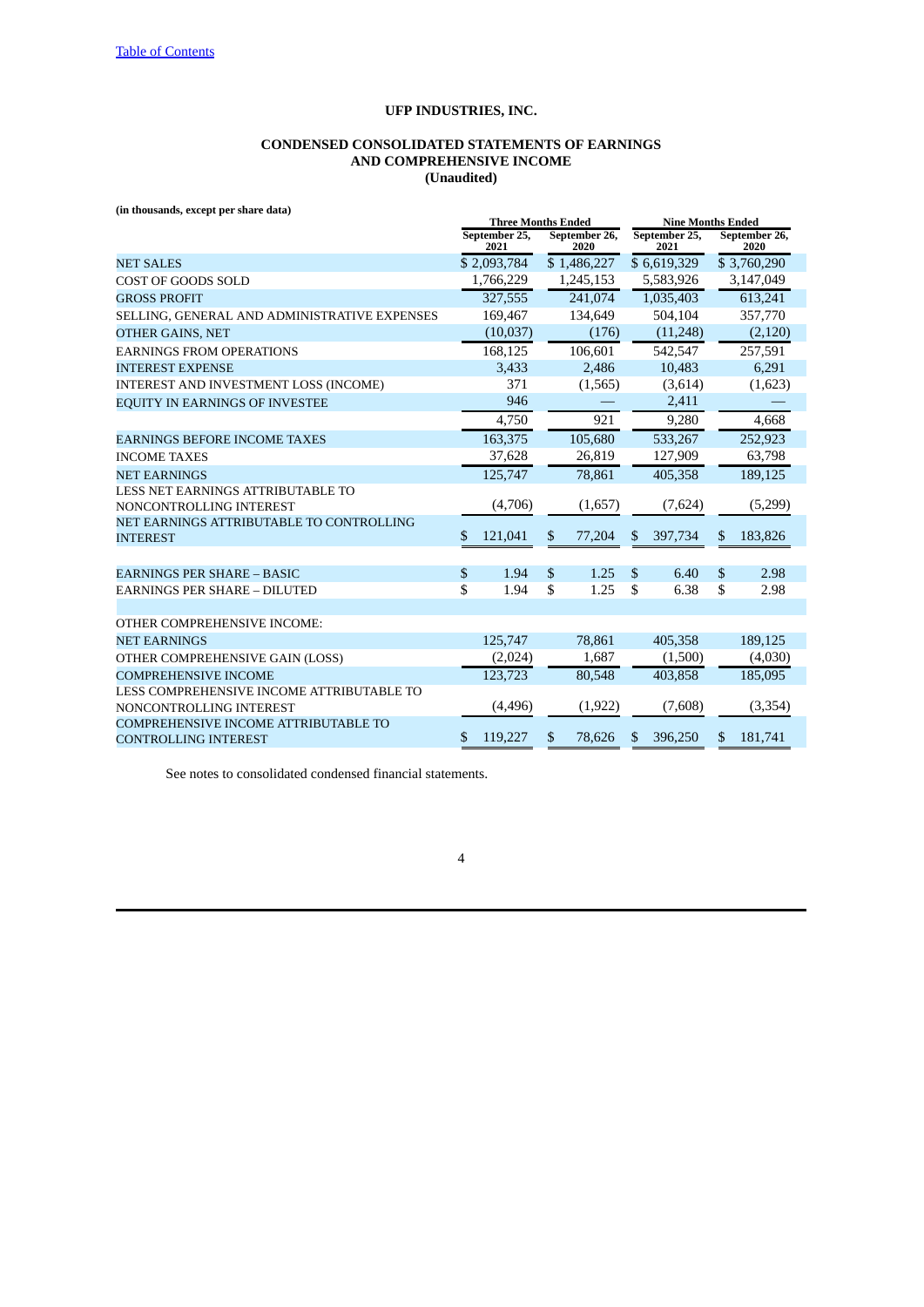# **CONDENSED CONSOLIDATED STATEMENTS OF SHAREHOLDERS' EQUITY (Unaudited)**

<span id="page-4-0"></span>**(in thousands, except share and per share data)**

| (in thousands, except share and per share data)       | <b>Controlling Interest Shareholders' Equity</b> |                 |                                  |                         |    |                                                                 |    |                                          |    |                    |
|-------------------------------------------------------|--------------------------------------------------|-----------------|----------------------------------|-------------------------|----|-----------------------------------------------------------------|----|------------------------------------------|----|--------------------|
|                                                       |                                                  | Common<br>Stock | Additional<br>Paid-In<br>Capital | Retained<br>Earnings    |    | <b>Accumulated</b><br>Other<br>Comprehensive<br><b>Earnings</b> |    | <b>Noncontrolling</b><br><b>Interest</b> |    | Total              |
| <b>Balance on December 26, 2020</b>                   |                                                  | \$61,206        | \$218,224                        | \$1,182,680             | \$ | (1,794)                                                         | \$ | 22,836                                   |    | \$1,483,152        |
| Net earnings                                          |                                                  |                 |                                  | 103,311                 |    |                                                                 |    | 940                                      |    | 104,251            |
| Foreign currency translation adjustment               |                                                  |                 |                                  |                         |    | (374)                                                           |    | (526)                                    |    | (900)              |
| Unrealized loss on debt securities                    |                                                  |                 |                                  |                         |    | (1,296)                                                         |    |                                          |    | (1,296)            |
| Distributions to noncontrolling interest              |                                                  |                 |                                  |                         |    |                                                                 |    | (2,914)                                  |    | (2,914)            |
| Cash dividends - \$0.15 per share - quarterly         |                                                  |                 |                                  | (9,274)                 |    |                                                                 |    |                                          |    | (9,274)            |
| Issuance of 5,816 shares under employee stock         |                                                  |                 |                                  |                         |    |                                                                 |    |                                          |    |                    |
| purchase plan                                         |                                                  | 6               | 357                              |                         |    |                                                                 |    |                                          |    | 363                |
| Net issuance of 536,970 shares under stock grant      |                                                  |                 |                                  |                         |    |                                                                 |    |                                          |    |                    |
| programs                                              |                                                  | 537             | 3,888                            | 5                       |    |                                                                 |    |                                          |    | 4,430              |
| Issuance of 89,690 shares under deferred compensation |                                                  |                 |                                  |                         |    |                                                                 |    |                                          |    |                    |
| plans                                                 |                                                  | 89              | (89)                             |                         |    |                                                                 |    |                                          |    |                    |
| Expense associated with share-based compensation      |                                                  |                 |                                  |                         |    |                                                                 |    |                                          |    |                    |
| arrangements                                          |                                                  |                 | 2,936                            |                         |    |                                                                 |    |                                          |    | 2,936              |
| Accrued expense under deferred compensation plans     |                                                  |                 | 5.795                            |                         |    |                                                                 |    |                                          |    | 5.795              |
| Balance on March 27, 2021                             |                                                  | $5\quad 61,838$ | \$231,111                        | \$1,276,722             | \$ | (3, 464)                                                        | \$ | 20,336                                   |    | $5\quad 1,586,543$ |
| Net earnings                                          |                                                  |                 |                                  | 173,382                 |    |                                                                 |    | 1,978                                    |    | 175,360            |
| Foreign currency translation adjustment               |                                                  |                 |                                  |                         |    | 1,759                                                           |    | 720                                      |    | 2,479              |
| Unrealized gain on debt securities                    |                                                  |                 |                                  |                         |    | 241                                                             |    |                                          |    | 241                |
| Cash dividends - \$0.15 per share - quarterly         |                                                  |                 |                                  | (9,276)                 |    |                                                                 |    |                                          |    | (9,276)            |
| Issuance of 9,282 shares under employee stock plans   |                                                  | 9               | 564                              |                         |    |                                                                 |    |                                          |    | 573                |
| Net forfeitures of 5,718 shares under stock grant     |                                                  |                 |                                  |                         |    |                                                                 |    |                                          |    |                    |
| programs                                              |                                                  | (6)             | (224)                            | 5                       |    |                                                                 |    |                                          |    | (225)              |
| Issuance of 8,913 shares under deferred compensation  |                                                  |                 |                                  |                         |    |                                                                 |    |                                          |    |                    |
| plans                                                 |                                                  | 10              | (10)                             |                         |    |                                                                 |    |                                          |    |                    |
| Expense associated with share-based compensation      |                                                  |                 |                                  |                         |    |                                                                 |    |                                          |    |                    |
| arrangements                                          |                                                  |                 | 2.728                            |                         |    |                                                                 |    |                                          |    | 2,728              |
| Accrued expense under deferred compensation plans     |                                                  |                 | 1,140                            |                         |    |                                                                 |    |                                          |    | 1,140              |
| Balance on June 26, 2021                              |                                                  | $5\quad 61,851$ | $\overline{$}$ 235,309           | \$1,440,833             | \$ | (1, 464)                                                        | \$ | 23,034                                   |    | \$1,759,563        |
| Net earnings                                          |                                                  |                 |                                  | 121,041                 |    |                                                                 |    | 4,706                                    |    | 125,747            |
| Foreign currency translation adjustment               |                                                  |                 |                                  |                         |    | (1,897)                                                         |    | (210)                                    |    | (2,107)            |
| Unrealized gain on debt securities                    |                                                  |                 |                                  |                         |    | 83                                                              |    |                                          |    | 83                 |
| Distributions to noncontrolling interest              |                                                  |                 |                                  |                         |    |                                                                 |    |                                          |    |                    |
| Additional purchase and adjustment of noncontrolling  |                                                  |                 |                                  |                         |    |                                                                 |    |                                          |    |                    |
| interest                                              |                                                  |                 |                                  |                         |    |                                                                 |    | (822)                                    |    | (822)              |
| Cash dividends - \$0.15 per share - quarterly         |                                                  |                 |                                  | (9,281)                 |    |                                                                 |    |                                          |    | (9,281)            |
| Issuance of 10,008 shares under employee stock plans  |                                                  | 10              | 573                              |                         |    |                                                                 |    |                                          |    | 583                |
| Net issuance of 17,165 shares under stock grant       |                                                  |                 |                                  |                         |    |                                                                 |    |                                          |    |                    |
| programs                                              |                                                  | 17              | (115)                            |                         |    |                                                                 |    |                                          |    | (98)               |
| Issuance of 9,864 shares under deferred compensation  |                                                  |                 |                                  |                         |    |                                                                 |    |                                          |    |                    |
| plans                                                 |                                                  | 10              | (10)                             |                         |    |                                                                 |    |                                          |    |                    |
| Expense associated with share-based compensation      |                                                  |                 |                                  |                         |    |                                                                 |    |                                          |    |                    |
| arrangements                                          |                                                  |                 | 2,657                            |                         |    |                                                                 |    |                                          |    | 2.657              |
|                                                       |                                                  |                 | 1,149                            |                         |    |                                                                 |    |                                          |    | 1.149              |
| Accrued expense under deferred compensation plans     |                                                  |                 |                                  |                         |    |                                                                 |    |                                          |    |                    |
| Balance on September 25, 2021                         | \$                                               | 61,888          | \$239,563                        | $\overline{51,552,593}$ | \$ | (3,278)                                                         | \$ | 26,708                                   | \$ | 1,877,474          |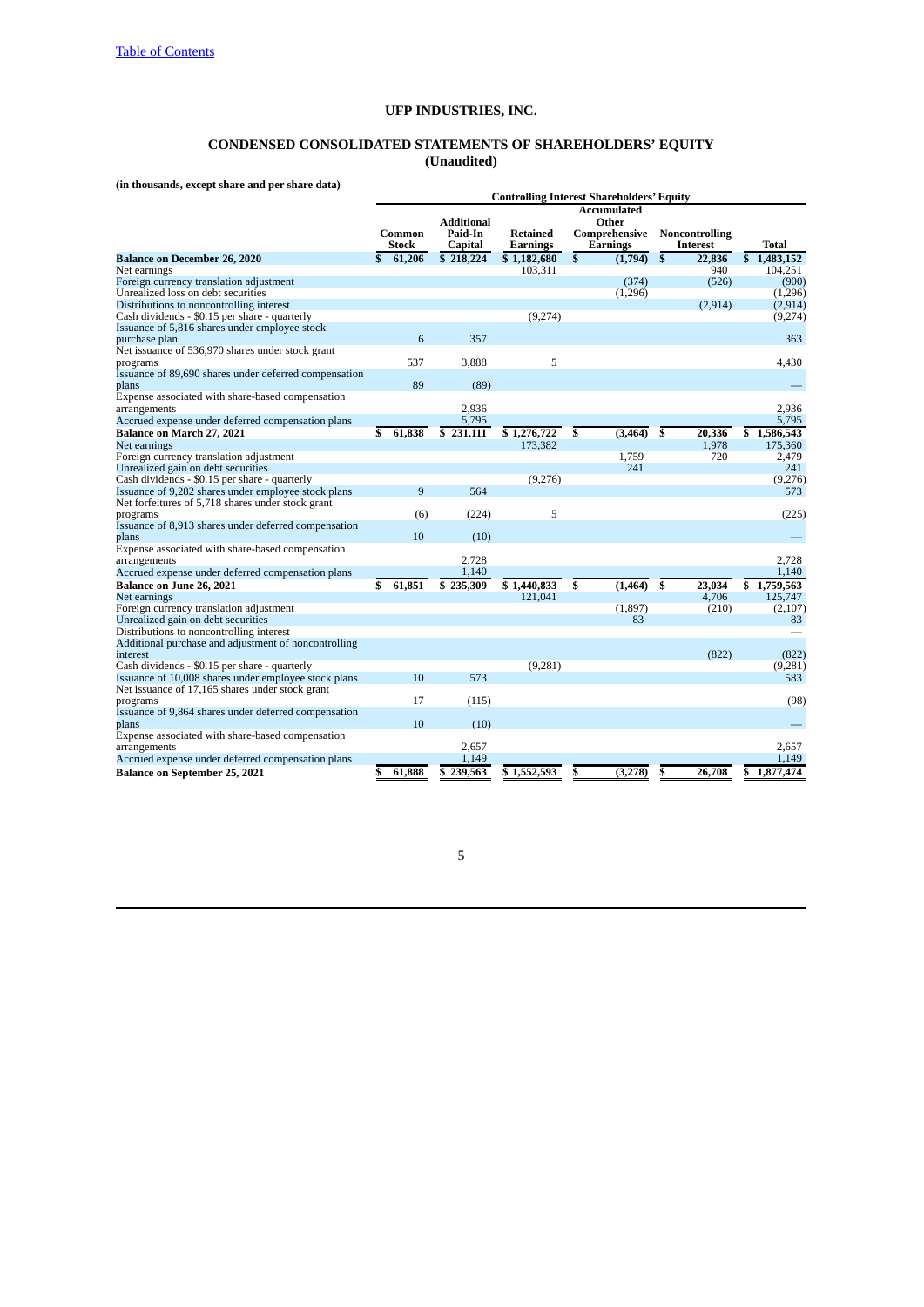# **CONDENSED CONSOLIDATED STATEMENTS OF SHAREHOLDERS' EQUITY, CONTINUED (Unaudited)**

**(in thousands, except share and per share data)**

| (in thousands, except share and per share data)     | <b>Controlling Interest Shareholders' Equity</b> |                                         |                             |              |              |                                                          |                         |                                   |    |           |
|-----------------------------------------------------|--------------------------------------------------|-----------------------------------------|-----------------------------|--------------|--------------|----------------------------------------------------------|-------------------------|-----------------------------------|----|-----------|
|                                                     | Common<br>Stock                                  | <b>Additional</b><br>Paid-In<br>Capital | Retained<br><b>Earnings</b> |              |              | <b>Accumulated</b><br>Other<br>Comprehensive<br>Earnings |                         | Noncontrolling<br><b>Interest</b> |    | Total     |
| <b>Balance on December 28, 2019</b>                 | \$61,409                                         | \$192,173                               | \$<br>995,022               |              | $\mathbf{s}$ | (4,889)                                                  | \$                      | 14,018                            |    | 1,257,733 |
| Net earnings                                        |                                                  |                                         | 40,159                      |              |              |                                                          |                         | 411                               |    | 40,570    |
| Foreign currency translation adjustment             |                                                  |                                         |                             |              |              | (5,951)                                                  |                         | (2, 335)                          |    | (8, 286)  |
| Unrealized loss on debt securities                  |                                                  |                                         |                             |              |              | (270)                                                    |                         |                                   |    | (270)     |
| Distributions to noncontrolling interest            |                                                  |                                         |                             |              |              |                                                          |                         | (299)                             |    | (299)     |
| Additional purchase of noncontrolling interest      |                                                  | 130                                     |                             |              |              |                                                          |                         | (225)                             |    | (95)      |
| Cash dividends - \$0.125 per share - quarterly      |                                                  |                                         |                             | (7,730)      |              |                                                          |                         |                                   |    | (7,730)   |
| Issuance of 10,549 shares under employee stock      |                                                  |                                         |                             |              |              |                                                          |                         |                                   |    |           |
| purchase plan                                       | 10                                               | 309                                     |                             |              |              |                                                          |                         |                                   |    | 319       |
| Net issuance of 350,124 shares under stock grant    |                                                  |                                         |                             |              |              |                                                          |                         |                                   |    |           |
| programs                                            | 350                                              | 12,454                                  |                             | $\mathbf{1}$ |              |                                                          |                         |                                   |    | 12,805    |
| Issuance of 89,616 shares under deferred            |                                                  |                                         |                             |              |              |                                                          |                         |                                   |    |           |
| compensation plans                                  | 89                                               | (89)                                    |                             |              |              |                                                          |                         |                                   |    |           |
| Repurchase of 756,397 shares                        | (756)                                            |                                         | (28, 456)                   |              |              |                                                          |                         |                                   |    | (29, 212) |
| Expense associated with share-based compensation    |                                                  |                                         |                             |              |              |                                                          |                         |                                   |    |           |
| arrangements                                        |                                                  | 1.404                                   |                             |              |              |                                                          |                         |                                   |    | 1.404     |
| Accrued expense under deferred compensation plans   |                                                  | 5,343                                   |                             |              |              |                                                          |                         |                                   |    | 5,343     |
| Balance on March 28, 2020                           | $\overline{61,}102$<br>\$                        | \$211,724                               | 998,996<br>\$               |              | \$           | (11, 110)                                                | \$                      | 11,570                            | \$ | 1,272,282 |
| Net earnings                                        |                                                  |                                         | 66,463                      |              |              |                                                          |                         | 3.231                             |    | 69,694    |
| Foreign currency translation adjustment             |                                                  |                                         |                             |              |              | 2,026                                                    |                         | 125                               |    | 2,151     |
| Unrealized gain on debt securities                  |                                                  |                                         |                             |              |              | 688                                                      |                         |                                   |    | 688       |
| Cash dividends - \$0.125 per share - quarterly      |                                                  |                                         |                             | (7,644)      |              |                                                          |                         |                                   |    | (7,644)   |
| Issuance of 9,714 shares under employee stock plans | 10                                               | 367                                     |                             |              |              |                                                          |                         |                                   |    | 377       |
| Net issuance of 42,880 shares under stock grant     |                                                  |                                         |                             |              |              |                                                          |                         |                                   |    |           |
| programs                                            | 43                                               | (174)                                   |                             | 2            |              |                                                          |                         |                                   |    | (129)     |
| Issuance of 14,106 shares under deferred            |                                                  |                                         |                             |              |              |                                                          |                         |                                   |    |           |
| compensation plans                                  | 14                                               | (14)                                    |                             |              |              |                                                          |                         |                                   |    |           |
| Expense associated with share-based compensation    |                                                  |                                         |                             |              |              |                                                          |                         |                                   |    |           |
| arrangements                                        |                                                  | 824                                     |                             |              |              |                                                          |                         |                                   |    | 824       |
|                                                     |                                                  | 1.082                                   |                             |              |              |                                                          |                         |                                   |    | 1,082     |
| Accrued expense under deferred compensation plans   |                                                  |                                         |                             |              |              |                                                          |                         | 14,926                            |    |           |
| <b>Balance on June 27, 2020</b>                     | 61,169<br>\$                                     | 5213,809                                | \$1,057,817                 |              | \$           | (8,396)                                                  | $\overline{\mathbf{s}}$ |                                   | \$ | 1,339,325 |
| Net earnings                                        |                                                  |                                         | 77,204                      |              |              |                                                          |                         | 1.657                             |    | 78.861    |
| Foreign currency translation adjustment             |                                                  |                                         |                             |              |              | 1,319                                                    |                         | 265                               |    | 1,584     |
| Unrealized loss on debt securities                  |                                                  |                                         |                             |              |              | 103                                                      |                         |                                   |    | 103       |
| Distributions to noncontrolling interest            |                                                  |                                         |                             |              |              |                                                          |                         | (634)                             |    | (634)     |
| Cash dividends - \$0.125 per share - quarterly      |                                                  |                                         |                             | (7,646)      |              |                                                          |                         |                                   |    | (7,646)   |
| Issuance of 7,511 shares under employee stock plans | 7                                                | 338                                     |                             |              |              |                                                          |                         |                                   |    | 345       |
| Net forfeiture of 1,382 shares under stock grant    |                                                  |                                         |                             |              |              |                                                          |                         |                                   |    |           |
| programs                                            | (1)                                              | (56)                                    |                             |              |              |                                                          |                         |                                   |    | (57)      |
| Issuance of 11,326 shares under deferred            |                                                  |                                         |                             |              |              |                                                          |                         |                                   |    |           |
| compensation plans                                  | 12                                               | (12)                                    |                             |              |              |                                                          |                         |                                   |    |           |
| Expense associated with share-based compensation    |                                                  |                                         |                             |              |              |                                                          |                         |                                   |    |           |
| arrangements                                        |                                                  | 826                                     |                             |              |              |                                                          |                         |                                   |    | 826       |
| Accrued expense under deferred compensation plans   |                                                  | 1,097                                   |                             |              |              |                                                          |                         |                                   |    | 1,097     |
| <b>Balance on September 26, 2020</b>                | 61,187<br>\$                                     | \$216,002                               | \$1,127,375                 |              | \$           | (6,974)                                                  | \$                      | 16,214                            | \$ | 1,413,804 |

6

See notes to consolidated condensed financial statements.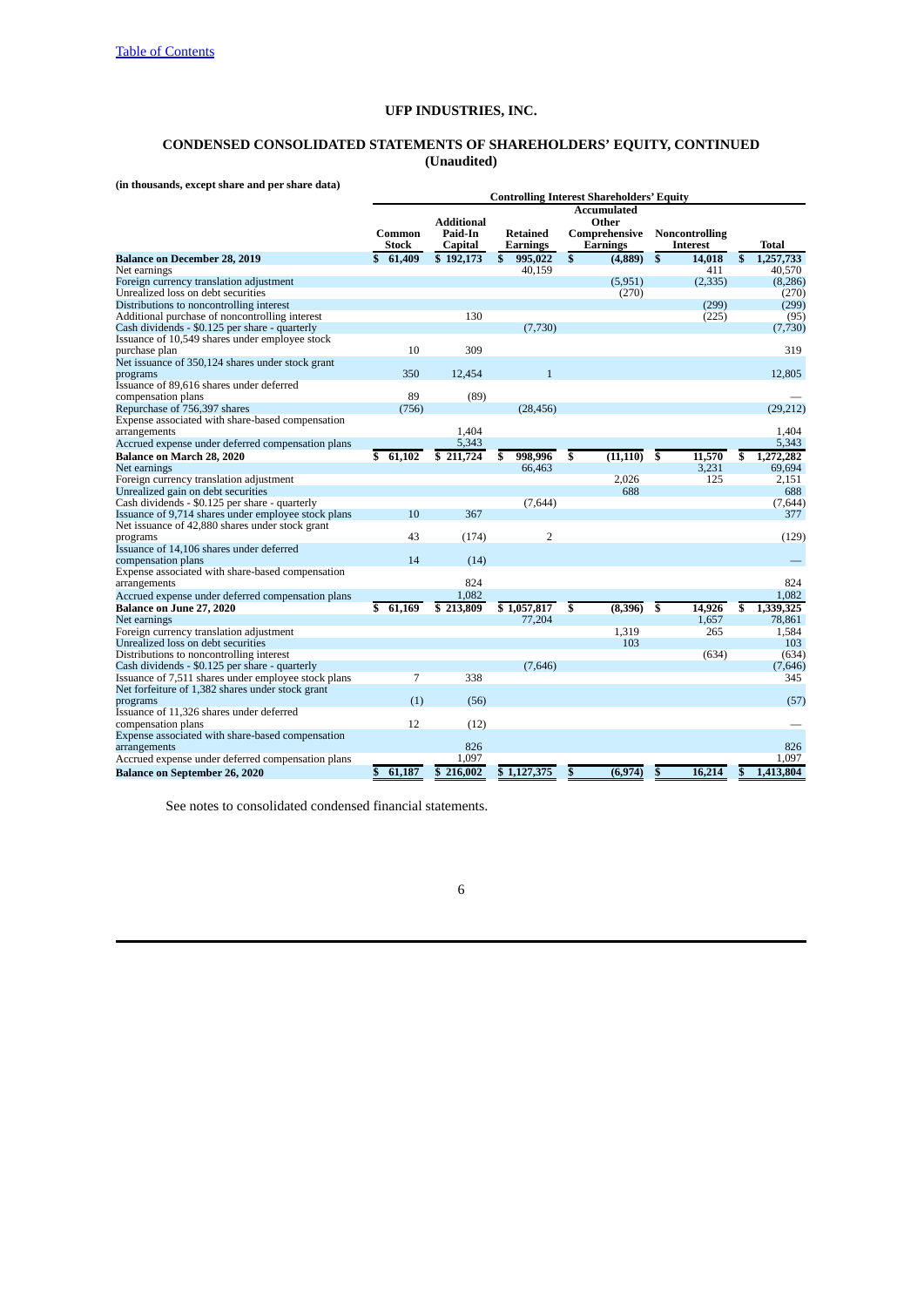# **CONDENSED CONSOLIDATED STATEMENTS OF CASH FLOWS (Unaudited)**

<span id="page-6-0"></span>

| (in thousands)                                                               | <b>Nine Months Ended</b> |                       |                         |            |  |  |  |  |  |
|------------------------------------------------------------------------------|--------------------------|-----------------------|-------------------------|------------|--|--|--|--|--|
|                                                                              |                          | September 25,<br>2021 | September 26,<br>2020   |            |  |  |  |  |  |
| CASH FLOWS FROM OPERATING ACTIVITIES:                                        |                          |                       |                         |            |  |  |  |  |  |
| Net earnings                                                                 | \$                       | 405,358               | \$                      | 189,125    |  |  |  |  |  |
| Adjustments to reconcile net earnings to net cash from operating activities: |                          |                       |                         |            |  |  |  |  |  |
| Depreciation                                                                 |                          | 61,741                |                         | 47,226     |  |  |  |  |  |
| Amortization of intangibles                                                  |                          | 9,369                 |                         | 5,863      |  |  |  |  |  |
| Expense associated with share-based and grant compensation arrangements      |                          | 8,444                 |                         | 3,152      |  |  |  |  |  |
| Deferred income taxes                                                        |                          | (594)                 |                         | 110        |  |  |  |  |  |
| Unrealized gain on investments and other                                     |                          | (1,756)               |                         | (81)       |  |  |  |  |  |
| Equity in earnings of investee                                               |                          | 2,411                 |                         |            |  |  |  |  |  |
| Net gain on sale and disposition of assets                                   |                          | (10, 482)             |                         | (662)      |  |  |  |  |  |
| Changes in:                                                                  |                          |                       |                         |            |  |  |  |  |  |
| Accounts receivable                                                          |                          | (141,088)             |                         | (211, 238) |  |  |  |  |  |
| Inventories                                                                  |                          | (204, 144)            |                         | (39, 167)  |  |  |  |  |  |
| Accounts payable and cash overdraft                                          |                          | 53,437                |                         | 85,354     |  |  |  |  |  |
| Accrued liabilities and other                                                |                          | 99,067                |                         | 105,401    |  |  |  |  |  |
| NET CASH PROVIDED BY OPERATING ACTIVITIES                                    |                          | 281,763               |                         | 185,083    |  |  |  |  |  |
| <b>CASH FLOWS FROM INVESTING ACTIVITIES:</b>                                 |                          |                       |                         |            |  |  |  |  |  |
| Purchases of property, plant and equipment                                   |                          | (110,092)             |                         | (67, 024)  |  |  |  |  |  |
| Proceeds from sale of property, plant and equipment                          |                          | 26,597                |                         | 2,588      |  |  |  |  |  |
| Acquisitions and purchases of non-controlling interest, net of cash received |                          | (433, 275)            |                         | (34, 820)  |  |  |  |  |  |
| Purchases of investments                                                     |                          | (17, 866)             |                         | (24, 266)  |  |  |  |  |  |
| Proceeds from sale of investments                                            |                          | 9,857                 |                         | 22,281     |  |  |  |  |  |
| Other                                                                        |                          | (3, 478)              |                         | 314        |  |  |  |  |  |
| NET CASH USED IN INVESTING ACTIVITIES                                        |                          | (528, 257)            |                         | (100, 927) |  |  |  |  |  |
| <b>CASH FLOWS FROM FINANCING ACTIVITIES:</b>                                 |                          |                       |                         |            |  |  |  |  |  |
| Borrowings under revolving credit facilities                                 |                          | 886,966               |                         | 6,862      |  |  |  |  |  |
| Repayments under revolving credit facilities                                 |                          | (888, 335)            |                         | (6, 498)   |  |  |  |  |  |
| Contingent consideration payments and other                                  |                          | (2,664)               |                         | (3,087)    |  |  |  |  |  |
| Issuance of long-term debt                                                   |                          |                       |                         | 150,000    |  |  |  |  |  |
| Proceeds from issuance of common stock                                       |                          | 1,519                 |                         | 1,042      |  |  |  |  |  |
| Dividends paid to shareholders                                               |                          | (27, 831)             |                         | (23,020)   |  |  |  |  |  |
| Distributions to noncontrolling interest                                     |                          | (2,914)               |                         | (932)      |  |  |  |  |  |
| Repurchase of common stock                                                   |                          |                       |                         | (29,212)   |  |  |  |  |  |
| Other                                                                        |                          | (334)                 |                         | 23         |  |  |  |  |  |
| NET CASH (USED IN) PROVIDED BY FINANCING ACTIVITIES                          |                          | (33,593)              |                         | 95,178     |  |  |  |  |  |
| Effect of exchange rate changes on cash                                      |                          | (292)                 |                         | (1,122)    |  |  |  |  |  |
| NET CHANGE IN CASH AND CASH EQUIVALENTS                                      |                          | (280, 379)            |                         | 178.212    |  |  |  |  |  |
| CASH, CASH EQUIVALENTS, AND RESTRICTED CASH, BEGINNING OF YEAR               |                          | 436,608               |                         | 168,666    |  |  |  |  |  |
|                                                                              | \$                       | 156,229               | \$                      | 346,878    |  |  |  |  |  |
| CASH, CASH EQUIVALENTS, AND RESTRICTED CASH, END OF PERIOD                   |                          |                       |                         |            |  |  |  |  |  |
| RECONCILIATION OF CASH AND CASH EQUIVALENTS AND RESTRICTED CASH:             |                          |                       |                         |            |  |  |  |  |  |
| Cash and cash equivalents, beginning of period                               | \$                       | 436,507               | \$                      | 168,336    |  |  |  |  |  |
| Restricted cash, beginning of period                                         |                          | 101                   |                         | 330        |  |  |  |  |  |
| Cash, cash equivalents, and restricted cash, beginning of period             | $\overline{\mathbb{S}}$  | 436,608               | $\overline{\mathbb{S}}$ | 168,666    |  |  |  |  |  |
|                                                                              |                          |                       |                         |            |  |  |  |  |  |
| Cash and cash equivalents, end of period                                     | \$                       | 138,637               | \$                      | 346,154    |  |  |  |  |  |
| Restricted cash, end of period                                               |                          | 17,592                |                         | 724        |  |  |  |  |  |
| Cash, cash equivalents, and restricted cash, end of period                   | \$                       | 156,229               | \$                      | 346,878    |  |  |  |  |  |
|                                                                              |                          |                       |                         |            |  |  |  |  |  |
| SUPPLEMENTAL INFORMATION:                                                    |                          |                       |                         |            |  |  |  |  |  |
| Interest paid                                                                | \$                       | 10,360                | \$                      | 4,112      |  |  |  |  |  |
| Income taxes paid                                                            |                          | 136,893               |                         | 47,301     |  |  |  |  |  |
| NON-CASH INVESTING ACTIVITIES                                                |                          |                       |                         |            |  |  |  |  |  |
| Capital expenditures included in accounts payable                            |                          | 2,366                 |                         |            |  |  |  |  |  |
| NON-CASH FINANCING ACTIVITIES:                                               |                          |                       |                         |            |  |  |  |  |  |
| Common stock issued under deferred compensation plans                        |                          | 6,778                 |                         | 6,195      |  |  |  |  |  |

See notes to consolidated condensed financial statements.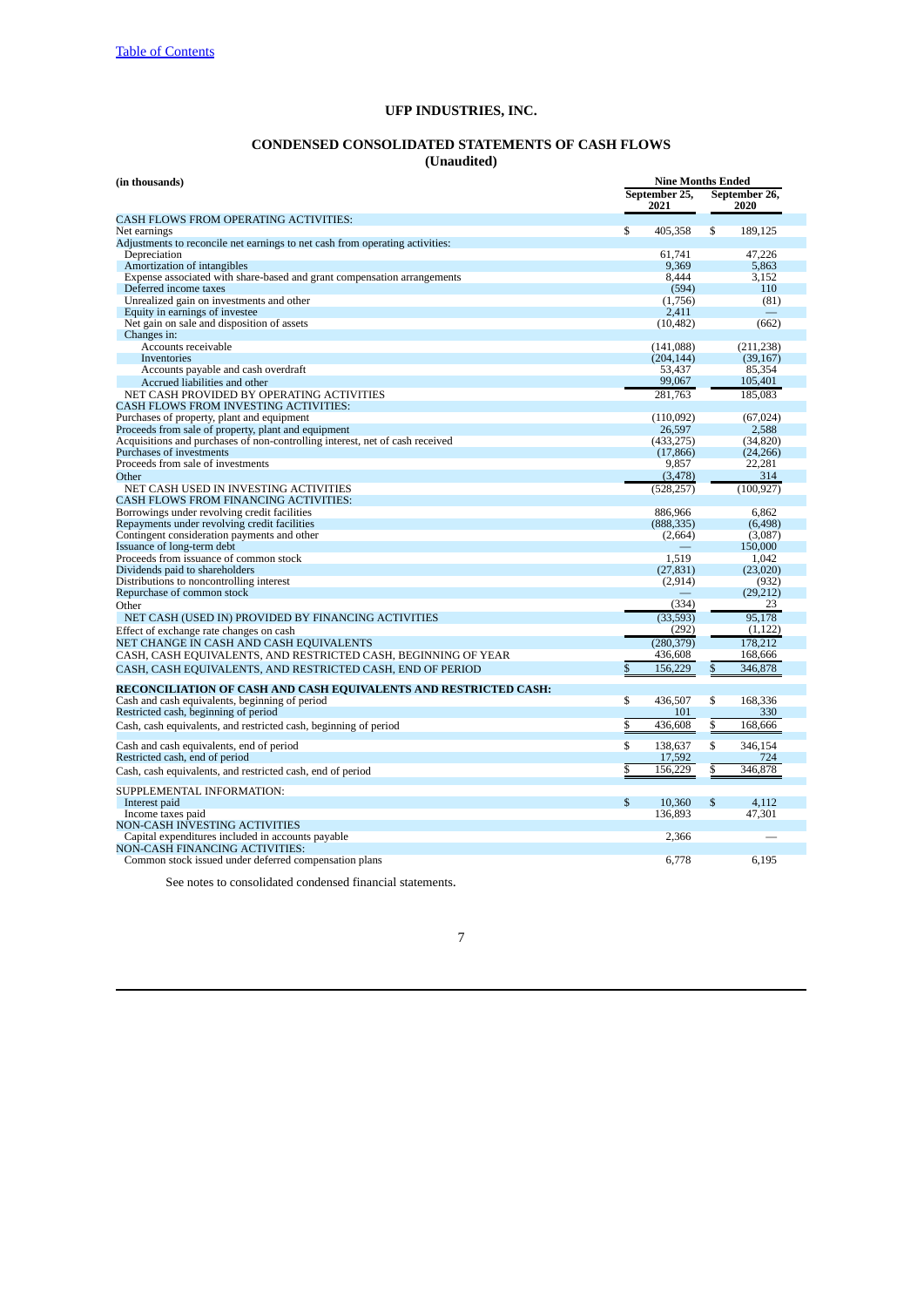# **NOTES TO UNAUDITED CONDENSED CONSOLIDATED FINANCIAL STATEMENTS**

## <span id="page-7-0"></span>**A. BASIS OF PRESENTATION**

The accompanying unaudited interim consolidated condensed financial statements (the "Financial Statements") include our accounts and those of our wholly-owned and majority-owned subsidiaries and partnerships, and have been prepared pursuant to the rules and regulations of the Securities and Exchange Commission. Accordingly, the Financial Statements do not include all the information and footnotes normally included in the annual consolidated financial statements prepared in accordance with accounting principles generally accepted in the United States. All intercompany transactions and balances have been eliminated. Certain prior year amounts have been reclassified to conform to the current year presentation.

In our opinion, the Financial Statements contain all material adjustments necessary to present fairly our consolidated financial position, results of operations and cash flows for the interim periods presented. All such adjustments are of a normal recurring nature. These Financial Statements should be read in conjunction with the annual consolidated financial statements, and footnotes thereto, included in our Annual Report to Shareholders on Form 10-K for the fiscal year ended December 26, 2020.

Seasonality has a significant impact on our working capital from March to August, which historically results in negative or modest cash flows from operations in our first and second quarters. Conversely, we experience a substantial decrease in working capital from September to February which typically results in significant cash flow from operations in our third and fourth quarters. For comparative purposes, we have included the September 26, 2020 balances in the accompanying unaudited condensed consolidated balance sheets.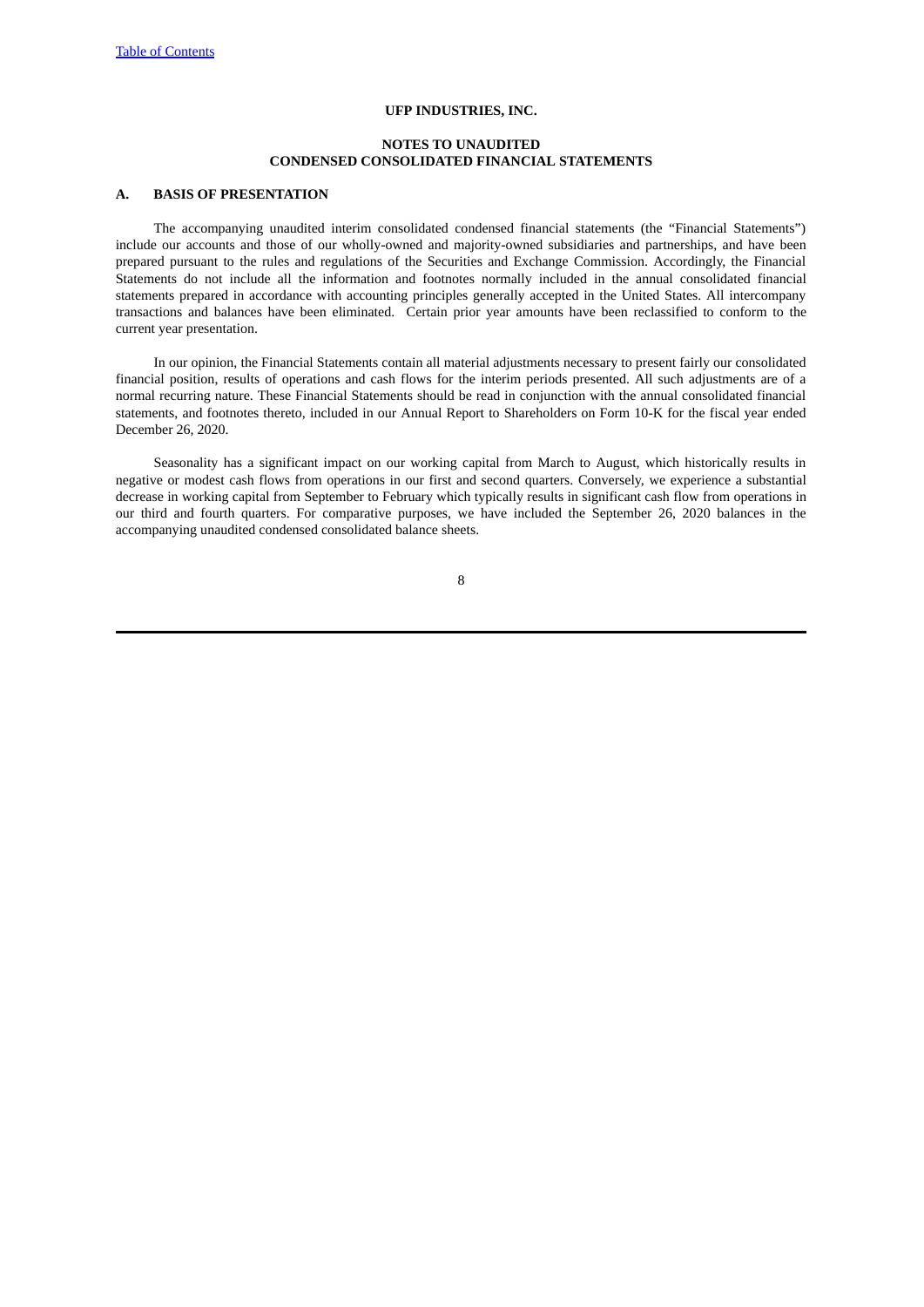# **B. FAIR VALUE**

We apply the provisions of ASC 820, *Fair Value Measurements and Disclosures*, to assets and liabilities measured at fair value. Assets measured at fair value are as follows (in thousands):

|                                             |                                                              |                                                                                | <b>September 25, 2021</b>                                        |             |                                                                     |                                                                                |                                                           |              |
|---------------------------------------------|--------------------------------------------------------------|--------------------------------------------------------------------------------|------------------------------------------------------------------|-------------|---------------------------------------------------------------------|--------------------------------------------------------------------------------|-----------------------------------------------------------|--------------|
|                                             | Quoted<br>Prices in<br>Active<br><b>Markets</b><br>(Level 1) | <b>Prices with</b><br>Other<br><b>Observable</b><br><b>Inputs</b><br>(Level 2) | <b>Prices with</b><br><b>Unobservable</b><br>Inputs<br>(Level 3) | Total       | <b>Quoted</b><br>Prices in<br>Active<br><b>Markets</b><br>(Level 1) | <b>Prices with</b><br>Other<br><b>Observable</b><br><b>Inputs</b><br>(Level 2) | <b>Prices with</b><br>Unobservable<br>Inputs<br>(Level 3) | <b>Total</b> |
| Money market funds                          | \$<br>19                                                     | 2,631<br>\$                                                                    | \$                                                               | \$<br>2,650 | \$<br>64                                                            | 3,133<br>\$                                                                    | \$                                                        | \$<br>3,197  |
| Fixed income funds                          | 962                                                          | 17,021                                                                         |                                                                  | 17,983      | 248                                                                 | 16,522                                                                         |                                                           | 16,770       |
| <b>Treasury securities</b>                  | 310                                                          |                                                                                |                                                                  | 310         |                                                                     |                                                                                |                                                           |              |
| <b>Equity securities</b>                    | 18,543                                                       |                                                                                | $\overbrace{\phantom{aaaaa}}^{}$                                 | 18,543      | 10,524                                                              |                                                                                |                                                           | 10,524       |
| Alternative<br>investments<br>Mutual funds: |                                                              |                                                                                | 3,536                                                            | 3,536       |                                                                     |                                                                                | 1,926                                                     | 1,926        |
| Domestic stock funds                        |                                                              |                                                                                |                                                                  | 9,968       | 6,826                                                               |                                                                                |                                                           | 6,826        |
| International stock<br>funds                | 9,968<br>1,675                                               |                                                                                |                                                                  | 1,675       | 1,243                                                               |                                                                                |                                                           | 1,243        |
| Target funds                                | 23                                                           |                                                                                |                                                                  | 23          | 260                                                                 |                                                                                |                                                           | 260          |
| Bond funds                                  | 146                                                          |                                                                                |                                                                  | 146         | 208                                                                 |                                                                                |                                                           | 208          |
| Alternative funds                           | 497                                                          |                                                                                |                                                                  | 497         | 433                                                                 |                                                                                |                                                           | 433          |
| Total mutual funds                          | 12,309                                                       |                                                                                |                                                                  | 12,309      | 8,970                                                               |                                                                                |                                                           | 8,970        |
| Total                                       | \$32,143                                                     | \$<br>19,652                                                                   | \$<br>3,536                                                      | \$55,331    | \$19,806                                                            | 19,655<br>\$                                                                   | \$<br>1,926                                               | \$41,387     |
| Assets at fair value                        | \$32,143                                                     | \$<br>19,652                                                                   | \$<br>3,536                                                      | \$55,331    | \$19,806                                                            | \$<br>19,655                                                                   | \$<br>1,926                                               | \$41,387     |

From the assets measured at fair value as of September 25, 2021, listed in the table above, \$33.6 million of mutual funds, equity securities, and alternative investments are held in Investments, \$0.1 million of money market funds are held in Cash and Cash Equivalents, \$0.7 million of money market and mutual funds are held in Other Assets for our deferred compensation plan, and \$18.3 million of fixed income funds and \$2.6 million of money markets funds are held in Restricted Investments.

We maintain money market, mutual funds, bonds, and/or equity securities in our non-qualified deferred compensation plan, our wholly owned licensed captive insurance company, and assets held in financial institutions. These funds are valued at prices quoted in an active exchange market and are included in "Cash and Cash Equivalents", "Investments", "Other Assets", and "Restricted Investments". We have elected not to apply the fair value option under ASC 825, *Financial Instruments,* to any of our financial instruments except for those expressly required by U.S. GAAP.

In accordance with our investment policy, our wholly-owned captive, Ardellis Insurance Ltd. ("Ardellis"), maintains an investment portfolio, totaling \$52.0 million as of September 25, 2021, which has been included in the aforementioned table of total investments. This portfolio consists of domestic and international equity securities, alternative investments, and fixed income bonds.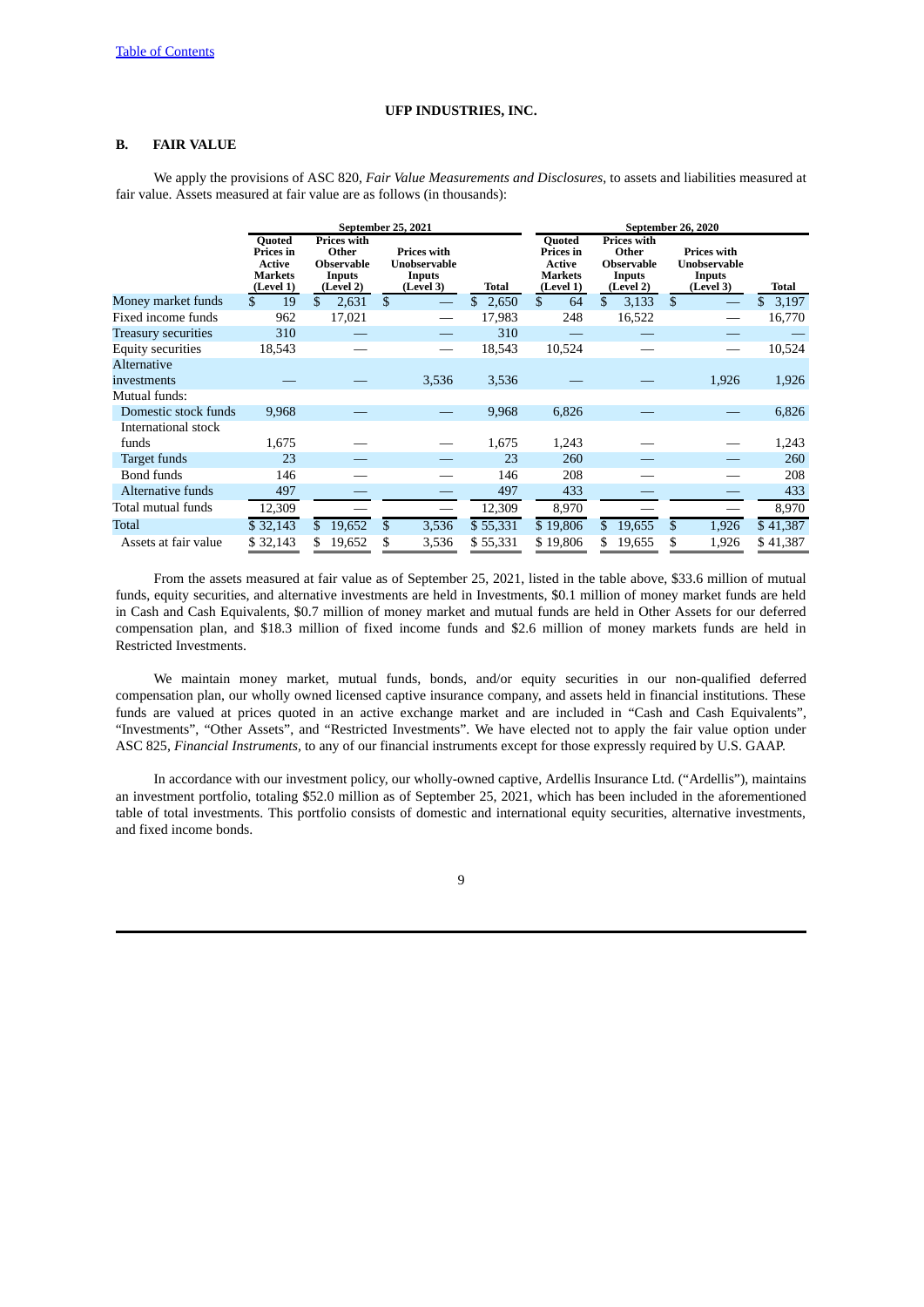Ardellis' available for sale investment portfolio, including funds held with the State of Michigan, consists of the following (in thousands):

|                            |          |   | September 25, 2021 |                   | September 26, 2020 |  |                    |                   |  |  |
|----------------------------|----------|---|--------------------|-------------------|--------------------|--|--------------------|-------------------|--|--|
|                            | Cost     |   | Unrealized<br>Gain | <b>Fair Value</b> | Cost               |  | Unrealized<br>Gain | <b>Fair Value</b> |  |  |
| Fixed Income               | \$17,293 | S | 690                | \$17,983          | \$15,750           |  | 1,020              | \$16,770          |  |  |
| <b>Treasury Securities</b> | 310      |   |                    | 310               |                    |  |                    |                   |  |  |
| Equity                     | 14,392   |   | 4,151              | 18,543            | 9,121              |  | 1,403              | 10,524            |  |  |
| <b>Mutual Funds</b>        | 9.210    |   | 2,435              | 11,645            | 7.228              |  | 852                | 8,080             |  |  |
| Alternative Investments    | 3,370    |   | 166                | 3,536             | 1,881              |  | 45                 | 1,926             |  |  |
| Total                      | \$44,575 |   | 7.442              | \$52,017          | \$33,980           |  | 3.320              | \$ 37,300         |  |  |

Our fixed income investments consist of a blend of US Government and Agency bonds and investment grade corporate bonds with varying maturities. Our equity investments consist of small, mid, and large cap growth and value funds, as well as international equity. Our mutual fund investments consist of domestic and international stock. Our alternative investments consist of a private real estate income trust which is valued as a Level 3 asset. The net unrealized gain of the portfolio was \$7.4 million. Carrying amounts above are recorded in the investments and restricted investments line items within the balance sheet as of September 25, 2021 and September 26, 2020.

# **C. REVENUE RECOGNITION**

Within the three primary segments (Retail, Industrial, and Construction) that the Company operates, there are a variety of written agreements governing the sale of our products and services. The transaction price is stated at the purchase order level, which includes shipping and/or freight costs and any applicable governmental authority taxes. The majority of our contracts have a single performance obligation concentrated around the delivery of goods to the carrier, Free On Board (FOB) shipping point. Therefore, revenue is recognized when this performance obligation is satisfied. Generally, title and control passes at the time of shipment. In certain circumstances, the customer takes title when the shipment arrives at the destination. However, our shipping process is typically completed the same day.

Certain customer products that we provide require installation by the Company or a 3<sup>rd</sup> party. Installation revenue is recognized upon completion. If the Company uses a  $3<sup>rd</sup>$  party for installation, the party will act as an agent to the Company until completion of the installation. Installation revenue represents an immaterial share of the Company's total sales.

The Company utilizes rebates, credits, discounts and/or cash-based incentives with certain customers which are accounted for as variable consideration. We estimate these amounts based on the expected amount to be provided to customers and reduce revenues recognized. We believe that there will not be significant changes to our estimates of variable consideration. The allocation of these costs are applied at the invoice level and recognized in conjunction with revenue. Additionally, returns and refunds are estimated on a historical and expected basis which is a reduction of revenue recognized.

Earnings on construction contracts are reflected in operations using over time accounting, under either cost to cost or units of delivery methods, depending on the nature of the business at individual operations, which is in accordance with ASC 606 as revenue is recognized when certain performance obligations are performed. Under over time accounting using the cost to cost method, revenues and related earnings on construction contracts are measured by the relationships of actual costs incurred relative to the total estimated costs. Under over time accounting using the units of delivery method, revenues and related earnings on construction contracts are measured by the relationships of actual units produced relative to the total number of units. Revisions in earnings estimates on the construction contracts are recorded in the accounting period in which the basis for such revisions becomes known. Projected losses on individual contracts are charged to operations in their entirety when such losses become apparent.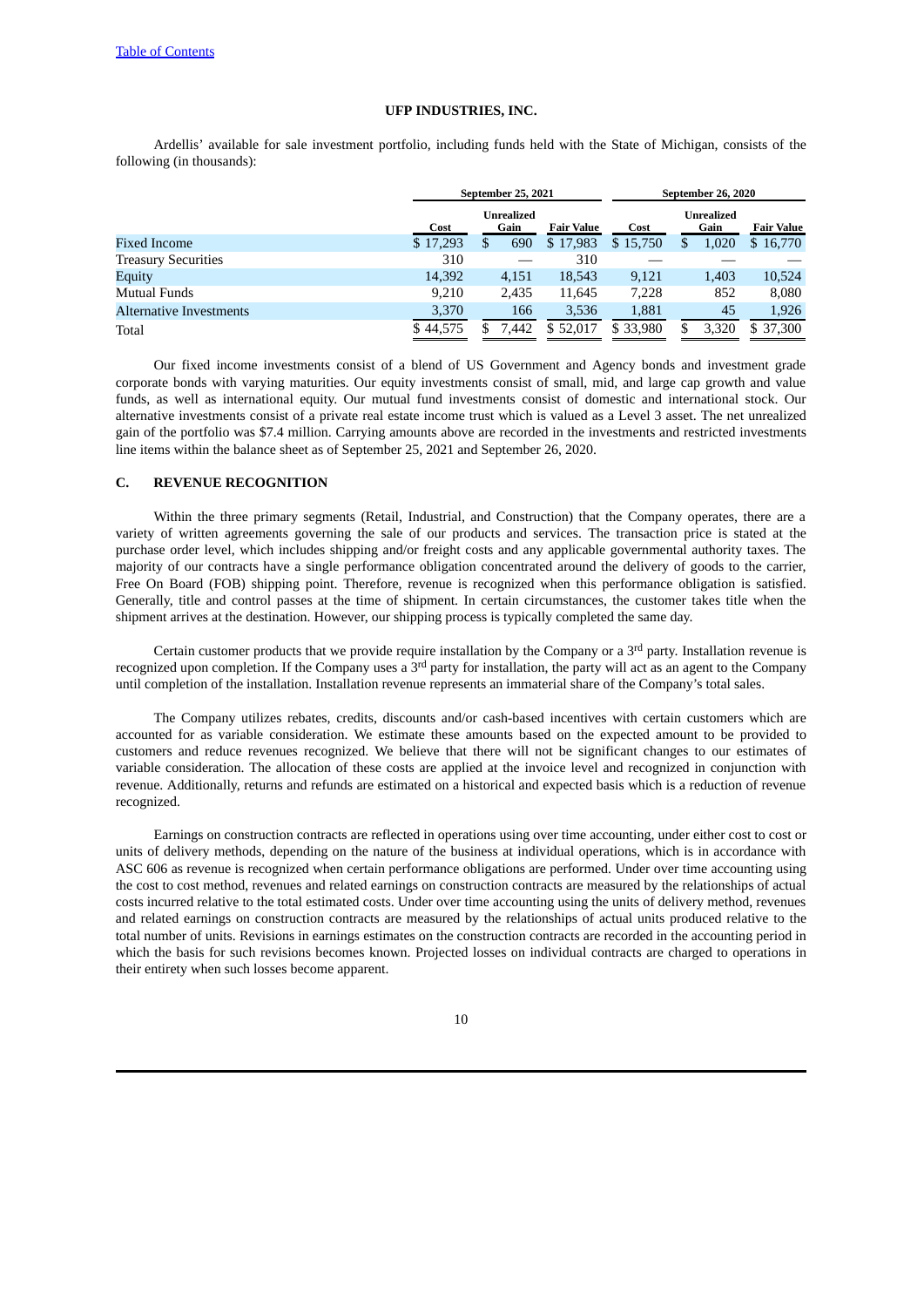Our construction contracts are generally entered into with a fixed price, and completion of the projects can range from 6 to 18 months in duration. Therefore, our operating results are impacted by, among many other things, labor rates and commodity costs. During the year, we update our estimated costs to complete our projects using current labor and commodity costs and recognize losses to the extent that they exist.

The following table presents our net sales disaggregated by revenue source (in thousands):

|                                      |               | <b>Three Months Ended</b> |               |  |          |  |               |  | <b>Nine Months Ended</b> |          |  |  |  |  |  |  |
|--------------------------------------|---------------|---------------------------|---------------|--|----------|--|---------------|--|--------------------------|----------|--|--|--|--|--|--|
|                                      | September 25, |                           | September 26, |  |          |  | September 25, |  | September 26,            |          |  |  |  |  |  |  |
|                                      | 2021          |                           | 2020          |  | % Change |  | 2021          |  | 2020                     | % Change |  |  |  |  |  |  |
| FOB Shipping Point Revenue           | 2.063.647     |                           | .454.220      |  | 41.9%    |  | 6.530.204     |  | 3,663,140                | 78.3%    |  |  |  |  |  |  |
| <b>Construction Contract Revenue</b> | 30.137        |                           | 32,007        |  | (5.8)%   |  | 89.125        |  | 97.150                   | (8.3)%   |  |  |  |  |  |  |
| Total Net Sales                      | 2,093,784     |                           | 1,486,227     |  | 40.9%    |  | 6.619.329     |  | 3.760.290                | 76.0%    |  |  |  |  |  |  |

The Construction segment comprises the construction contract revenue shown above. Construction contract revenue is primarily made up of site-built and framing customers.

The following table presents the balances of over time accounting accounts which are included in "Other current assets" and "Accrued liabilities: Other", respectively (in thousands):

|                                         | September 25, December 26, September 26,<br>2021 | 2020   | 2020   |  |
|-----------------------------------------|--------------------------------------------------|--------|--------|--|
| Cost and Earnings in Excess of Billings | $\sqrt{\$}$ 3.776 \$ 4.169 \$                    |        | 4.130  |  |
| Billings in Excess of Cost and Earnings | 10.373                                           | 11.530 | 11.264 |  |

# **D. EARNINGS PER SHARE**

The computation of earnings per share ("EPS") is as follows (in thousands):

|                                                            | <b>Three Months Ended</b>                      |         |    |          |     | <b>Nine Months Ended</b> |    |                       |  |
|------------------------------------------------------------|------------------------------------------------|---------|----|----------|-----|--------------------------|----|-----------------------|--|
|                                                            | September 25,<br>September 26,<br>2021<br>2020 |         |    |          |     | September 25,<br>2021    |    | September 26,<br>2020 |  |
| Numerator:                                                 |                                                |         |    |          |     |                          |    |                       |  |
| Net earnings attributable to controlling interest          | S                                              | 121.041 | \$ | 77.204   | S   | 397,734                  | S  | 183,826               |  |
| Adjustment for earnings allocated to non-vested restricted |                                                |         |    |          |     |                          |    |                       |  |
| common stock                                               |                                                | (3,952) |    | (2, 195) |     | (12,800)                 |    | (5, 110)              |  |
| Net earnings for calculating EPS                           | \$                                             | 117,089 | \$ | 75,009   | SS. | 384,934                  | S. | 178,716               |  |
| Denominator:                                               |                                                |         |    |          |     |                          |    |                       |  |
| Weighted average shares outstanding                        |                                                | 62,266  |    | 61,548   |     | 62.162                   |    | 61,642                |  |
| Adjustment for non-vested restricted common stock          |                                                | (2,033) |    | (1,750)  |     | (2,001)                  |    | (1,713)               |  |
| Shares for calculating basic EPS                           |                                                | 60.233  |    | 59.798   |     | 60.161                   |    | 59,929                |  |
| Effect of dilutive restricted common stock                 |                                                | 168     |    | 20       |     | 137                      |    | 19                    |  |
| Shares for calculating diluted EPS                         |                                                | 60,401  |    | 59,818   |     | 60,298                   |    | 59,948                |  |
| Net earnings per share:                                    |                                                |         |    |          |     |                          |    |                       |  |
| <b>Basic</b>                                               | \$                                             | 1.94    | ß. | 1.25     | \$  | 6.40                     | \$ | 2.98                  |  |
| <b>Diluted</b>                                             | \$                                             | 1.94    | \$ | 1.25     | \$  | 6.38                     | \$ | 2.98                  |  |
|                                                            |                                                |         |    |          |     |                          |    |                       |  |

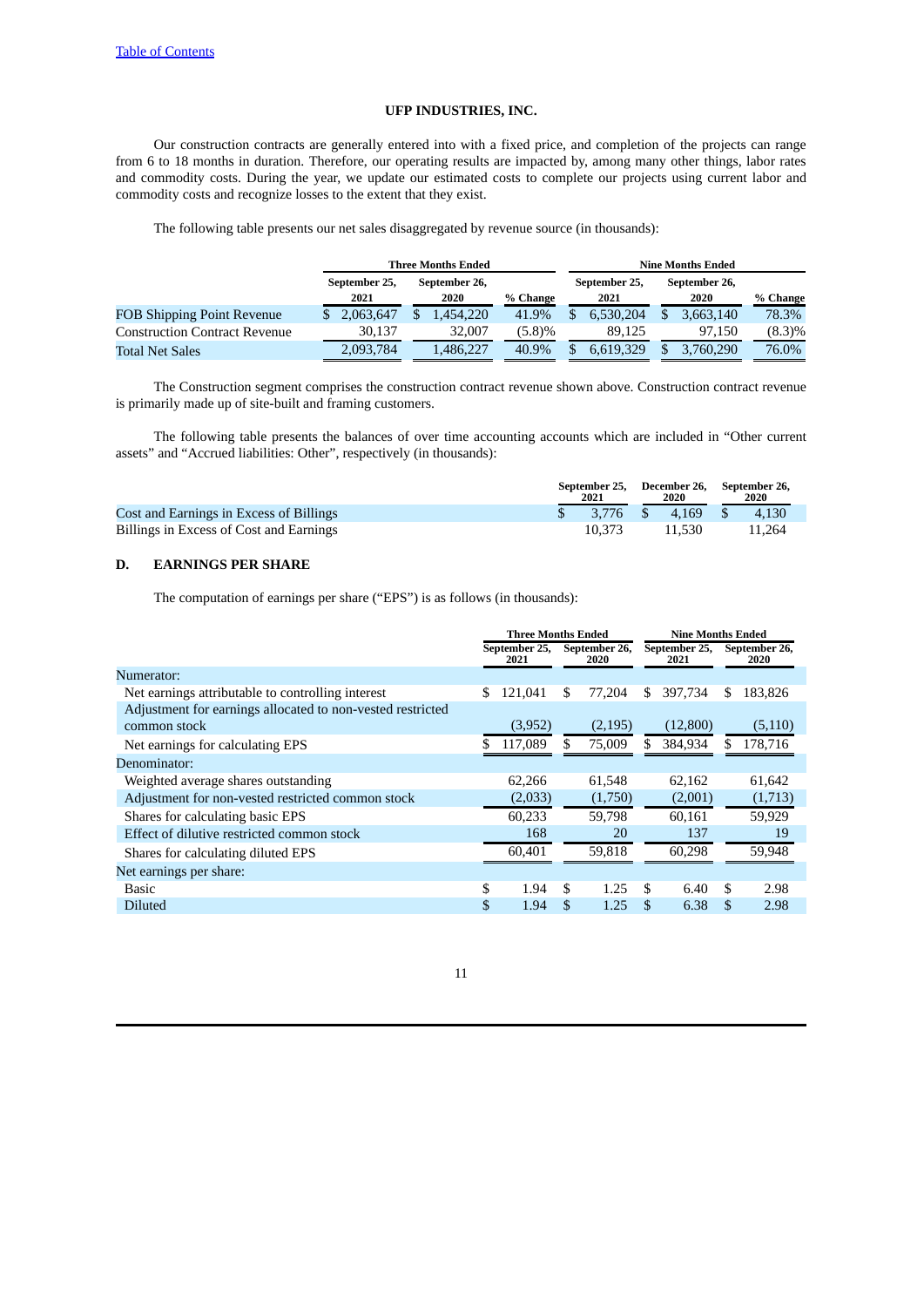#### **E. COMMITMENTS, CONTINGENCIES, AND GUARANTEES**

We are self-insured for environmental impairment liability, including certain liabilities which are insured through a wholly owned subsidiary, Ardellis Insurance Ltd., a licensed captive insurance company.

In addition, on September 25, 2021, we were parties either as plaintiff or defendant to a number of lawsuits and claims arising through the normal course of our business. In the opinion of management, our consolidated financial statements will not be materially affected by the outcome of these contingencies and claims.

On September 25, 2021, we had outstanding purchase commitments on commenced capital projects of approximately \$44.1 million.

We provide a variety of warranties for products we manufacture. Historically, warranty claims have not been material. We also distribute products manufactured by other companies, some of which are no longer in business. While we do not warrant these products, we have received claims as a distributor of these products when the manufacturer no longer exists or has the ability to pay. Historically, these costs have not had a material effect on our consolidated financial statements.

As part of our operations, we supply building materials and labor to site-built construction projects or we jointly bid on contracts with framing companies for such projects. In some instances, we are required to post payment and performance bonds to ensure the products and installation services are completed in accordance with our contractual obligations. We have agreed to indemnify the surety for claims properly made against these bonds. As of September 25, 2021, we had approximately \$39.6 million outstanding payment and performance bonds for open projects. We had approximately \$2.1 million in payment and performance bonds outstanding for completed projects which are still under warranty.

On September 25, 2021, we had outstanding letters of credit totaling \$52.6 million, primarily related to certain insurance contracts and industrial development revenue bonds described further below.

In lieu of cash deposits, we provide irrevocable letters of credit in favor of our insurers to guarantee our performance under certain insurance contracts. As of September 25, 2021, we have irrevocable letters of credit outstanding totaling approximately \$45.5 million for these types of insurance arrangements. We have reserves recorded on our balance sheet, in accrued liabilities, that reflect our expected future liabilities under these insurance arrangements.

We are required to provide irrevocable letters of credit in favor of the bond trustees for all industrial development revenue bonds that have been issued. These letters of credit guarantee principal and interest payments to the bondholders. We currently have irrevocable letters of credit outstanding totaling approximately \$7.1 million related to our outstanding industrial development revenue bonds. These letters of credit have varying terms but may be renewed at the option of the issuing banks.

Certain wholly owned domestic subsidiaries have guaranteed the indebtedness of UFP Industries, Inc. in certain debt agreements, including the Series 2012, 2018 and 2020 Senior Notes and our revolving credit facility. The maximum exposure of these guarantees is limited to the indebtedness outstanding under these debt arrangements and this exposure will expire concurrent with the expiration of the debt agreements.

We did not enter into any new guarantee arrangements during the third quarter of 2021 which would require us to recognize a liability on our balance sheet.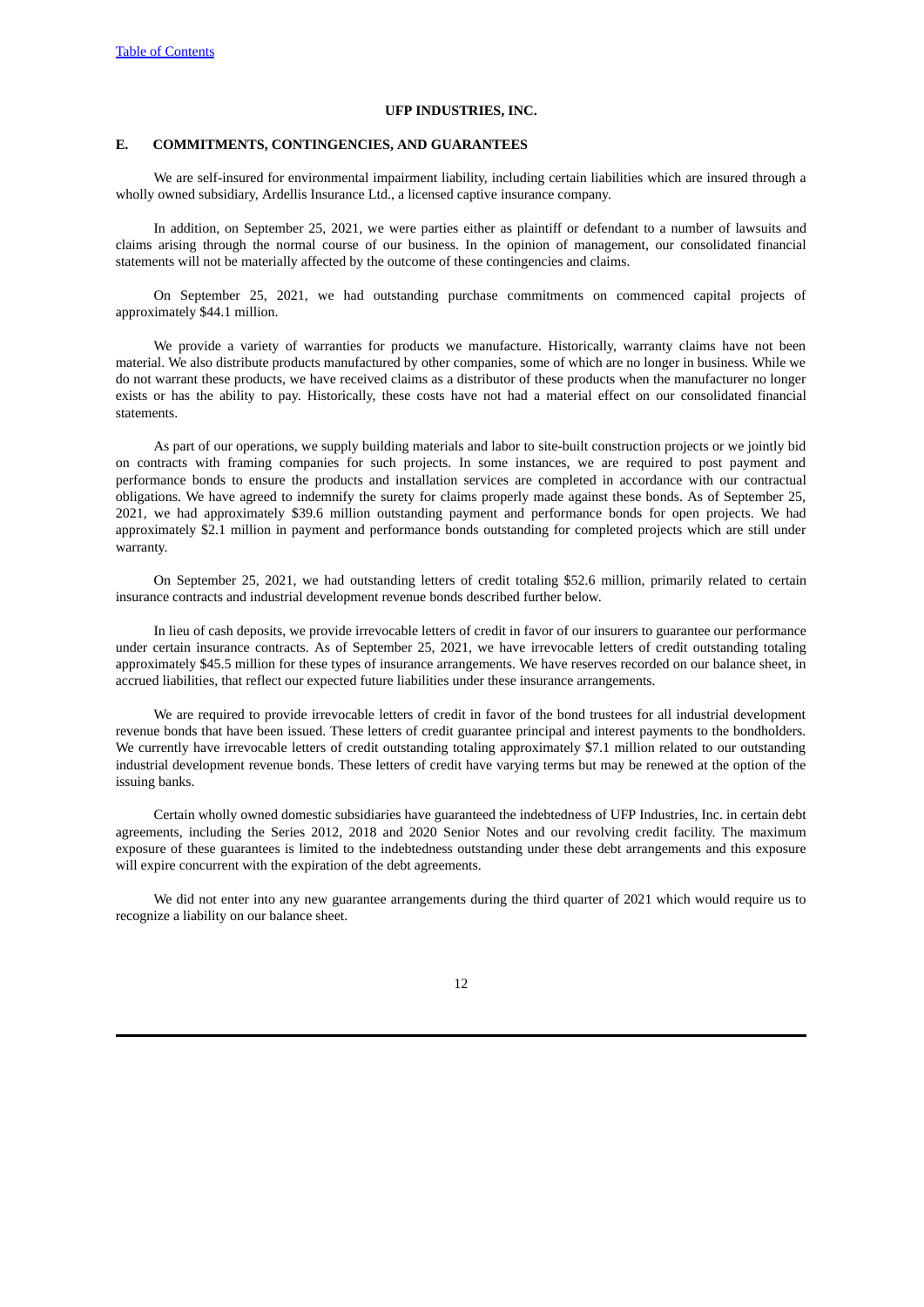# **F. BUSINESS COMBINATIONS**

We completed the following acquisitions in 2021 and since the end of September 2020, which were accounted for using the purchase method in thousands unless otherwise noted:

| Company                           | <b>Acquisition</b>                    |                                                                                                                                                                                                                                                                                                                                                                                                                                                                                  | Intangible    | <b>Net</b><br><b>Tangible</b> | <b>Operating</b>          |  |  |  |  |
|-----------------------------------|---------------------------------------|----------------------------------------------------------------------------------------------------------------------------------------------------------------------------------------------------------------------------------------------------------------------------------------------------------------------------------------------------------------------------------------------------------------------------------------------------------------------------------|---------------|-------------------------------|---------------------------|--|--|--|--|
| <b>Name</b>                       | <b>Date</b>                           | <b>Purchase Price</b>                                                                                                                                                                                                                                                                                                                                                                                                                                                            | <b>Assets</b> | <b>Assets</b>                 | <b>Segment</b>            |  |  |  |  |
|                                   |                                       | \$10,108                                                                                                                                                                                                                                                                                                                                                                                                                                                                         |               |                               |                           |  |  |  |  |
|                                   | April 29, 2021                        | cash paid for 100% asset \$                                                                                                                                                                                                                                                                                                                                                                                                                                                      | 7,099 \$      | 3,009                         | Construction              |  |  |  |  |
| Endurable Building Products, LLC  |                                       | purchase                                                                                                                                                                                                                                                                                                                                                                                                                                                                         |               |                               |                           |  |  |  |  |
| (Endurable)                       | approximately \$15 million in 2020.   | Based near Minneapolis, Minnesota, Endurable is a leading manufacturer of customized structural<br>aluminum systems and products for exterior purposes, such as deck framing, balconies,<br>sunshades, railings and stairs. The company's trademarked alumiLAST aluminum deck and<br>balcony systems are known for their low-maintenance design and ease of installation. Endurable<br>serves general contractors in the multifamily market throughout the U.S. and had sales of |               |                               |                           |  |  |  |  |
|                                   |                                       | \$8,549                                                                                                                                                                                                                                                                                                                                                                                                                                                                          |               |                               |                           |  |  |  |  |
|                                   | April 19, 2021                        | cash paid for 100% asset \$<br>purchase                                                                                                                                                                                                                                                                                                                                                                                                                                          | 1,526 \$      | 7,023                         | Retail                    |  |  |  |  |
| Walnut Hollow Farm, Inc.          |                                       | Walnut Hollow Farm, located in Wisconsin, is engaged in the business of designing,                                                                                                                                                                                                                                                                                                                                                                                               |               |                               |                           |  |  |  |  |
|                                   |                                       | manufacturing, selling, and distributing wood products, tools, and accessories for the craft and                                                                                                                                                                                                                                                                                                                                                                                 |               |                               |                           |  |  |  |  |
|                                   | approximately \$11.6 million in 2020. | hobby, outdoor sportsman art, personalized home décor, and hardware categories, with sales of                                                                                                                                                                                                                                                                                                                                                                                    |               |                               |                           |  |  |  |  |
|                                   |                                       | \$153,462                                                                                                                                                                                                                                                                                                                                                                                                                                                                        |               |                               |                           |  |  |  |  |
|                                   | April 12, 2021                        | cash paid for 100% asset \$<br>purchase                                                                                                                                                                                                                                                                                                                                                                                                                                          |               | \$<br>153,462                 | Retail                    |  |  |  |  |
| Spartanburg Forest Products, Inc. |                                       | Headquartered in Greer, South Carolina, Spartanburg Forest Products and its affiliates are a                                                                                                                                                                                                                                                                                                                                                                                     |               |                               |                           |  |  |  |  |
|                                   |                                       | premier wood treating operation in the U.S., with approximately 150 employees and operations in                                                                                                                                                                                                                                                                                                                                                                                  |               |                               |                           |  |  |  |  |
|                                   |                                       | five states. Its affiliates include Appalachian Forest Products, Innovative Design Industries, Blue<br>Ridge Wood Preserving, Blue Ridge Wood Products, and Tidewater Wood Products and had                                                                                                                                                                                                                                                                                      |               |                               |                           |  |  |  |  |
|                                   |                                       | combined sales of approximately \$543.0 million in 2020.                                                                                                                                                                                                                                                                                                                                                                                                                         |               |                               |                           |  |  |  |  |
|                                   |                                       | \$4,724                                                                                                                                                                                                                                                                                                                                                                                                                                                                          |               |                               |                           |  |  |  |  |
|                                   | March 1, 2021                         | cash paid for 100% asset $\int$<br>purchase and estimated                                                                                                                                                                                                                                                                                                                                                                                                                        | 4,264 \$      | 460                           | Other                     |  |  |  |  |
|                                   |                                       | contingent consideration                                                                                                                                                                                                                                                                                                                                                                                                                                                         |               |                               |                           |  |  |  |  |
| J.C. Gilmore Pty Ltd (Gilmores)   |                                       | Founded in 1988 and operating from its distribution facility in Port Melbourne, Australia,                                                                                                                                                                                                                                                                                                                                                                                       |               |                               |                           |  |  |  |  |
|                                   |                                       | Gilmores is a leading distributor in the industrial and construction industries of packaging tapes,<br>stretch films, packaging equipment, strapping, construction protection products and other items,                                                                                                                                                                                                                                                                          |               |                               |                           |  |  |  |  |
|                                   |                                       | with 2020 sales of \$15 million AUD (\$10 million USD).                                                                                                                                                                                                                                                                                                                                                                                                                          |               |                               |                           |  |  |  |  |
|                                   |                                       | \$259.011                                                                                                                                                                                                                                                                                                                                                                                                                                                                        |               |                               |                           |  |  |  |  |
|                                   | December 28, 2020                     | cash paid for 100% stock \$                                                                                                                                                                                                                                                                                                                                                                                                                                                      | 66,899 \$     |                               | 192,112 Retail/Industrial |  |  |  |  |
| PalletOne, Inc. (PalletOne)       |                                       | purchase<br>Based in Bartow, Florida, PalletOne is a leading manufacturer of new pallets in the U.S., with 17                                                                                                                                                                                                                                                                                                                                                                    |               |                               |                           |  |  |  |  |
|                                   |                                       | pallet manufacturing facilities in the southern and eastern regions of the country. The company                                                                                                                                                                                                                                                                                                                                                                                  |               |                               |                           |  |  |  |  |
|                                   |                                       | also supplies other specialized industrial packaging, including custom bins and crates, and its                                                                                                                                                                                                                                                                                                                                                                                  |               |                               |                           |  |  |  |  |
|                                   |                                       | Sunbelt Forest Products (Sunbelt) subsidiary operates five pressure-treating facilities in the<br>Southeastern U.S. PalletOne and its affiliates had 2019 and 2020 sales of \$525 million and \$698                                                                                                                                                                                                                                                                              |               |                               |                           |  |  |  |  |
|                                   | million, respectively.                |                                                                                                                                                                                                                                                                                                                                                                                                                                                                                  |               |                               |                           |  |  |  |  |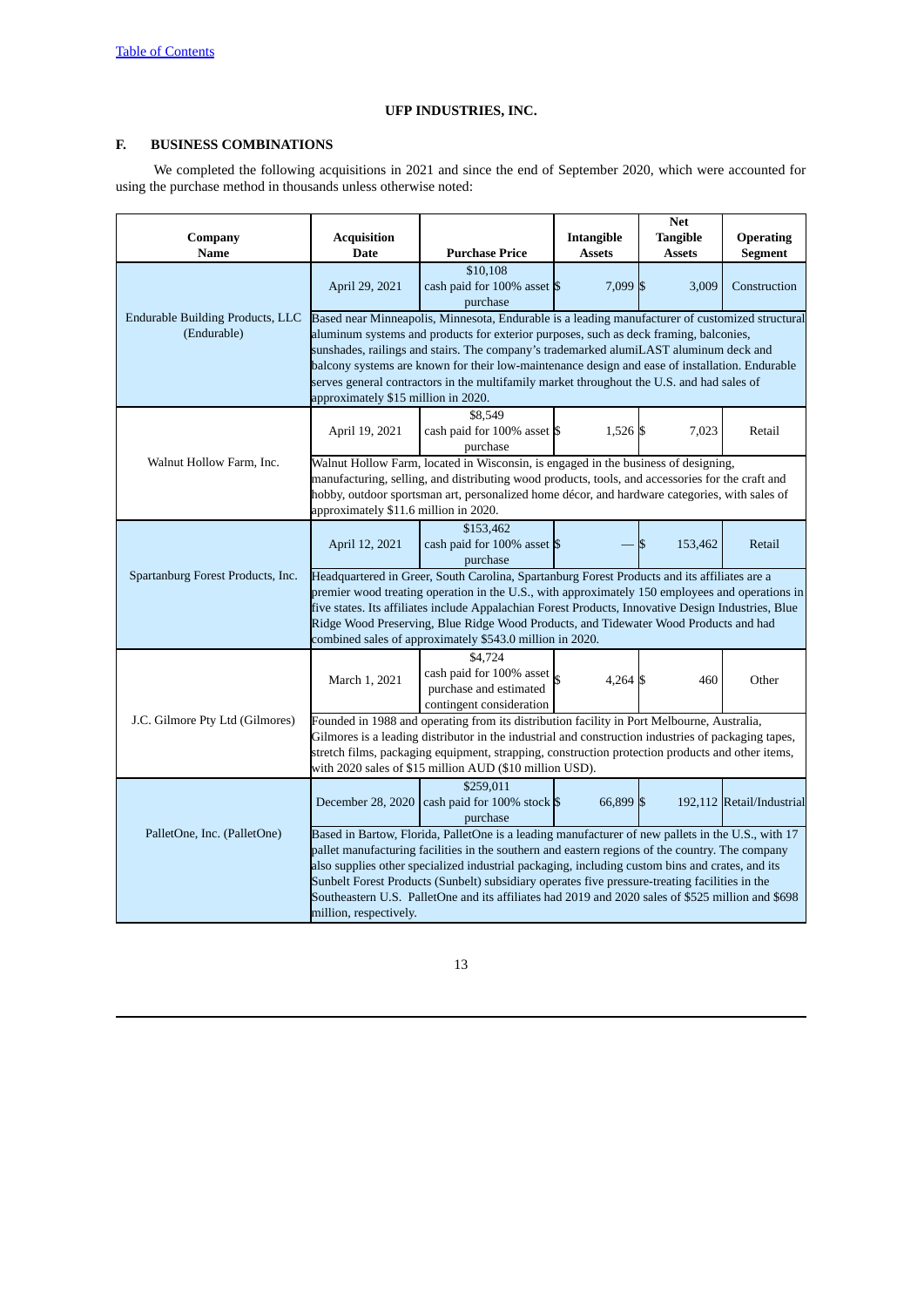| Company<br><b>Name</b>                                                                | <b>Acquisition</b><br><b>Date</b>                                                                                                                                                                                                                                                                                                                                                                                                                                                                                                                                                                                                                                                                                                                                                                                                                                                             | <b>Purchase Price</b>                                                                                                                                                                                                                                                                                                                                            | Intangible<br><b>Assets</b> | <b>Net</b><br><b>Tangible</b><br><b>Assets</b> | <b>Operating</b><br><b>Segment</b> |  |  |  |
|---------------------------------------------------------------------------------------|-----------------------------------------------------------------------------------------------------------------------------------------------------------------------------------------------------------------------------------------------------------------------------------------------------------------------------------------------------------------------------------------------------------------------------------------------------------------------------------------------------------------------------------------------------------------------------------------------------------------------------------------------------------------------------------------------------------------------------------------------------------------------------------------------------------------------------------------------------------------------------------------------|------------------------------------------------------------------------------------------------------------------------------------------------------------------------------------------------------------------------------------------------------------------------------------------------------------------------------------------------------------------|-----------------------------|------------------------------------------------|------------------------------------|--|--|--|
|                                                                                       | November 10, 2020                                                                                                                                                                                                                                                                                                                                                                                                                                                                                                                                                                                                                                                                                                                                                                                                                                                                             | \$21,268<br>cash paid for 100% asset \$<br>purchase                                                                                                                                                                                                                                                                                                              | $11,923$ \$                 | 9,345                                          | Construction                       |  |  |  |
| Atlantic Prefab, Inc.; Exterior<br>Designs, LLC; and Patriot Building<br>Systems, LLC | Based in Wilton, New Hampshire, Atlantic Prefab produces prefabricated steel wall panels and<br>light gauge metal trusses. The company's steel component and prefinished wall panel lines are<br>new, value-added product additions for UFP Construction that help shorten project timelines.<br>Exterior Designs is a leading installer of siding and exterior cladding such as fiber cement, ACM<br>(aluminum composite material) panels, phenolic panels, and EIFS (exterior insulation and finish<br>systems). The company is based in Londonderry, New Hampshire, and serves commercial and<br>multi-family clients throughout the Northeast. Also based in Londonderry, Patriot Building<br>Systems provides commercial and multi-family framing services in the Northeast and will focus<br>on markets not currently served by companies of UFP Industries. The companies had combined |                                                                                                                                                                                                                                                                                                                                                                  |                             |                                                |                                    |  |  |  |
|                                                                                       |                                                                                                                                                                                                                                                                                                                                                                                                                                                                                                                                                                                                                                                                                                                                                                                                                                                                                               | annual sales of approximately \$28 million.                                                                                                                                                                                                                                                                                                                      |                             |                                                |                                    |  |  |  |
|                                                                                       | October 1, 2020                                                                                                                                                                                                                                                                                                                                                                                                                                                                                                                                                                                                                                                                                                                                                                                                                                                                               | \$5,936<br>cash paid for 100% asset \$<br>purchase                                                                                                                                                                                                                                                                                                               | $5,222$ \$                  | 714                                            | Retail                             |  |  |  |
| Fire Retardant Chemical<br>Technologies, LLC (FRCT)                                   | Founded in 2014 and based in Matthews, North Carolina, FRCT's business includes a research<br>and development laboratory specializing in developing and testing a wide range of high-<br>performance chemicals, including fire retardants and water repellants. The company had annual<br>sales of approximately \$6.4 million.                                                                                                                                                                                                                                                                                                                                                                                                                                                                                                                                                               |                                                                                                                                                                                                                                                                                                                                                                  |                             |                                                |                                    |  |  |  |
|                                                                                       | September 30, 2020                                                                                                                                                                                                                                                                                                                                                                                                                                                                                                                                                                                                                                                                                                                                                                                                                                                                            | \$3,475<br>cash paid for 50% stock<br>purchase and estimated<br>contingent consideration                                                                                                                                                                                                                                                                         | 7,267 \$                    | (1,369)                                        | Other                              |  |  |  |
| Enwrap Logistic & Packaging S.r.l.<br>(Enwrap)                                        |                                                                                                                                                                                                                                                                                                                                                                                                                                                                                                                                                                                                                                                                                                                                                                                                                                                                                               | Enwrap is a newly formed company dedicated to the logistics and packaging business of its<br>predecessor, Job Service S.p.A. Headquartered in Milan, Italy, Enwrap provides high-value,<br>mixed material industrial packaging and logistics services through eight locations in Italy. These<br>locations generated annual sales of approximately \$14 million. |                             |                                                |                                    |  |  |  |

The intangible assets for the above acquisitions have not been finalized and allocated to their respective identifiable asset and goodwill accounts. In aggregate, acquisitions completed since the end of September 2020 and not consolidated with other operations contributed approximately \$903.0 million in net sales and \$26.0 million in operating profits during the first nine months of 2021.

### **G. SEGMENT REPORTING**

The Company operates manufacturing, treating and distribution facilities internationally, but primarily in the United States. The business segments align with the following markets: UFP Retail Solutions, UFP Construction and UFP Industrial. The Company manages the operations of its individual locations primarily through a market-centered reporting structure under which each location is included in a business unit and business units are included in our Retail, Industrial, and Construction segments. In the case of locations which serve multiple segments, results are allocated and accounted for by segment. The exception to this market-centered reporting and management structure is the Company's International segment, which comprises our Mexico, Canada, and Australia operations and sales and buying offices in other parts of the world.

Our International segment and Ardellis (our insurance captive) have been included in the "All Other" column of the table below.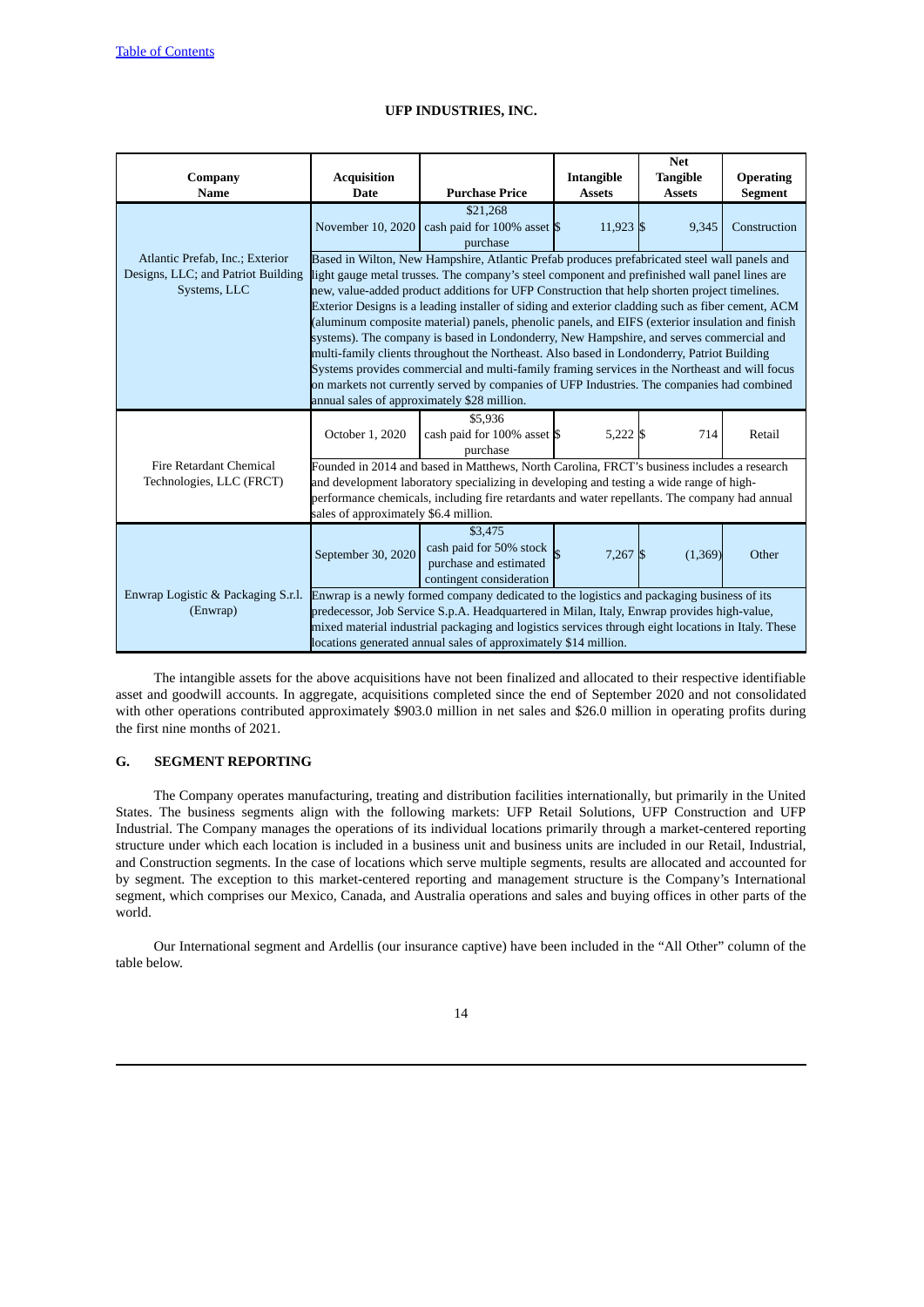The "Corporate" column includes purchasing, transportation and administrative functions that serve our operating segments. Operating results of Corporate primarily consists of over (under) allocated costs. The operating results of UFP Real Estate, Inc., which owns and leases real estate, and UFP Transportation Ltd., which owns and leases transportation equipment, are also included in the Corporate column. An inter-company lease charge is assessed to our operating segments for the use of these assets at fair market value rates. Total assets of the Corporate column include unallocated cash and cash equivalents, certain prepaid assets, certain property, equipment and other assets pertaining to the centralized activities of Corporate, UFP Real Estate, Inc., and UFP Transportation Ltd. The tables below are presented in thousands:

|                                |           | <b>Three Months Ended September 25, 2021</b> |              |                         |           |             |  |  |  |
|--------------------------------|-----------|----------------------------------------------|--------------|-------------------------|-----------|-------------|--|--|--|
|                                | Retail    | Industrial                                   | Construction | All Other               | Corporate | Total       |  |  |  |
| Net sales to outside customers | \$696,201 | \$573.234                                    | \$722,872    | 98.689<br><sup>\$</sup> | 2.788     | \$2.093.784 |  |  |  |
| Intersegment net sales         | 50,546    | 23.148                                       | 27,574       | 122.470                 | (223.738) |             |  |  |  |
| Segment operating profit       | (26, 153) | 70,408                                       | 84,205       | 20,283                  | 19.382    | 168.125     |  |  |  |

|                                |           | <b>Three Months Ended September 26, 2020</b> |              |           |           |              |  |  |
|--------------------------------|-----------|----------------------------------------------|--------------|-----------|-----------|--------------|--|--|
|                                | Retail    | <b>Industrial</b>                            | Construction | All Other | Corporate | <b>Total</b> |  |  |
| Net sales to outside customers | \$700.522 | \$282.124                                    | \$447,103    | \$ 56,700 | (222)     | 1,486,227    |  |  |
| Intersegment net sales         | 45.416    | 11.773                                       | 17.909       | 76.029    | (151.127  |              |  |  |
| Segment operating profit       | 62.181    | 22.037                                       | 16.513       | 7.449     | (1,579)   | 106.601      |  |  |

|                                |             | Nine Months Ended September 25, 2021 |              |                  |           |             |  |  |  |
|--------------------------------|-------------|--------------------------------------|--------------|------------------|-----------|-------------|--|--|--|
|                                | Retail      | <b>Industrial</b>                    | Construction | <b>All Other</b> | Corporate | Total       |  |  |  |
| Net sales to outside customers | \$2,714,440 | \$1,633,289                          | \$2,021,106  | \$243.736        | 6.758     | \$6.619.329 |  |  |  |
| Intersegment net sales         | 163.279     | 66.039                               | 62,069       | 345.920          | (637.307) |             |  |  |  |
| Segment operating profit       | 89,443      | 190.344                              | 184,330      | 44.565           | 33,865    | 542,547     |  |  |  |

|                                |             | Nine Months Ended September 26, 2020 |              |           |           |             |  |  |  |
|--------------------------------|-------------|--------------------------------------|--------------|-----------|-----------|-------------|--|--|--|
|                                | Retail      | Industrial                           | Construction | All Other | Corporate | Total       |  |  |  |
| Net sales to outside customers | \$1.661.873 | \$763,046                            | \$1,187,429  | \$148.503 | (561)     | \$3,760,290 |  |  |  |
| Intersegment net sales         | 109.378     | 32,788                               | 49.685       | 196.908   | (388.759) |             |  |  |  |
| Segment operating profit       | 122.082     | 53.837                               | 50,544       | 20.573    | 10.555    | 257,591     |  |  |  |

The following table presents goodwill by segment as of September 25, 2021, and December 26, 2020 (in thousands):

|                                      | Retail   | <b>Industrial</b> | Construction  | All Other | Corporate | Total     |
|--------------------------------------|----------|-------------------|---------------|-----------|-----------|-----------|
| Balance as of December 26, 2020      | \$61.943 | 87,827            | \$.<br>90,729 | \$11,694  |           | \$252.193 |
| 2021 Acquisitions                    | 18.441   | 43.844            | 2.427         | 4.176     |           | 68,888    |
| 2021 Purchase Accounting Adjustments | (1.682)  | (17, 937)         | (6,227)       | (2,575)   |           | (28, 421) |
| Foreign Exchange, Net                |          |                   | 101           | (443)     |           | (342)     |
| Balance as of September 25, 2021     | \$78,702 | \$113,734         | 87,030<br>\$  | \$12.852  |           | \$292,318 |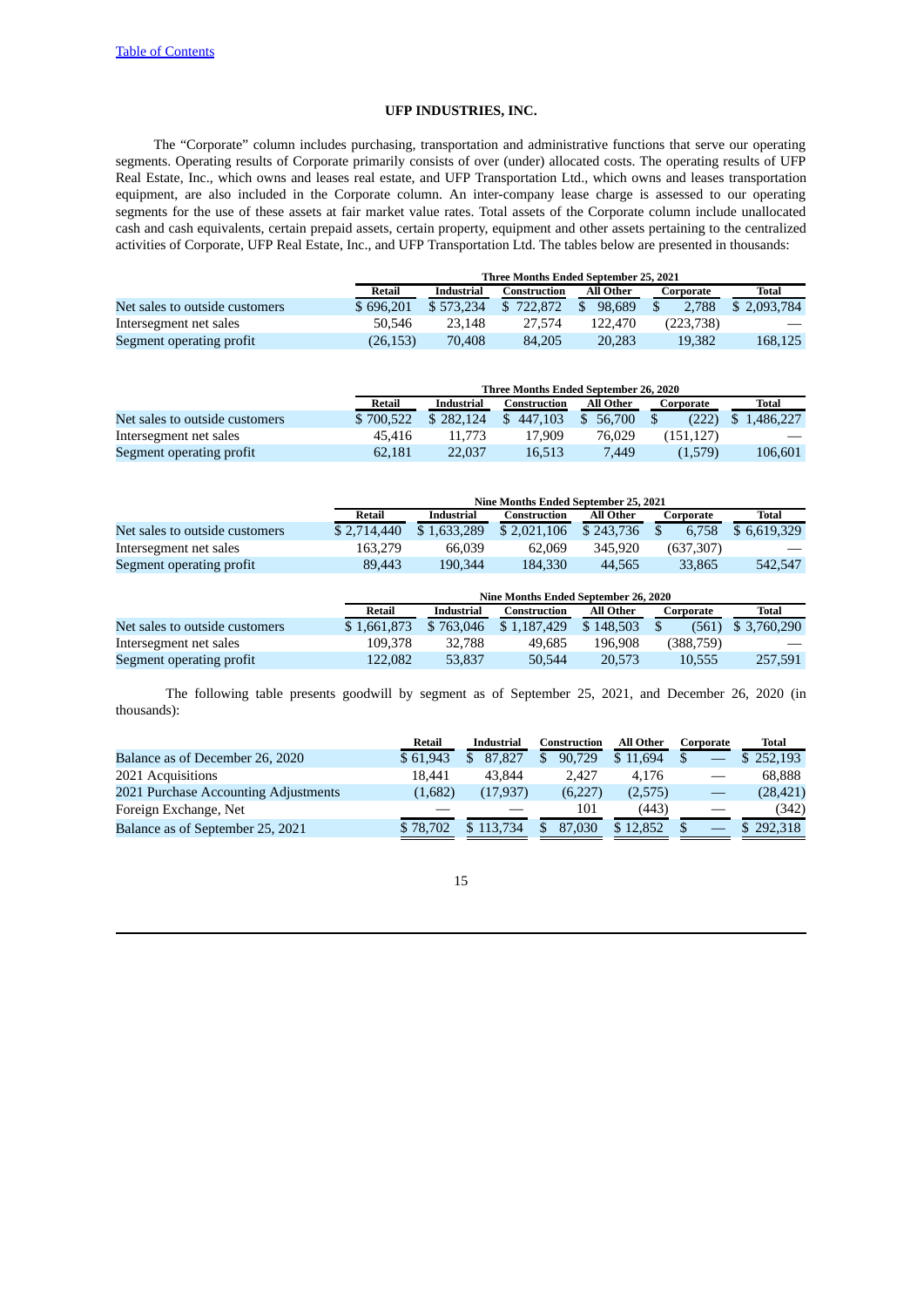The following table presents total assets by segment as of September 25, 2021, and December 26, 2020 (in thousands).

|                               | <b>Total Assets by Segment</b> |             |                      |             |          |  |
|-------------------------------|--------------------------------|-------------|----------------------|-------------|----------|--|
| <b>Segment Classification</b> | September 25,<br>2021          |             | December 26,<br>2020 |             | % Change |  |
| Retail                        | S.                             | 829,745     |                      | 510.464     | 62.5 %   |  |
| Industrial                    |                                | 740.206     |                      | 416.487     | 77.7     |  |
| Construction                  |                                | 725,419     |                      | 510,972     | 42.0     |  |
| All Other                     |                                | 284,626     |                      | 196.856     | 44.6     |  |
| Corporate                     |                                | 434.251     |                      | 770,112     | (43.6)   |  |
| <b>Total Assets</b>           |                                | \$3.014.247 |                      | \$2,404,891 | 25.3 %   |  |

#### **H. INCOME TAXES**

Effective tax rates differ from statutory federal income tax rates, primarily due to provisions for foreign, state and local income taxes and permanent tax differences. Our effective tax rate was 23.0% in the third quarter of 2021 compared to 25.4% for same period in 2020 and was 24.0% in the first nine months of 2021 compared to 25.2% for the same period in 2020. The decrease was primarily due to a decrease in permanent tax differences in 2021 compared to the prior year, none of which are individually significant.

## **I. COMMON STOCK**

Below is a summary of common stock issuances for the first nine months of 2021 and 2020 (in thousands, except average share price):

|                                                           | September 25, 2021     |     |                                  |
|-----------------------------------------------------------|------------------------|-----|----------------------------------|
| <b>Share Issuance Activity</b>                            | Common<br><b>Stock</b> |     | Average<br><b>Share</b><br>Price |
| Shares issued under the employee stock purchase plan      | 25                     | £.  | 71.18                            |
|                                                           |                        |     |                                  |
| Shares issued under the employee stock gift program       | 2                      |     | 76.80                            |
| Shares issued under the director retainer stock program   | 4                      |     | 69.80                            |
| Shares issued under the bonus plan                        | 487                    |     | 57.06                            |
| Shares issued under the executive stock match grants plan | 77                     |     | 60.24                            |
| <b>Forfeitures</b>                                        | (21)                   |     |                                  |
| Total shares issued under stock grant programs            | 549                    | \$  | 57.64                            |
|                                                           |                        |     |                                  |
| Shares issued under the deferred compensation plans       | 108                    | \$. | 62.48                            |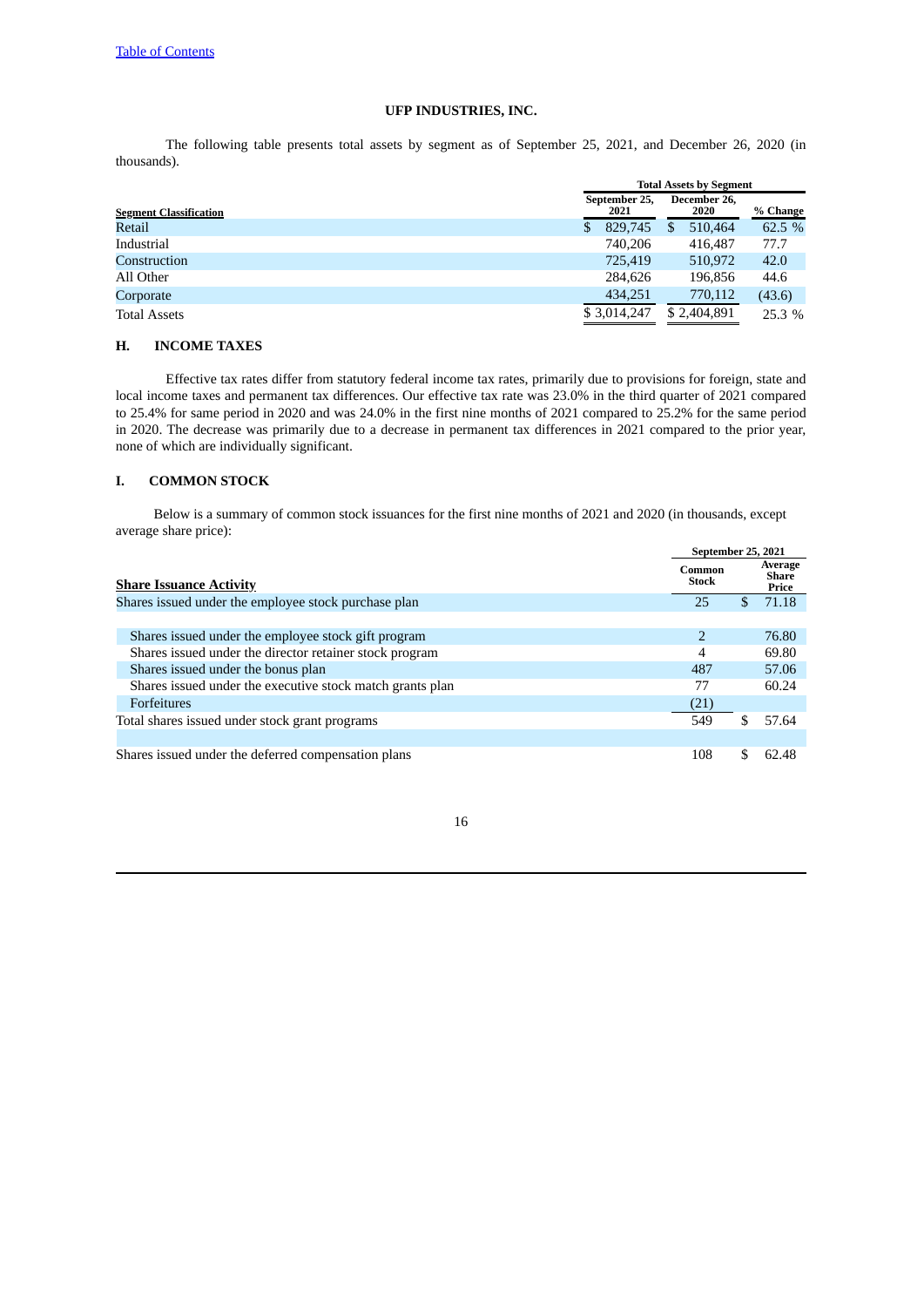|                                                           | September 26, 2020     |     |                           |
|-----------------------------------------------------------|------------------------|-----|---------------------------|
| <b>Share Issuance Activity</b>                            | Common<br><b>Stock</b> |     | Average<br>Share<br>Price |
| Shares issued under the employee stock purchase plan      | 28                     | \$. | 44.14                     |
|                                                           |                        |     |                           |
| Shares issued under the employee stock gift program       | 2                      |     | 45.93                     |
| Shares issued under the director retainer stock program   | 46                     |     | 24.80                     |
| Shares issued under the bonus plan                        | 271                    |     | 47.51                     |
| Shares issued under the executive stock match grants plan | 79                     |     | 47.60                     |
| <b>Forfeitures</b>                                        | (7)                    |     |                           |
| Total shares issued under stock grant programs            | 391                    | \$  | 44.92                     |
|                                                           |                        |     |                           |
| Shares issued under the deferred compensation plans       | 115                    | S.  | 53.85                     |

During the first nine months of 2021, we did not repurchase any of our shares of common stock.

During the first nine months of 2020, we repurchased approximately 756,000 shares of our common stock at an average share price of \$38.62.

#### **J. INVENTORIES**

Inventories are stated at the lower of cost or net realizable value. The cost of inventories includes raw materials, direct labor, and manufacturing overhead. Cost is determined on a weighted average FIFO basis. Raw materials consist primarily of unfinished wood products and other materials expected to be manufactured or treated prior to sale, while finished goods represent various manufactured and treated wood products ready for sale.

The Company writes down the value of inventory, the impact of which is reflected in cost of goods sold in the Condensed Consolidated Statement of Earnings and Comprehensive Income, if the cost of specific inventory items on hand exceeds the amount the Company expects to realize from the ultimate sale or disposal of the inventory. These estimates are based on management's judgment regarding future demand and market conditions and analysis of historical experience. The lower of cost or net realizable value adjustment to inventory as of September 25, 2021 and September 26, 2020 was \$1.3 million and \$0, respectively.

# **K. SUBSEQUENT EVENTS**

On September 27, 2027, we acquired the equity of Shelter Products, Inc., for \$6.5 million. Based in Haleyville, Alabama, Shelter Products provides distribution and logistics support to factory-built manufacturers through nine warehouses across the U.S.

On October 29, 2021, we acquired the assets of The Box Pack Trust, operating as Boxpack Packaging (Boxpack) for \$5.2 million. Based near Melbourne, Australia, Boxpack specializes in flexographic and lithographic cardboard packaging, using the latest CAD design and finishing techniques.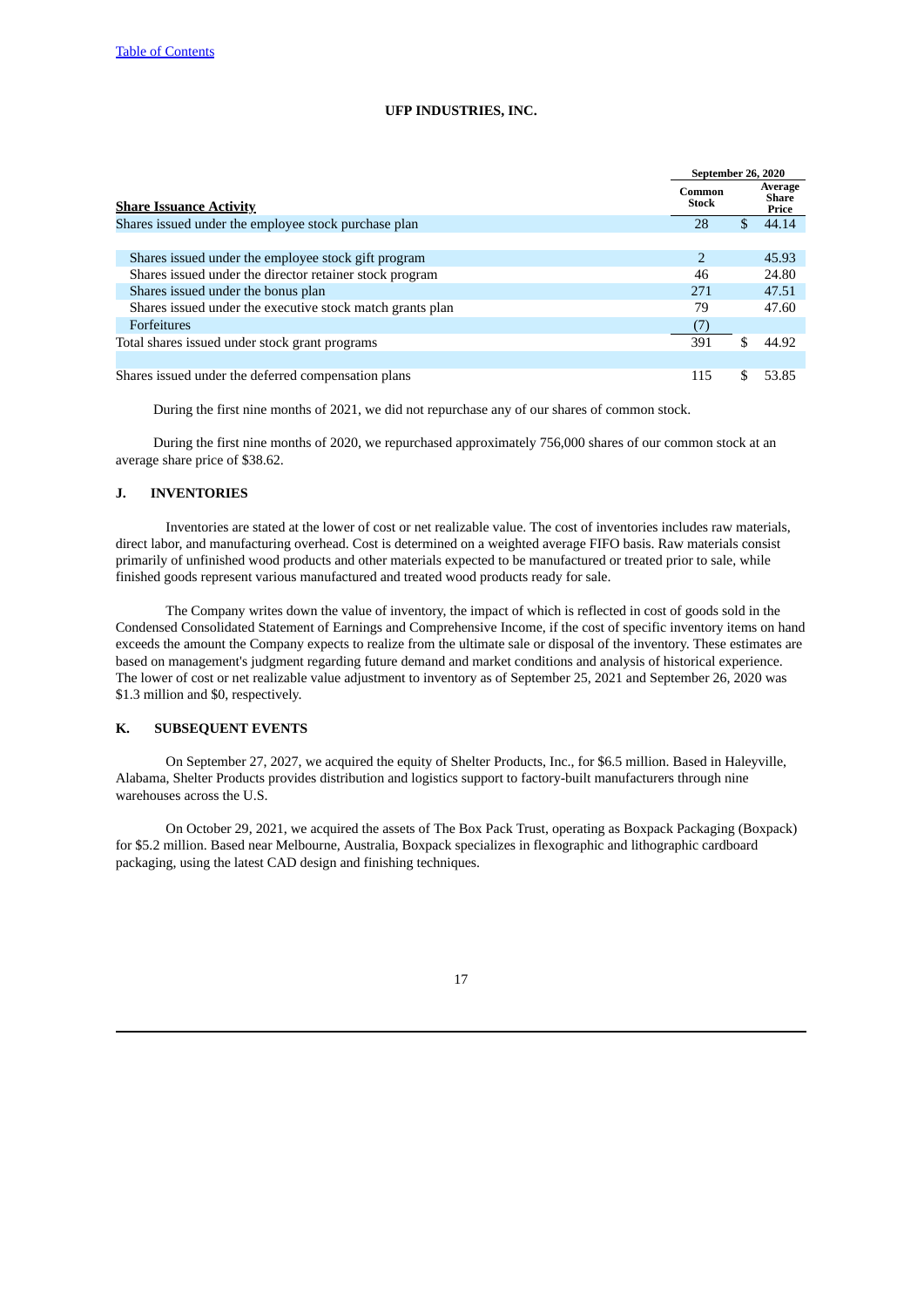#### **MANAGEMENT'S DISCUSSION AND ANALYSIS OF**

#### **FINANCIAL CONDITION AND RESULTS OF OPERATIONS**

<span id="page-17-0"></span>UFP Industries, Inc. is a holding company with subsidiaries throughout North America, Europe, Asia, and Australia that supply wood, wood composite and other products to three markets: retail, industrial, and construction. We are headquartered in Grand Rapids, Michigan. For more information about UFP Industries, Inc., or our affiliated operations, go to www.ufpi.com.

This report contains forward-looking statements within the meaning of Section 21E of the Securities Exchange Act, as amended, that are based on management's beliefs, assumptions, current expectations, estimates and projections about the markets we serve, the economy and the Company itself. Words like "anticipates," "believes," "confident," "estimates," "expects," "forecasts," "likely," "plans," "projects," "should," variations of such words, and similar expressions identify such forward-looking statements. These statements do not guarantee future performance and involve certain risks, uncertainties and assumptions that are difficult to predict with regard to timing, extent, likelihood and degree of occurrence. The Company does not undertake to update forward-looking statements to reflect facts, circumstances, events, or assumptions that occur after the date the forward-looking statements are made. Actual results could differ materially from those included in such forward-looking statements. Investors are cautioned that all forward-looking statements involve risks and uncertainty. Among the factors that could cause actual results to differ materially from forward-looking statements are the following: fluctuations in the price of lumber; adverse or unusual weather conditions; adverse economic conditions in the markets we serve; government regulations, particularly involving environmental and safety regulations, government imposed "stay at home" orders and directives to cease or curtail operations; and our ability to make successful business acquisitions. Certain of these risk factors as well as other risk factors and additional information are included in the Company's reports on Form 10-K and 10-Q on file with the Securities and Exchange Commission. We are pleased to present this overview of the third quarter of 2021.

#### **OVERVIEW**

Our results for the third quarter of 2021 include the following highlights:

- Our net sales were up 41% compared to the third quarter of 2020, which was comprised of a 28% increase in selling prices primarily due to the commodity lumber market (see Historical Lumber Prices below), a 16% increase in unit sales due to acquisitions completed since September of last year, and a 3% decline in organic unit sales. Organic unit growth of 16% in our construction segment was offset an organic unit decline of 19% in our retail segment, while industrial units were flat.
- Our operating profits increased \$61.5 million, or 58%, compared to the third quarter of 2020. This increase resulted from a variety of factors including strong demand from our industrial and construction segments, leveraging our fixed costs, and increased sales of value-added and new products that have higher margins. These favorable factors more than offset the impact that falling lumber prices had on the gross profits of commodity-based products sold on a variable price that are not purchased through a vendor managed inventory program, particularly our pressure-treated lumber products sold in the retail segment. Acquisitions contributed approximately \$2.6 million to our increase in operating profits. Excluding the impact of acquisitions, we estimate that value-added products contributed \$93 million to our quarter over quarter increase in gross profits, which was offset by a decrease of approximately \$23 million in commodity-based products.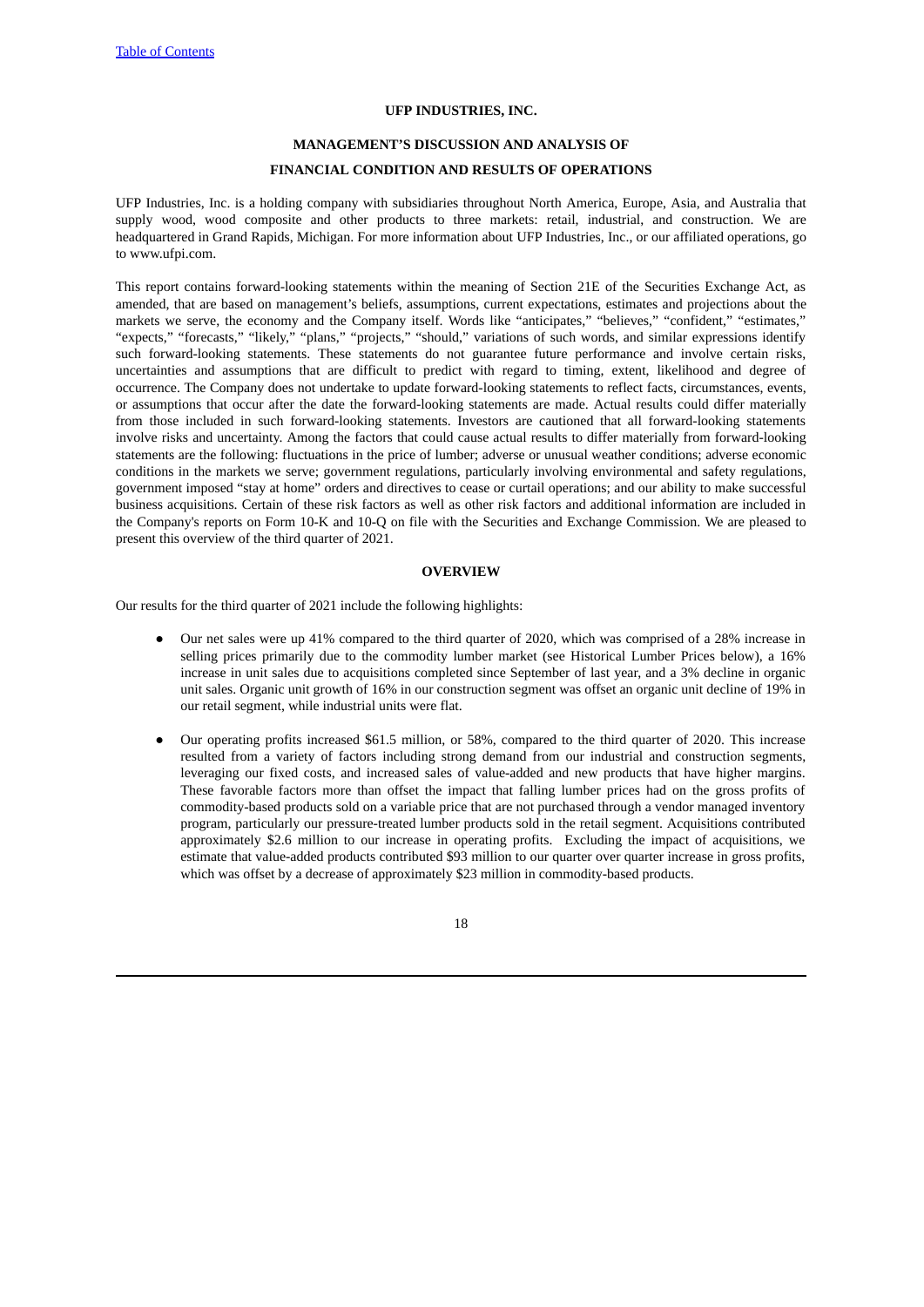- Our cash flows provided by operations for the first nine months of 2021 was \$282 million compared to \$185 million during the first nine months of 2020 in spite of an increase in our net working capital, which increased \$133 million compared to the prior year. The increase in our net working capital during 2021 is due to a combination of unusually high lumber prices and strong market demand in our industrial and construction segments. In addition, our investment in net working capital at the end of the third quarter of 2020 was unusually low due to unexpectedly strong demand in our retail segment and difficulty maintaining an adequate supply of inventory due to supply chain constraints. As lumber prices and demand in the retail segment began to normalize in the second and third quarters of 2021, our investment in net working capital has decreased, and we now have a cash surplus of \$139 million. We anticipate our net working capital will continue to decrease for the balance of the year, assuming lumber prices remain at current levels, as the fourth quarter typically represents a seasonally slower quarter for most of our business units.
- Our net debt (debt and cash overdraft less cash) at the end of September 2021 was \$182 million compared to net cash of \$32 million at the end of September 2020. Our unused borrowing capacity under revolving credit facilities and cash surplus resulted in total liquidity of approximately \$668 million at the end of the third quarter of 2021.

### **HISTORICAL LUMBER PRICES**

We experience significant fluctuations in the cost of commodity lumber products from primary producers ("Lumber Market"). The following table presents the Random Lengths framing lumber composite price:

|                                 | <b>Random Lengths Composite</b><br>Average \$/MBF |              |      |  |
|---------------------------------|---------------------------------------------------|--------------|------|--|
|                                 | 2021                                              |              | 2020 |  |
| January                         | \$<br>890                                         | $\mathbb{S}$ | 377  |  |
| February                        | 954                                               |              | 402  |  |
| March                           | 1,035                                             |              | 420  |  |
| April                           | 1,080                                             |              | 358  |  |
| May                             | 1,428                                             |              | 394  |  |
| June                            | 1,344                                             |              | 455  |  |
| July                            | 690                                               |              | 530  |  |
| August                          | 443                                               |              | 716  |  |
| September                       | 412                                               |              | 934  |  |
|                                 |                                                   |              |      |  |
| Third quarter average           | \$<br>515                                         | $\mathbb{S}$ | 727  |  |
| Year-to-date average            | \$<br>920                                         | \$           | 510  |  |
|                                 |                                                   |              |      |  |
| Third quarter percentage change | $(29.2)\%$                                        |              |      |  |
| Year-to-date percentage change  | 80.4 %                                            |              |      |  |

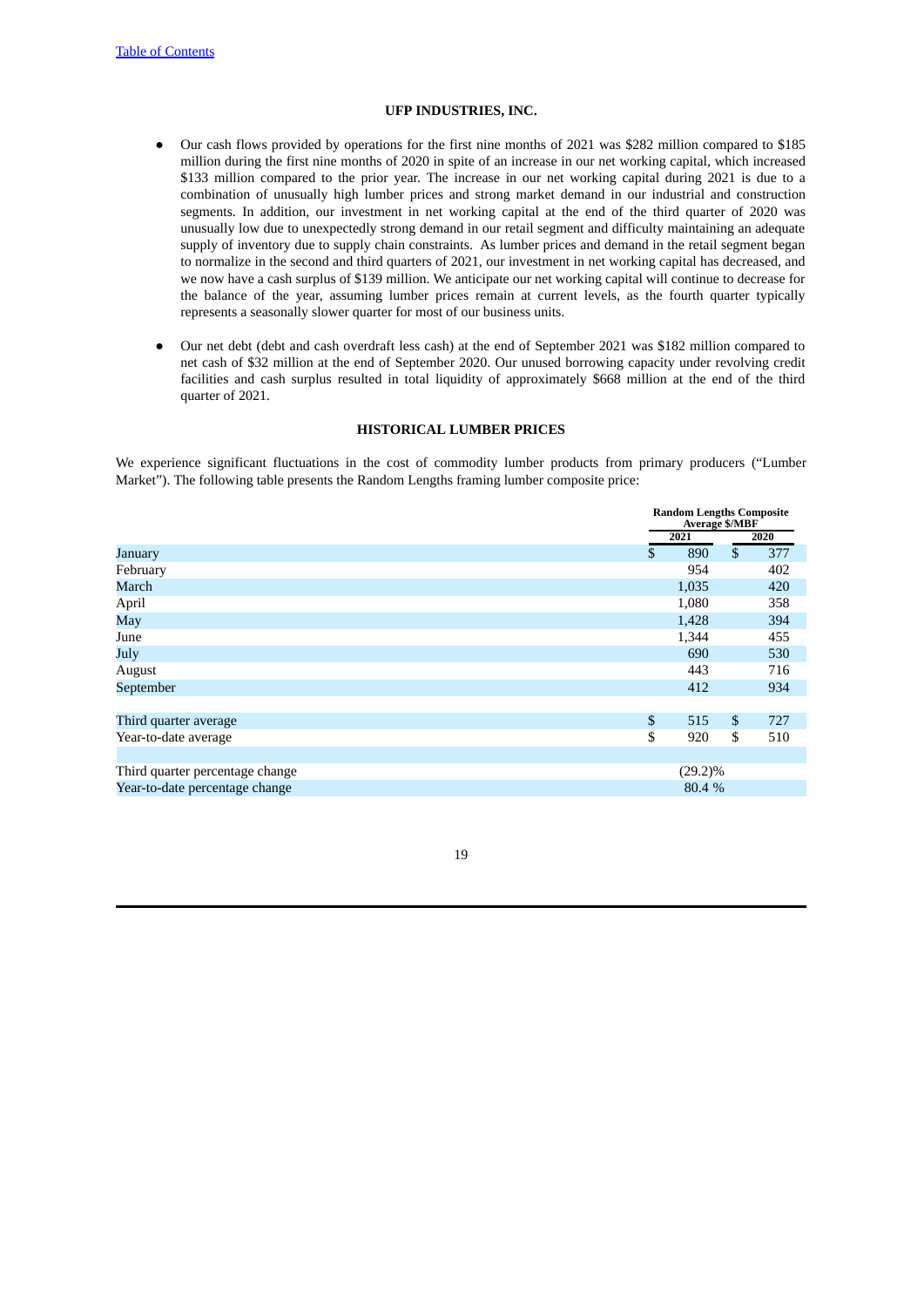In addition, a Southern Yellow Pine ("SYP") composite price, which we prepare and use, is presented below. Our purchases of this species comprise almost two-thirds of our total lumber purchases.

|                                 | <b>Random Lengths SYP</b><br><b>Average \$/MBF</b> |              |      |  |
|---------------------------------|----------------------------------------------------|--------------|------|--|
|                                 | 2021                                               |              | 2020 |  |
| January                         | \$<br>858                                          | $\mathbb{S}$ | 346  |  |
| February                        | 903                                                |              | 345  |  |
| March                           | 938                                                |              | 360  |  |
| April                           | 922                                                |              | 333  |  |
| May                             | 1,150                                              |              | 412  |  |
| June                            | 1,052                                              |              | 494  |  |
| July                            | 564                                                |              | 552  |  |
| August                          | 448                                                |              | 729  |  |
| September                       | 438                                                |              | 886  |  |
|                                 |                                                    |              |      |  |
| Third quarter average           | \$<br>483                                          | $\mathbb{S}$ | 722  |  |
| Year-to-date average            | \$<br>808                                          | \$           | 495  |  |
|                                 |                                                    |              |      |  |
| Third quarter percentage change | $(33.1)\%$                                         |              |      |  |
| Year-to-date percentage change  | 63.2 %                                             |              |      |  |

The sequential increase in overall lumber prices for the first half of the year was primarily due to strong market demand as well as certain constraints in the supply chain of lumber. Prices began to fall in June 2021 as pandemic related restrictions were lifted, the economy re-opened, and consumers shifted their spending to other areas. We believe prices in the third quarter of 2021 reflect normalized levels. A decline in lumber prices impacts our profitability of products sold with fixed and variable prices, as discussed below.

#### **IMPACT OF THE LUMBER MARKET ON OUR OPERATING RESULTS**

We generally price our products to pass lumber costs through to our customers so that our profitability is based on the value-added manufacturing, distribution, engineering, and other services we provide. As a result, our sales levels (and working capital requirements) are impacted by the lumber costs of our products. Lumber costs were 58.0% and 48.7% of our sales in the first nine months of 2021 and 2020, respectively. The increase from the prior year ratio reflects the impact of higher lumber prices and the results of PalletOne's subsidiaries, Sunbelt and Spartanburg Forest Products.

Our gross margins are impacted by (1) the relative level of the Lumber Market (i.e. whether prices are higher or lower from comparative periods), and (2) the trend in the market price of lumber (i.e. whether the price of lumber is increasing or decreasing within a period or from period to period). Moreover, as explained below, our products are priced differently. Some of our products have fixed selling prices, while the selling prices of other products are indexed to the reported Lumber Market with a fixed dollar adder to cover conversion costs and profits. Consequently, the level and trend of the Lumber Market impact our products differently.

Below is a general description of the primary ways in which our products are priced.

Products with fixed selling prices. These products include value-added products, such as manufactured items, sold within all segments. Prices for these products are generally fixed at the time of the sales quotation for a specified period of time. In order to reduce any exposure to adverse trends in the price of component lumber products, we attempt to lock in costs with our suppliers or purchase necessary inventory for these sales commitments. The time period limitation eventually allows us to periodically re-price our products for changes in lumber costs from our suppliers. We believe our percentage of sales of fixed price items is usually greatest in our third and fourth quarters.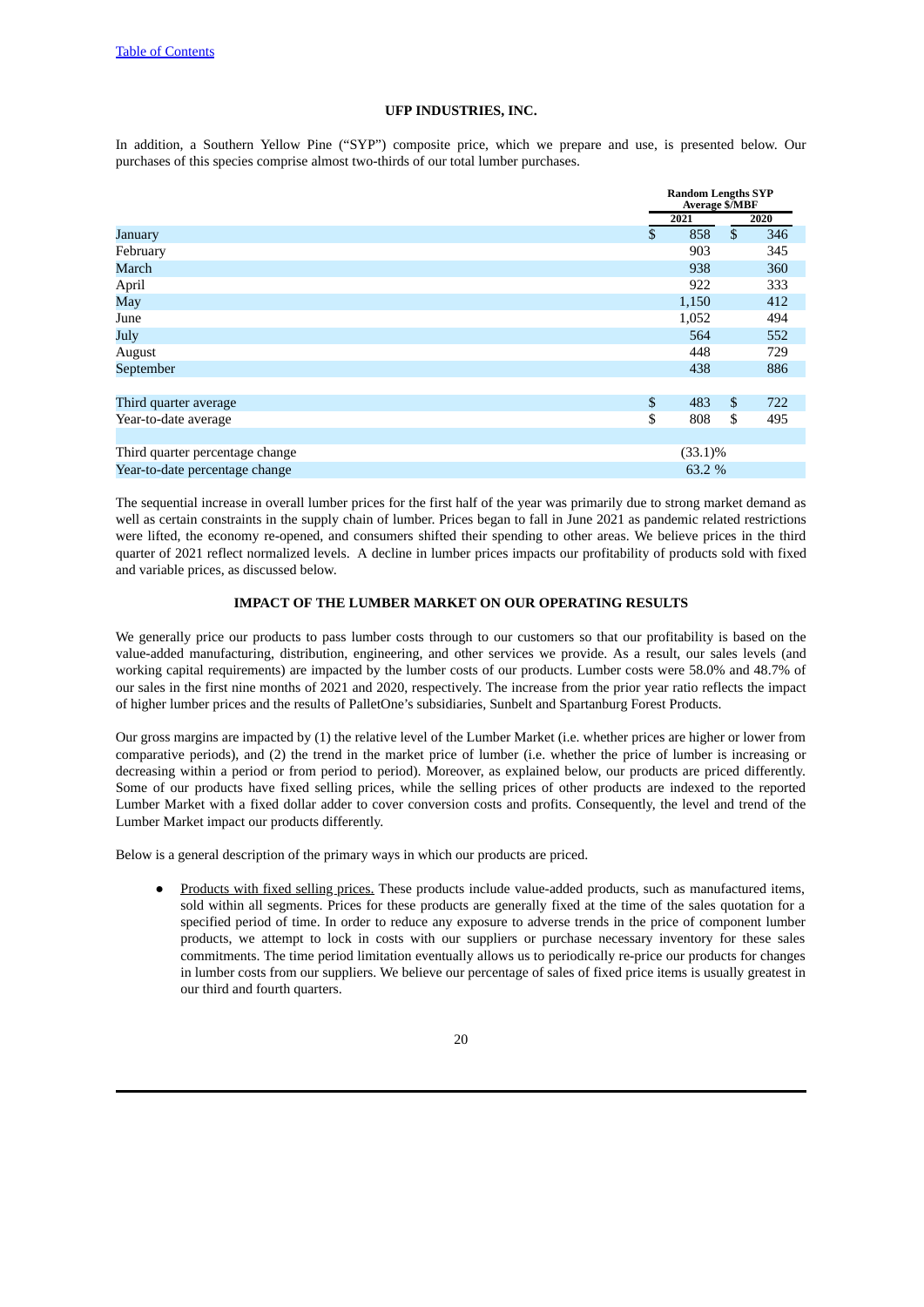Products with selling prices indexed to the reported Lumber Market with a fixed dollar "adder" to cover conversion costs and profit. These products primarily include treated lumber, panel goods, other commoditytype items, and trusses sold to the manufactured housing industry. For these products, we estimate the customers' needs and we carry anticipated levels of inventory. Because lumber costs are incurred in advance of final sale prices, subsequent increases or decreases in the market price of lumber impact our gross margins. We believe our sales of these products are at their highest relative level in our second quarter, primarily due to pressure-treated lumber sold in our retail segment.

For each of the product pricing categories above, our margins are exposed to changes in the trend of lumber prices.

The greatest risk associated with changes in the trend of lumber prices is on the following products:

- Products with significant inventory levels with low turnover rates, whose selling prices are indexed to the Lumber Market. In other words, the longer the period of time these products remain in inventory, the greater the exposure to changes in the price of lumber. This would include treated lumber, which comprised approximately 20% of our total annual sales in 2020. This exposure is less significant with remanufactured lumber, panel goods, other commodity-type items, and trusses sold to the manufactured housing market due to the higher rate of inventory turnover. We attempt to mitigate the risk associated with treated lumber through inventory consignment programs with our vendors. Our annual purchases of inventory through these consignment programs totaled approximately 19% of our total lumber purchases in 2020. Our new Sunbelt and Spartanburg Forest Products plants operated with limited amounts of vendor consignment inventory and were more exposed to the impact of falling lumber prices during the second and third quarters of 2021. We anticipate increasing their use of these programs in future periods in a manner consistent with our ProWood pressure-treating operations. (*Please refer to the "Risk Factors" section of our annual report on form 10-K, filed with the United States Securities and Exchange Commission.*)
- Products with fixed selling prices sold under long-term supply arrangements, particularly those involving multi-family construction projects. We attempt to mitigate this risk through our purchasing practices and longer vendor commitments.

In addition to the impact of the Lumber Market trends on gross margins, changes in the level of the market cause fluctuations in gross margins when comparing operating results from period to period. This is explained in the following example, which assumes the price of lumber has increased from period one to period two, with no changes in the trend within each period.

|                  | Period 1 | <b>Period 2</b> |
|------------------|----------|-----------------|
| Lumber cost      | 300<br>Φ | 400             |
| Conversion cost  | 50       | 50              |
| $=$ Product cost | 350      | 450             |
| Adder            | 50       | 50              |
| $=$ Sell price   | 400      | 500             |
| Gross margin     | 12.5 %   | 10.0 %          |

As is apparent from the preceding example, the level of lumber prices does not impact our overall profits but does impact our margins. Gross margins and operating margins are negatively impacted during periods of high lumber prices; conversely, we experience margin improvement when lumber prices are relatively low.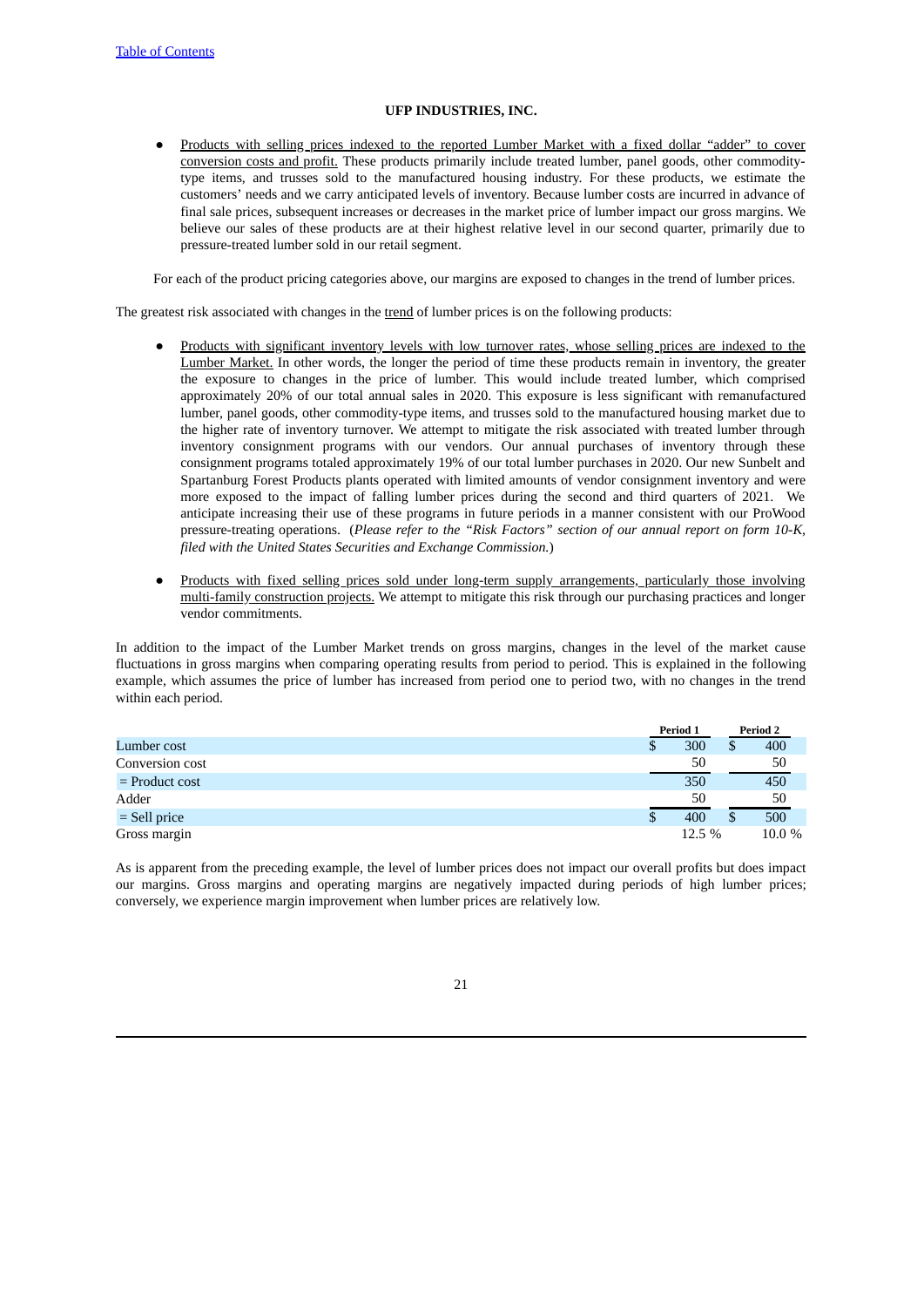### **BUSINESS COMBINATIONS**

We completed five business acquisitions during the first nine months of fiscal 2021 and five during all of fiscal 2020. The annual historical sales attributable to acquisitions completed in the first nine months of fiscal 2021 is approximately \$1.3 billion, while acquisitions completed during the last quarter of 2020 have annual sales of approximately \$48 million. These business combinations were not significant to our quarterly results individually or in aggregate and thus pro forma results for 2021 and 2020 are not presented.

See Notes to the Unaudited Condensed Consolidated Financial Statements, Note F, "Business Combinations" for additional information.

#### **RESULTS OF OPERATIONS**

The following table presents, for the periods indicated, the components of our Unaudited Condensed Consolidated Statements of Earnings as a percentage of net sales.

|                                                           |                       | <b>Three Months Ended</b> |                       | <b>Nine Months Ended</b> |
|-----------------------------------------------------------|-----------------------|---------------------------|-----------------------|--------------------------|
|                                                           | September 25,<br>2021 | September 26,<br>2020     | September 25,<br>2021 | September 26,<br>2020    |
| Net sales                                                 | 100.0%                | 100.0%                    | 100.0%                | 100.0 %                  |
| Cost of goods sold                                        | 84.4                  | 83.8                      | 84.4                  | 83.7                     |
| Gross profit                                              | 15.6                  | 16.2                      | 15.6                  | 16.3                     |
| Selling, general, and administrative expenses             | 8.1                   | 9.1                       | 7.6                   | 9.5                      |
| Other gains, net                                          | (0.5)                 |                           | (0.2)                 | (0.1)                    |
| Earnings from operations                                  | 8.0                   | 7.2                       | 8.2                   | 6.9                      |
| Other expense, net                                        | 0.2                   | 0.1                       | 0.1                   | 0.1                      |
| Earnings before income taxes                              | 7.8                   | 7.1                       | 8.1                   | 6.7                      |
| Income taxes                                              | 1.8                   | 1.8                       | 1.9                   | 1.7                      |
| Net earnings                                              | 6.0                   | 5.3                       | 6.1                   | 5.0                      |
| Less net earnings attributable to noncontrolling interest | (0.2)                 | (0.1)                     | (0.1)                 | (0.1)                    |
| Net earnings attributable to controlling interest         | 5.8 %                 | 5.2 %                     | 6.0 $%$               | 4.9 $%$                  |

Note: Actual percentages are calculated and may not sum to total due to rounding.

As a result of the impact of the level of lumber prices on the percentages displayed in the table above (see Impact of the Lumber Market on Our Operating Results), we believe it is useful to compare our change in units sold with our change in gross profits, selling, general, and administrative expenses, and operating profits as presented in the following table. The percentages displayed below represent the percentage change from the prior year comparable period.

|                                               |                           | <b>Percentage Change</b> |                       |                          |  |  |  |  |
|-----------------------------------------------|---------------------------|--------------------------|-----------------------|--------------------------|--|--|--|--|
|                                               | <b>Three Months Ended</b> |                          |                       | <b>Nine Months Ended</b> |  |  |  |  |
|                                               | September 25,<br>2021     | September 26,<br>2020    | September 25,<br>2021 | September 26,<br>2020    |  |  |  |  |
| Units sold                                    | 13.0 %                    | $8.0\%$                  | 30.0%                 | 3.0%                     |  |  |  |  |
| Gross profit                                  | 35.9                      | 28.7                     | 68.8                  | 16.1                     |  |  |  |  |
| Selling, general, and administrative expenses | 25.9                      | 16.1                     | 40.9                  | 7.1                      |  |  |  |  |
| Earnings from operations                      | 57.7                      | 51.3                     | 110.6                 | 33.4                     |  |  |  |  |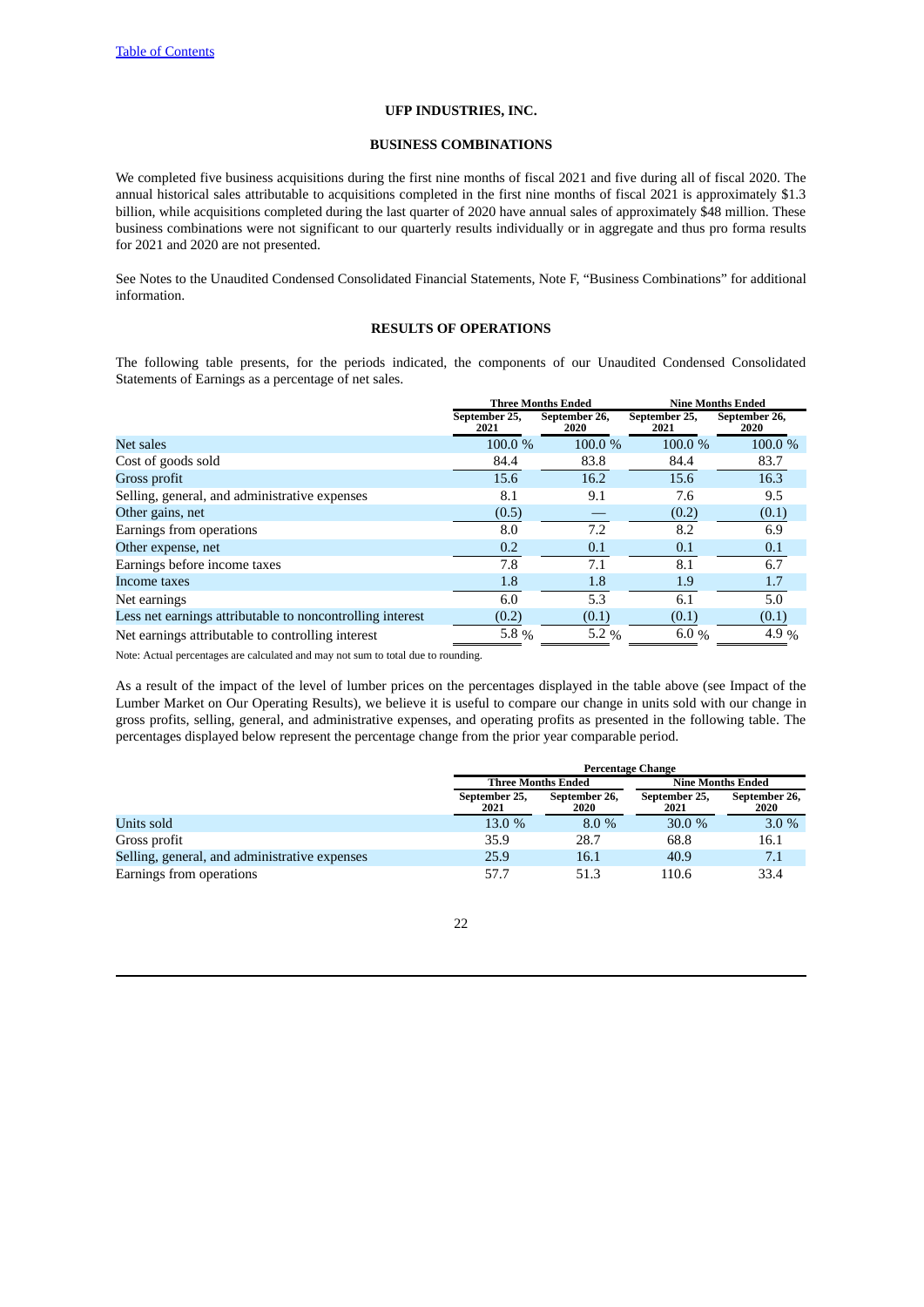The following table presents, for the periods indicated, our selling, general, and administrative (SG&A) costs as a percentage of gross profit. Given our strategies to enhance our capabilities and improve our value-added product offering, and recognizing the higher relative level of SG&A costs these strategies require, we believe this ratio provides an enhanced view of our effectiveness in managing these costs and mitigates the impact of changing lumber prices.

|                                               |    | <b>Three Months Ended</b> |  | <b>Nine Months Ended</b> |                       |  |                       |
|-----------------------------------------------|----|---------------------------|--|--------------------------|-----------------------|--|-----------------------|
|                                               |    | September 25,<br>2021     |  | September 26,<br>2020    | September 25,<br>2021 |  | September 26,<br>2020 |
| Gross profit                                  |    | 327.555                   |  | 241,074                  | 1.035.403             |  | 613.241               |
| Selling, general, and administrative expenses | S. | 169.467                   |  | 134.649                  | 504.104               |  | 357,770               |
| SG&A as percentage of gross profit            |    | 51.7%                     |  | 55.9%                    | 48.7%                 |  | 58.3%                 |

### **Operating Results by Segment:**

Our business segments align with the following markets: UFP Retail Solutions, UFP Construction and UFP Industrial. The Company manages the operations of its individual locations primarily through a market-centered reporting structure under which each location is included in a business unit and business units are included in our retail, industrial, and construction segments. In the case of locations which serve multiple segments, results are allocated and accounted for by segment. The exception to this market-centered reporting and management structure is the Company's International segment, which comprises our Mexico, Canada, Australia, and Italy operations and sales and purchasing offices in other parts of the world. Our International segment and Ardellis (our insurance captive) have been included in the "All Other" column of the table below. The "Corporate" column includes purchasing, transportation and administrative functions that serve our operating segments. Operating results of corporate primarily consists of over (under) allocated costs. The operating results of UFP Real Estate, Inc., which owns and leases real estate, and UFP Transportation Ltd., which owns and leases transportation equipment, are also included in the corporate column. An inter-company lease charge is assessed to our operating segments for the use of these assets at fair market value rates.

The following tables present our operating results, for the periods indicated, by segment (in thousands).

|                          | Three Months Ended September 25, 2021 |           |  |            |   |              |   |                  |    |           |   |           |
|--------------------------|---------------------------------------|-----------|--|------------|---|--------------|---|------------------|----|-----------|---|-----------|
|                          |                                       | Retail    |  | Industrial |   | Construction |   | <b>All Other</b> |    | Corporate |   | Total     |
| Net sales                |                                       | 696.201   |  | 573.234    | D | 722,872      | S | 98.689           | \$ | 2,788     | S | 2,093,784 |
| Cost of goods sold       |                                       | 685,369   |  | 446,822    |   | 568,809      |   | 63,082           |    | 2,147     |   | 1,766,229 |
| Gross profit             |                                       | 10,832    |  | 126,412    |   | 154,063      |   | 35,607           |    | 641       |   | 327,555   |
| Selling, general,        |                                       |           |  |            |   |              |   |                  |    |           |   |           |
| administrative expenses  |                                       | 36,899    |  | 55,723     |   | 70.663       |   | 15.996           |    | (9,814)   |   | 169.467   |
| Other                    |                                       | 86        |  | 281        |   | (805)        |   | (672)            |    | (8,927)   |   | (10, 037) |
| Earnings from operations |                                       | (26, 153) |  | 70,408     |   | 84,205       |   | 20,283           |    | 19,382    |   | 168,125   |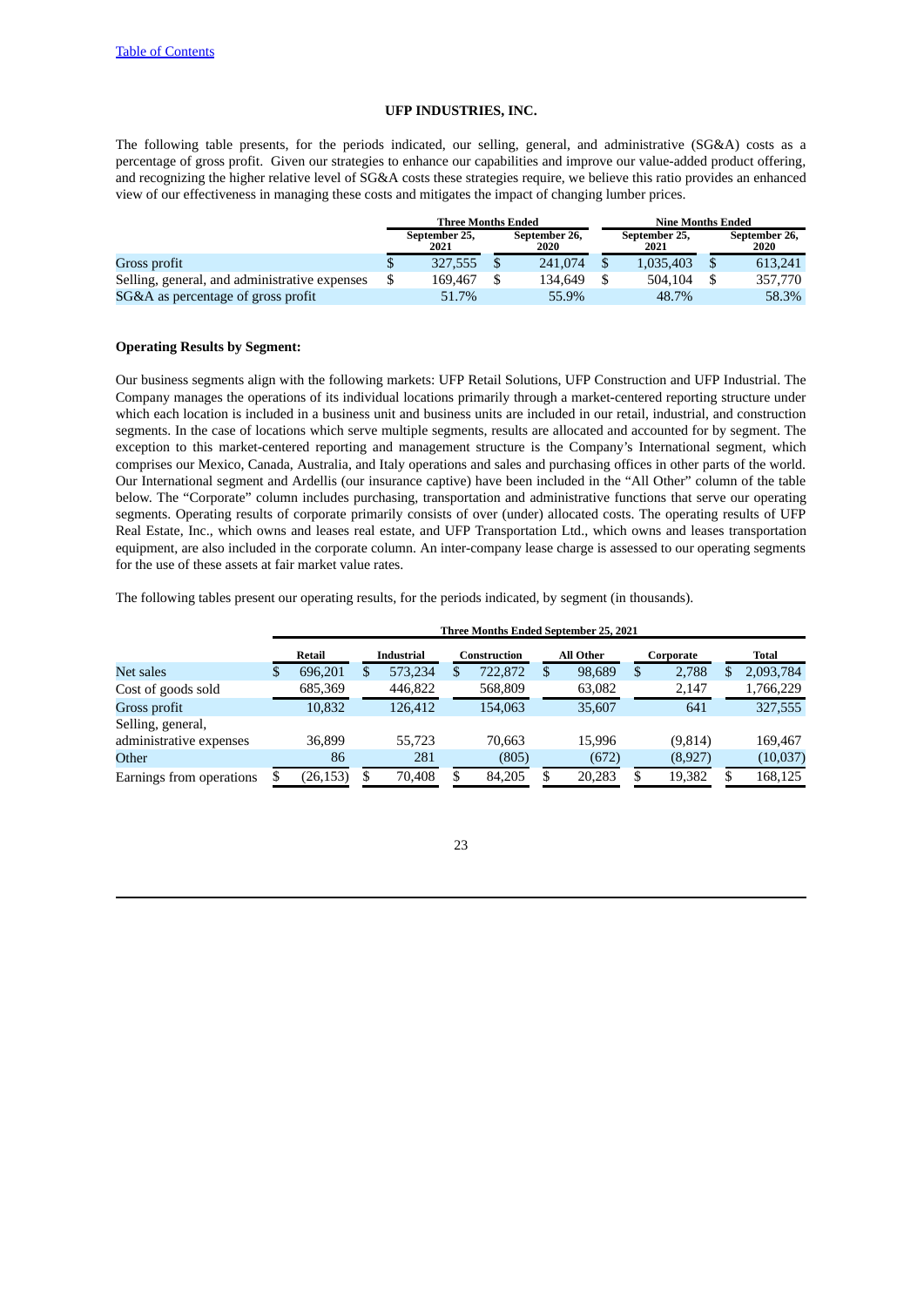|                          | Three Months Ended September 26, 2020 |   |            |  |              |    |                  |   |           |   |           |
|--------------------------|---------------------------------------|---|------------|--|--------------|----|------------------|---|-----------|---|-----------|
|                          | Retail                                |   | Industrial |  | Construction |    | <b>All Other</b> |   | Corporate |   | Total     |
| Net sales                | 700,522                               | D | 282,124    |  | 447,103      | \$ | 56,700           | S | (222)     | S | 1,486,227 |
| Cost of goods sold       | 594,896                               |   | 233,971    |  | 385,028      |    | 38,543           |   | (7, 285)  |   | 1,245,153 |
| Gross profit             | 105,626                               |   | 48,153     |  | 62,075       |    | 18,157           |   | 7,063     |   | 241,074   |
| Selling, general,        |                                       |   |            |  |              |    |                  |   |           |   |           |
| administrative expenses  | 43,515                                |   | 26,080     |  | 45.411       |    | 10.499           |   | 9.144     |   | 134,649   |
| Other                    | (70)                                  |   | 36         |  | 151          |    | 209              |   | (502)     |   | (176)     |
| Earnings from operations | 62,181                                |   | 22,037     |  | 16,513       | \$ | 7,449            | S | (1,579)   |   | 106,601   |

|                          | Nine Months Ended September 25, 2021 |                   |                 |                  |              |                 |  |  |  |  |
|--------------------------|--------------------------------------|-------------------|-----------------|------------------|--------------|-----------------|--|--|--|--|
|                          | <b>Retail</b>                        | <b>Industrial</b> | Construction    | <b>All Other</b> | Corporate    | Total           |  |  |  |  |
| Net sales                | 2,714,440<br>S.                      | 1,633,289<br>S.   | 2,021,106<br>S. | 243,736<br>S     | 6,758<br>S   | 6,619,329<br>\$ |  |  |  |  |
| Cost of goods sold       | 2,480,804                            | 1,292,102         | 1,644,069       | 160,853          | 6,098        | 5,583,926       |  |  |  |  |
| Gross profit             | 233,636                              | 341,187           | 377,037         | 82,883           | 660          | 1,035,403       |  |  |  |  |
| Selling, general,        |                                      |                   |                 |                  |              |                 |  |  |  |  |
| administrative expenses  | 144,375                              | 150,739           | 193.144         | 40,021           | (24, 175)    | 504,104         |  |  |  |  |
| Other                    | (182)                                | 104               | (437)           | (1,703)          | (9,030)      | (11,248)        |  |  |  |  |
| Earnings from operations | 89,443                               | 190,344           | 184,330         | 44,565<br>\$     | 33,865<br>S. | 542,547<br>\$.  |  |  |  |  |

|                          |   | Nine Months Ended September 26, 2020 |   |                   |    |              |    |                  |   |           |     |              |
|--------------------------|---|--------------------------------------|---|-------------------|----|--------------|----|------------------|---|-----------|-----|--------------|
|                          |   | Retail                               |   | <b>Industrial</b> |    | Construction |    | <b>All Other</b> |   | Corporate |     | <b>Total</b> |
| Net sales                | S | 1,661,873                            | D | 763,046           | S. | 1,187,429    | S  | 148,503          | S | (561)     | \$  | 3,760,290    |
| Cost of goods sold       |   | 1,429,229                            |   | 635,424           |    | 1,002,932    |    | 101,240          |   | (21,776)  |     | 3,147,049    |
| Gross profit             |   | 232,644                              |   | 127,622           |    | 184.497      |    | 47.263           |   | 21.215    |     | 613,241      |
| Selling, general,        |   |                                      |   |                   |    |              |    |                  |   |           |     |              |
| administrative expenses  |   | 110.596                              |   | 73.662            |    | 134.098      |    | 28,228           |   | 11.186    |     | 357,770      |
| Other                    |   | (34)                                 |   | 123               |    | (145)        |    | (1,538)          |   | (526)     |     | (2, 120)     |
| Earnings from operations |   | 122,082                              |   | 53,837            |    | 50,544       | \$ | 20,573           |   | 10,555    | \$. | 257,591      |

The following tables present the components of our operating results, for the periods indicated, as a percentage of net sales by segment.

|                          | <b>Three Months Ended September 25, 2021</b> |            |              |           |           |         |  |  |  |
|--------------------------|----------------------------------------------|------------|--------------|-----------|-----------|---------|--|--|--|
|                          | Retail                                       | Industrial | Construction | All Other | Corporate | Total   |  |  |  |
| Net sales                | 100.0 %                                      | 100.0 %    | 100.0 %      | 100.0 %   | N/A       | 100.0 % |  |  |  |
| Cost of goods sold       | 98.4                                         | 77.9       | 78.7         | 63.9      |           | 84.4    |  |  |  |
| Gross profit             | 1.6                                          | 22.1       | 21.3         | 36.1      |           | 15.6    |  |  |  |
| Selling, general,        |                                              |            |              |           |           |         |  |  |  |
| administrative expenses  | 5.3                                          | 9.7        | 9.8          | 16.2      |           | 8.1     |  |  |  |
| Other                    |                                              |            | (0.1)        | (0.7)     |           | (0.5)   |  |  |  |
| Earnings from operations | $(3.8)\%$                                    | 12.3%      | 11.6%        | $20.6\%$  |           | 8.0%    |  |  |  |

Note: Actual percentages are calculated and may not sum to total due to rounding.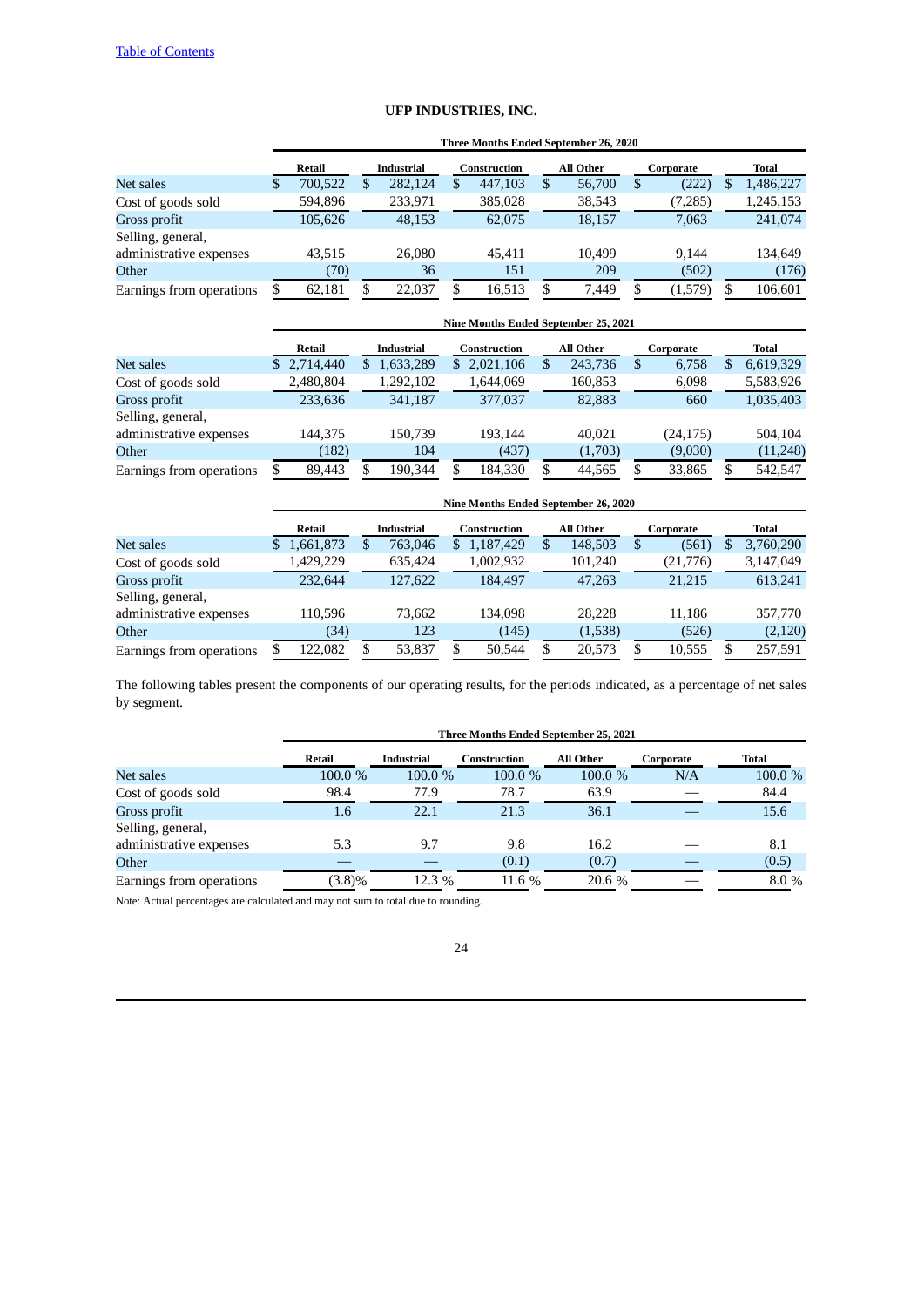|                          |         | Three Months Ended September 26, 2020 |              |                  |           |         |  |  |  |  |
|--------------------------|---------|---------------------------------------|--------------|------------------|-----------|---------|--|--|--|--|
|                          | Retail  | Industrial                            | Construction | <b>All Other</b> | Corporate | Total   |  |  |  |  |
| Net sales                | 100.0 % | 100.0 %                               | 100.0 %      | 100.0 %          | N/A       | 100.0 % |  |  |  |  |
| Cost of goods sold       | 84.9    | 82.9                                  | 86.1         | 68.0             |           | 83.8    |  |  |  |  |
| Gross profit             | 15.1    | 17.1                                  | 13.9         | 32.0             |           | 16.2    |  |  |  |  |
| Selling, general,        |         |                                       |              |                  |           |         |  |  |  |  |
| administrative expenses  | 6.2     | 9.2                                   | 10.2         | 18.5             |           | 9.1     |  |  |  |  |
| Other                    |         |                                       |              | 0.4              |           |         |  |  |  |  |
| Earnings from operations | 8.9%    | 7.8%                                  | $3.7\%$      | 13.1 %           |           | $7.2\%$ |  |  |  |  |

Note: Actual percentages are calculated and may not sum to total due to rounding.

|                          |         | Nine Months Ended September 25, 2021 |                     |                  |           |         |  |  |  |  |
|--------------------------|---------|--------------------------------------|---------------------|------------------|-----------|---------|--|--|--|--|
|                          | Retail  | Industrial                           | <b>Construction</b> | <b>All Other</b> | Corporate | Total   |  |  |  |  |
| Net sales                | 100.0 % | 100.0 %                              | 100.0 %             | 100.0 %          | N/A       | 100.0 % |  |  |  |  |
| Cost of goods sold       | 91.4    | 79.1                                 | 81.3                | 66.0             |           | 84.4    |  |  |  |  |
| Gross profit             | 8.6     | 20.9                                 | 18.7                | 34.0             |           | 15.6    |  |  |  |  |
| Selling, general,        |         |                                      |                     |                  |           |         |  |  |  |  |
| administrative expenses  | 5.3     | 9.2                                  | 9.6                 | 16.4             |           | 7.6     |  |  |  |  |
| Other                    |         |                                      |                     | (0.7)            |           | (0.2)   |  |  |  |  |
| Earnings from operations | $3.3\%$ | 11.7 %                               | $9.1\%$             | 18.3 %           |           | 8.2%    |  |  |  |  |

Note: Actual percentages are calculated and may not sum to total due to rounding.

|                          | Nine Months Ended September 26, 2020 |            |                     |                  |           |         |  |  |  |
|--------------------------|--------------------------------------|------------|---------------------|------------------|-----------|---------|--|--|--|
|                          | Retail                               | Industrial | <b>Construction</b> | <b>All Other</b> | Corporate | Total   |  |  |  |
| Net sales                | 100.0 %                              | 100.0 %    | 100.0 %             | 100.0 %          | N/A       | 100.0 % |  |  |  |
| Cost of goods sold       | 86.0                                 | 83.3       | 84.5                | 68.2             |           | 83.7    |  |  |  |
| Gross profit             | 14.0                                 | 16.7       | 15.5                | 31.8             |           | 16.3    |  |  |  |
| Selling, general,        |                                      |            |                     |                  |           |         |  |  |  |
| administrative expenses  | 6.7                                  | 9.7        | 11.3                | 19.0             |           | 9.5     |  |  |  |
| Other                    |                                      |            |                     | (1.0)            |           | (0.1)   |  |  |  |
| Earnings from operations | $7.3\%$                              | 7.1%       | 4.3 $%$             | 13.9 %           |           | 6.9 $%$ |  |  |  |

Note: Actual percentages are calculated and may not sum to total due to rounding.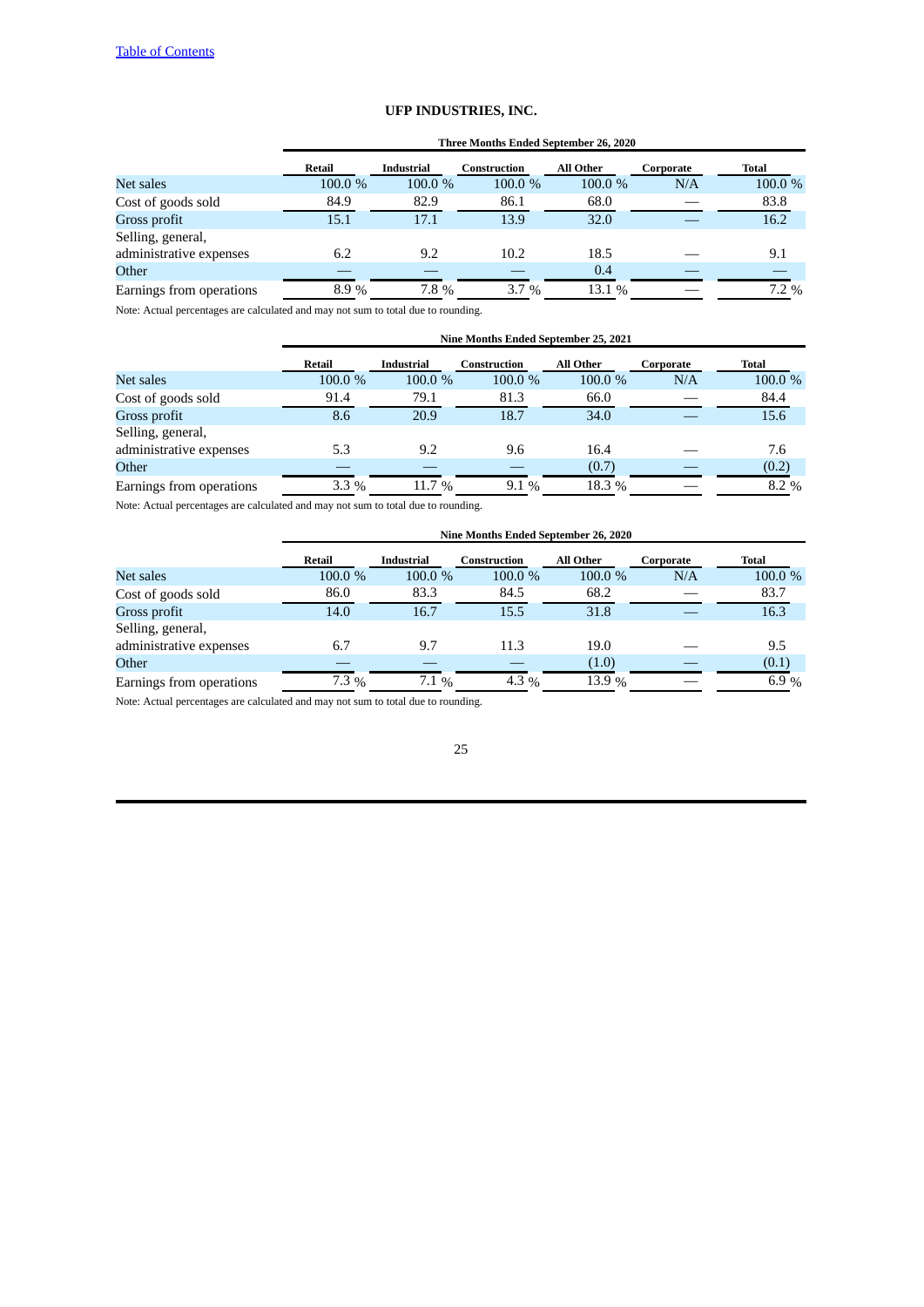#### **NET SALES**

We design, manufacture and market wood and wood-alternative products, primarily used to enhance outdoor living environments, for national home centers and other retailers, structural lumber and other products for the manufactured housing industry, engineered wood components for residential and commercial construction, customized interior fixtures used in a variety of retail stores, commercial, and other structures, and specialty wood packaging, components and packing materials for various industries. Our strategic long-term sales objectives include:

Maximizing unit sales growth while achieving return on investment goals. The following table presents estimates, for the periods indicated, of our percentage change in net sales which were attributable to changes in overall selling prices versus changes in units shipped.

|                                              | % Change |            |           |                |                 |  |
|----------------------------------------------|----------|------------|-----------|----------------|-----------------|--|
|                                              |          | in Selling |           |                | Organic<br>Unit |  |
|                                              | in Sales | Prices     | in Units  | Unit<br>Change | Change          |  |
| Third quarter 2021 versus Third quarter 2020 | $40.9\%$ | 27.9 %     | $13.0 \%$ | 16.0 %         | $(3.0)\%$       |  |
| Year-to-date 2021 versus Year-to-date 2020   | 76.0 %   | 46.0 %     | 30.0 %    | 25.0 %         | $5.0\%$         |  |

- Diversifying our end market sales mix by increasing sales of specialty wood and protective packaging to industrial users, increasing our penetration of the concrete forming market, increasing our sales of engineered wood components for custom home, multi-family, military and light commercial construction, increasing our market share with independent retailers, and increasing our sales of customized interior fixtures, casework and millwork used in a variety of commercial markets.
- Expanding geographically in our core businesses, domestically and internationally.
- Increasing our sales of "value-added" products and enhancing our product offering with new or improved products. Value-added products generally consist of fencing, decking, lattice, and other specialty products sold to the retail market, specialty wood packaging, engineered wood components, customized interior fixtures, manufactured and assembled concrete forms, and "wood alternative" products. Engineered wood components include roof trusses, wall panels, and floor systems. Wood alternative products consist of products manufactured with wood and non-wood composites, metal, and plastics. Although we consider the treatment of dimensional lumber and panels with certain chemical preservatives a value-added process, treated lumber is not presently included in the value-added sales totals. Remanufactured lumber and panels that are components of finished goods are also generally categorized as "commodity-based" products. The following table presents, for the periods indicated, our percentage of value-added and commodity-based sales to total sales by our segments (retail, industrial, construction, all other and corporate).

|                         |             |                        | Three Months Ended September 25, 2021 Three Months Ended September 26, 2020 |                        |  |
|-------------------------|-------------|------------------------|-----------------------------------------------------------------------------|------------------------|--|
|                         | Value-Added | <b>Commodity-Based</b> | <b>Value-Added</b>                                                          | <b>Commodity-Based</b> |  |
| Retail                  | 48.6 %      | 51.4 %                 | 49.7 %                                                                      | 50.3%                  |  |
| Industrial              | 69.2 %      | 30.8%                  | 63.7 %                                                                      | 36.3 %                 |  |
| Construction            | 74.5 %      | 25.5%                  | 74.3 %                                                                      | 25.7%                  |  |
| All Other and Corporate | 70.7 %      | 29.3 %                 | 74.1 %                                                                      | 25.9 %                 |  |
| <b>Total Sales</b>      | 64.1 %      | 35.9%                  | 60.5 %                                                                      | 39.5%                  |  |

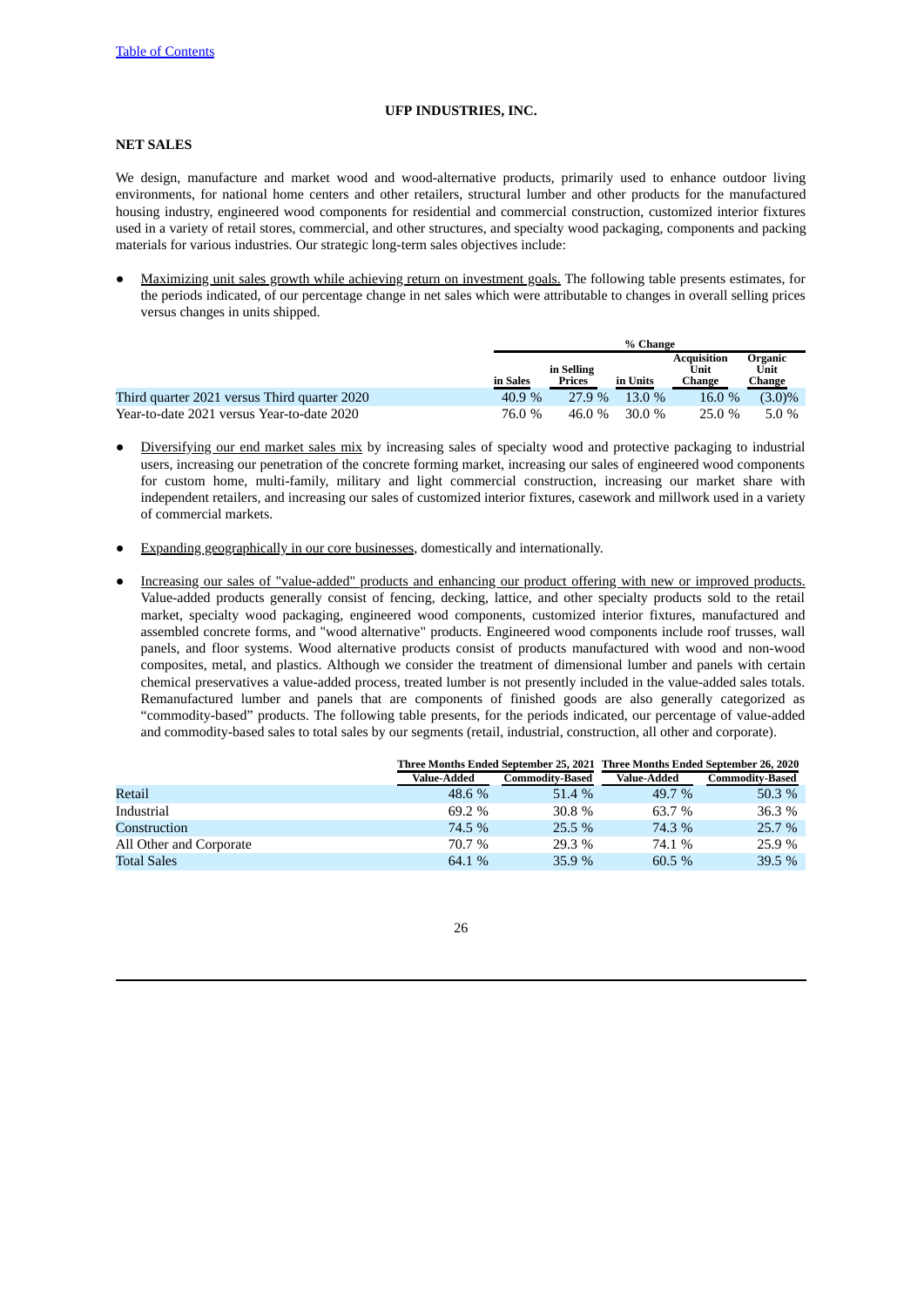|                         |                    |                        | Nine Months Ended September 25, 2021 Nine Months Ended September 26, 2020 |                        |  |  |
|-------------------------|--------------------|------------------------|---------------------------------------------------------------------------|------------------------|--|--|
|                         | <b>Value-Added</b> | <b>Commodity-Based</b> | <b>Value-Added</b>                                                        | <b>Commodity-Based</b> |  |  |
| Retail                  | 43.3 %             | 56.7 %                 | 54.4 %                                                                    | 45.6 %                 |  |  |
| Industrial              | 66.6 %             | 33.4 %                 | 65.5 %                                                                    | 34.5 %                 |  |  |
| Construction            | 70.5 %             | 29.5%                  | 77.4 %                                                                    | 22.6 %                 |  |  |
| All Other and Corporate | 71.6 %             | 28.4 %                 | 75.0 %                                                                    | 25.0 %                 |  |  |
| <b>Total Sales</b>      | 58.2 %             | 41.8%                  | 64.6 %                                                                    | 35.4 %                 |  |  |

Note: Certain prior year product reclassifications and the change in designation of certain products as "value-added" resulted in a change in prior year's sales.

The increase in our ratio of commodity-based sales to total sales during the first nine months of 2021 reflected in the table above is primarily due to the impact of dramatically higher lumber prices in the first half of 2021, which have normalized during the third quarter. This is due to the fact that the selling prices of these products are generally indexed to the current Lumber Market at the time they are shipped and lumber costs comprise a much higher percentage of the selling price than they do for value-added products. The acquisition of Sunbelt and Spartanburg also contributed to the increase in commodity-based sales of treated lumber in our retail segment, while PalletOne contributed to the increase in value-added sales in the industrial segment. Our unit sales of value-added products increased approximately 17% in the third quarter of 2021 compared to 2020, including a 15% contribution from acquisitions and 2% organic growth. Our unit sales of commodity-based products increased approximately 7%, including a 19% contribution from acquisitions and an organic unit decline of 12%.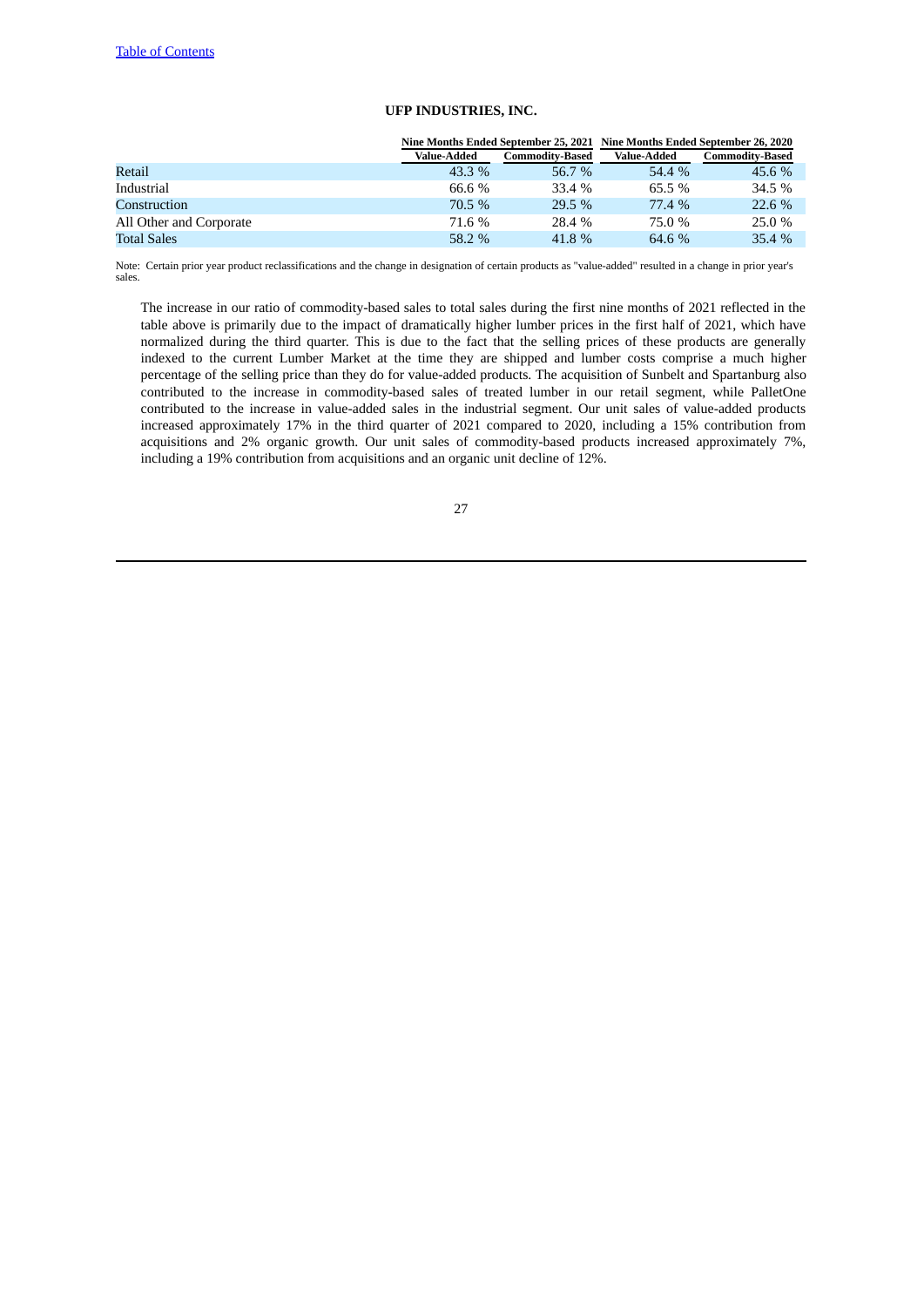Developing new products. We define new products as those that will generate sales of at least a \$1 million per year within 4 years of launch and are still growing and gaining market penetration. New product sales in the third quarter of 2021 increased 24%. Approximately \$10 million of new product sales for the first nine months of 2020, while still sold, were sunset in 2021 and excluded from the table below because they no longer meet the definition above. Our goal is to achieve annual new product sales of at least \$575 million in 2021, which we have already attained. The table below presents new product sales in thousands:

|                                |  | <b>New Product Sales by Segment</b><br><b>Three Months Ended</b> |                       |             |    | <b>New Product Sales by Segment</b><br><b>Nine Months Ended</b> |    |                       |             |
|--------------------------------|--|------------------------------------------------------------------|-----------------------|-------------|----|-----------------------------------------------------------------|----|-----------------------|-------------|
|                                |  |                                                                  |                       |             |    |                                                                 |    |                       |             |
|                                |  | September 25,<br>2021                                            | September 26,<br>2020 | %<br>Change |    | September 25,<br>2021                                           |    | September 26,<br>2020 | %<br>Change |
| Retail                         |  | 111.795                                                          | 118,731               | $(5.8)\%$   | \$ | 375,798                                                         | \$ | 301,602               | 24.6 %      |
| Industrial                     |  | 41.436                                                           | 21.468                | 93.0 %      |    | 115.542                                                         |    | 51,582                | 124.0 %     |
| Construction                   |  | 37,524                                                           | 16.229                | 131.2 %     |    | 95.414                                                          |    | 42,038                | 127.0 %     |
| All Other and Corporate        |  | 5.998                                                            | 2,495                 | 140.4 %     |    | 13.419                                                          |    | 8,082                 | 66.0 %      |
| <b>Total New Product Sales</b> |  | 196.753                                                          | 158,923               | 23.8 %      |    | 600.173                                                         |    | 403.304               | 48.8 %      |

Note: Certain prior year product reclassifications and the change in designation of certain products as "new" resulted in a change in prior year's sales.

#### **Retail Segment**

Net sales in the third quarter of 2021 decreased by 1% compared to the same period of 2020, due to acquisition unit growth of 18%, which was offset by an organic unit decline of 19%. The price variance for this period was flat as the impact of lower prices on commodity-based products was offset by higher prices on value-added products which are generally sold at a fixed price. Organic unit decreases of 29% in our Handprint Home & Décor products, 28% in our ProWood pressuretreated products, 14% in our Deckorators composite decking and railing products, and 8% in our Outdoor Essentials Fence, Lawn & Garden products were offset by organic unit growth of 12% in our UFP Edge siding, pattern, and trim products. The decline in our unit sales is primarily due to a shift in consumer spending as a result of the end of pandemic-related restrictions on certain activities. The increase in unit sales of UFP Edge was largely due to investments made to increase our capacity to produce these products as well as market share gains. Lastly, approximately \$13 million of sales to customers that distribute products for concrete forming were transferred from the construction segment to the retail segment. Sales to big box customers were down 8%, while sales to independent retailers increased 14%.

Gross profits decreased by \$94.8 million, or 89.7% to \$10.8 million for the third quarter of 2021 compared to the same period last year. Our decrease in gross profit was attributable to the following**:**

- The gross profits of our ProWood business unit decreased by \$68.7 million, primarily due to the impact that declining lumber prices had on ProWood's pressure treated products that are sold at a variable price. Decreased unit sales also contributed to the reduction in gross profit.
- Acquired operations reported a loss in gross profits and contributed \$7.2 million to the decrease due to the drop in lumber prices.
- Unit sales decreases contributed \$13.2 million to the decline in gross profit for our Deckorators, Retail Building Products, Handprint, and Outdoor Essentials Fence, Lawn & Garden business units. UFP Edge experienced organic unit growth of 12% due to an increase in capacity, but had a reduction in gross profit of \$5.7 million due to the fluctuation of lumber prices.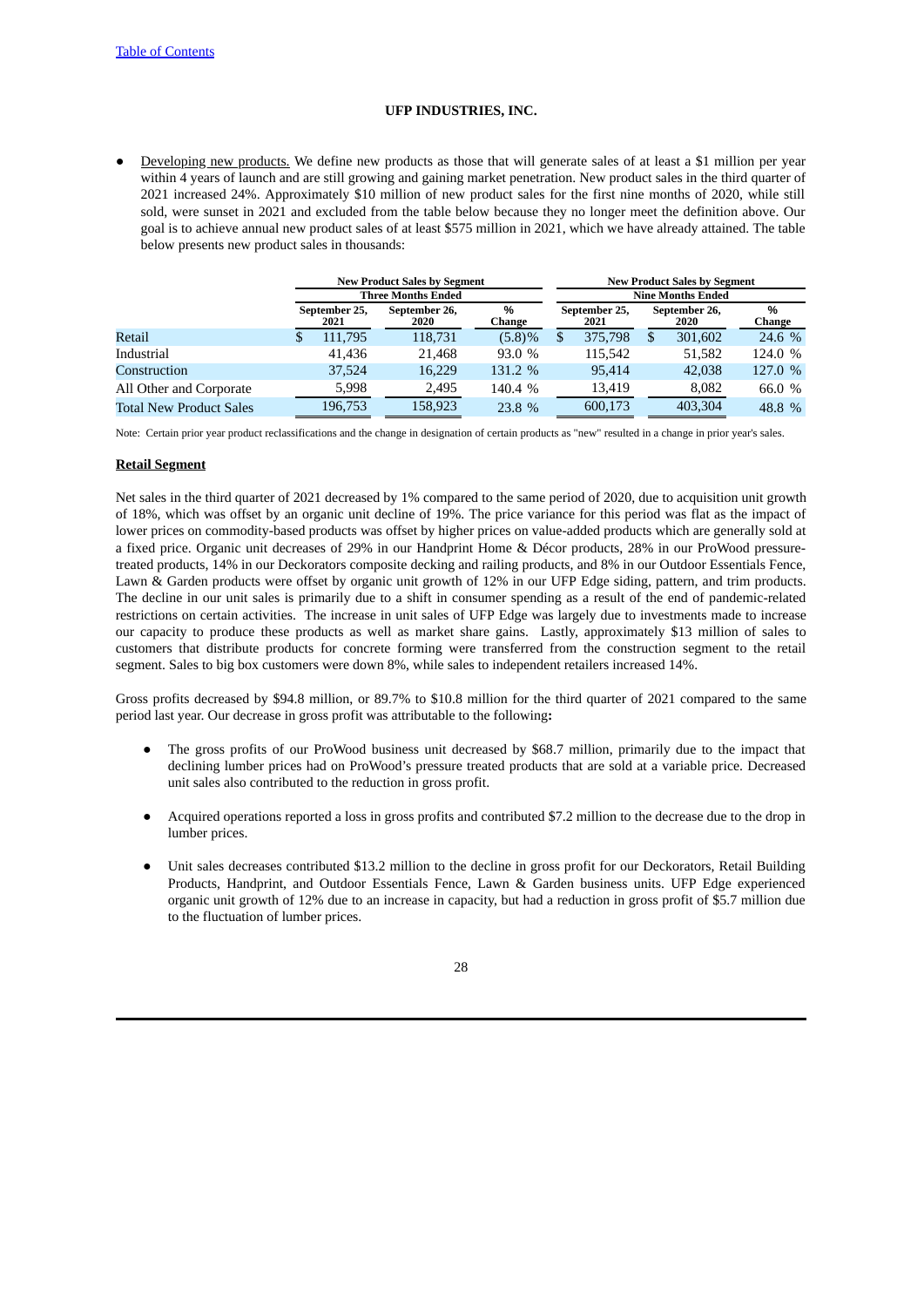Selling, general and administrative ("SG&A") expenses decreased by approximately \$6.6 million, or 15.2%, in the third quarter of 2021 compared to the same period of 2020. The SG&A of recently acquired businesses contributed \$4.8 million to the change in SG&A. This was offset by accrued bonus expense, which varies with our overall profitability and return on investment, which decreased by \$12.0 million and totaled approximately \$3.0 million for the quarter. The remaining change was primarily due to increases in salaries and wages and travel related expenses, offset by decreases in sales incentive compensation and bad debt expense.

Earnings from operations for the Retail reportable segment decreased in the third quarter of 2021 compared to 2020 by \$88.3 million, or 142%, as a result of the factors mentioned above.

Net sales in the first nine months of 2021 increased 63% compared to the same period of 2020, due to a 33% increase in selling prices and a 36% increase in unit sales from acquired operations, offset by a 6% decrease in organic unit sales. Organic unit increases of 21% of UFP Edge, 13% of Deckorators, and 7% of Outdoor Essentials, were offset by organic unit declines of 19% of ProWood and 11% of Handprint. The transfer of approximately \$29 million in sales to the retail segment from the construction segment discussed above contributed to unit growth in the retail segment. Sales to big box customers were up 55% (12% organic), while sales to independent retailers decreased 5% (6% organic).

Gross profits increased 0.4% to \$233.6 million in the first nine months of 2021 compared to the same period of 2020. Our change in gross profit was attributable to the following:

- Our Retail Building Materials business unit contributed \$26.3 million to the increase. This increase is primarily due to unit sales growth and rising lumber and panel prices combined with effective inventory positioning.
- Our Deckorators, Outdoor Essentials, Handprint, E-Commerce, and UFP Edge business units contributed \$0.2 million of additional gross profit.
- Acquisitions contributed \$6.7 million to the increase.
- The gross profit of our ProWood business unit decreased by \$31.8 million, primarily due to the impact that fluctuating lumber prices during the first nine months of the year had on ProWood's pressure-treated products that are sold at a variable price.

Selling, general and administrative ("SG&A") expenses increased by approximately \$33.8 million, or 30.5%, in the first nine months of 2021 compared to the same period of 2020. The SG&A of recently acquired businesses contributed approximately \$12.7 million to this increase. Accrued bonus expense, which varies with our overall profitability and return on investment, increased approximately \$11.0 million and totaled approximately \$37.9 for the first nine months of 2021. The remaining increase was primarily due to increases in salaries and wages, sales incentive compensation, and travel related expenses.

Earnings from operations for the Retail reportable segment decreased in the first nine months of 2021 compared to 2020 by \$32.6 million, or 26.7% as a result of the factors mentioned above.

#### **Industrial Segment**

Net sales in the third quarter of 2021 increased 103% compared to the same period of 2020, due to a 34% increase in unit sales from recent acquisitions and a 69% increase in selling prices attributable to favorable sales mix changes as well as the Lumber Market.

Gross profits increased by \$78.3 million, or 162.5%, for the third quarter of 2021 compared to the same period last year. Acquisitions contributed \$21.5 million to the increase in gross profit. The remaining increase was primarily due to favorable changes in sales mix and the decline in lumber costs. We estimate that value-added and commodity-based products contributed \$36.5 million and \$20.2 million, respectively, to the increase in gross profit.

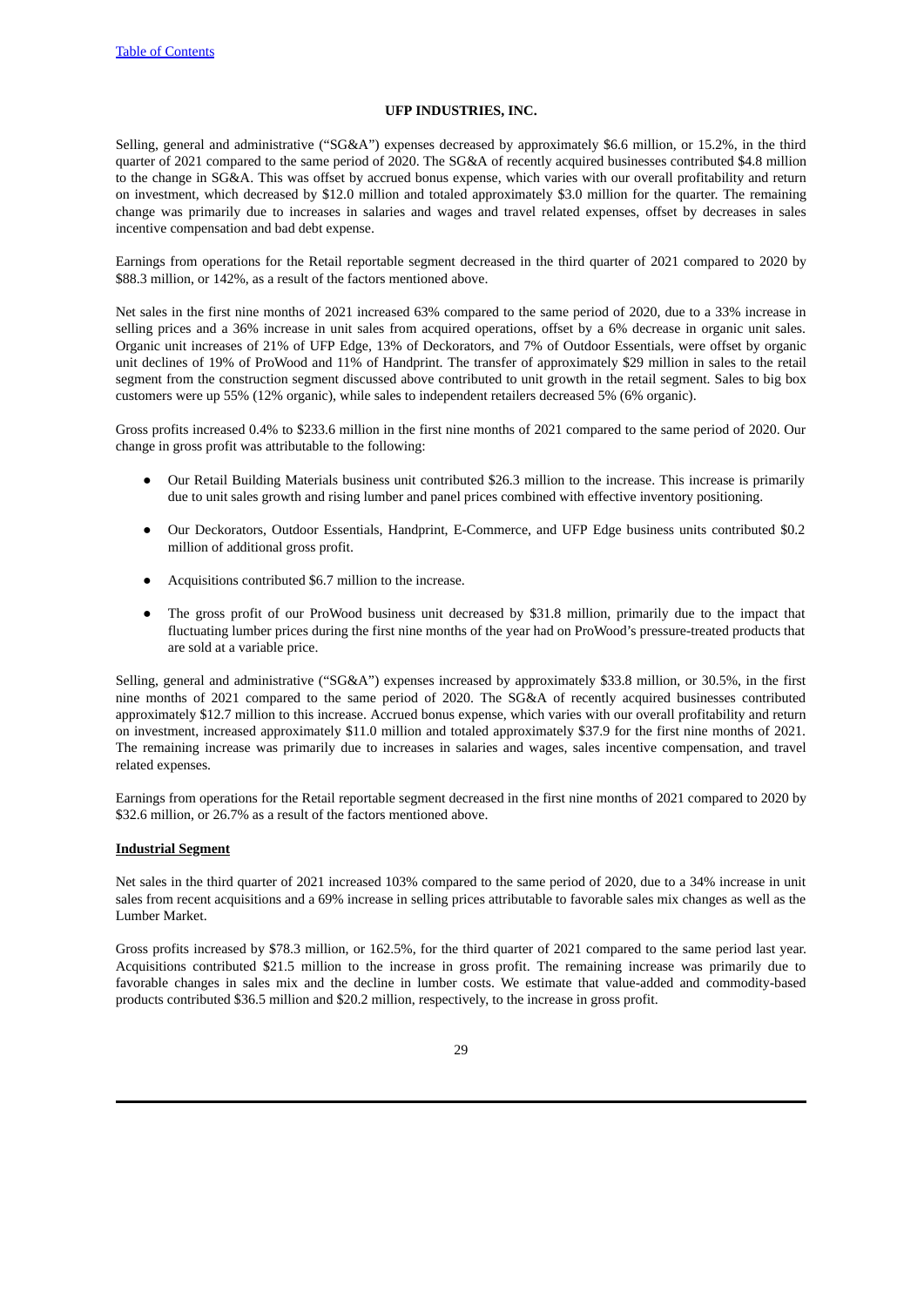Selling, general and administrative ("SG&A") expenses increased by approximately \$29.6 million, or 113.7%, in the third quarter of 2021 compared to the same period of 2020. Acquired operations since the third quarter of 2020 contributed approximately \$7.4 million to our increase in costs. Accrued bonus expense, which varies with our overall profitability and return on investment, increased approximately \$12.6 million, and totaled \$18.7 million for the quarter. The remaining increase was primarily due to increases in salaries and wages, sales incentive compensation, and travel related expenses.

Earnings from operations for the Industrial reportable segment increased in the third quarter of 2021 compared to 2020 by \$48.4 million, or 219.5%, due to the factors discussed above.

Net sales in the first nine months of 2021 increased 114% compared to the same period of 2020, due to a 67% increase in selling prices attributable to the Lumber Market and favorable sales mix changes, a 10% increase in organic unit sales, and a 37% increase in unit sales from recent acquisitions.

Gross profits in the first nine months of 2021 increased 167.3% to \$213.6 million compared to the same period of 2020. Acquisitions contributed \$57.9 million to the increase in gross profit. The remaining increase was primarily due to organic unit sales growth and leveraging fixed costs as well as favorable changes in sales mix. In addition, in the first six months of the year we were able to maintain our profit per unit by more effectively passing on commodity lumber and other cost increases in our selling prices.

Selling, general and administrative ("SG&A") expenses increased by approximately \$77.1 million, or 104.6%, in the first nine months of 2021 compared to the same period of 2020. Acquired operations since the third quarter of 2020 contributed approximately \$21.3 million to total SG&A expenses. Accrued bonus expense increased approximately \$37.9 million compared to the same period of 2020 and totaled approximately \$50.4 for the first nine months of 2021. The remaining increase was primarily due to increases in salaries and wages and sales incentive compensation.

Earnings from operations for the Industrial reportable segment increased in the first nine months of 2021 compared to 2020 by \$136.5 million, or 253.6%, due to the factors mentioned above.

#### **Construction Segment**

Net sales in the third quarter of 2021 increased 62% compared to the same period of 2020, due to a 43% increase in selling prices attributable to the Lumber Market and unit sales growth of 19%, including 3% from recent acquisitions. Organic unit changes within this segment consisted of increases of 26% in commercial construction, 23% in site-built construction, and 17% in factory-built housing, offset by a 37% decrease in concrete forming. The transfer of approximately \$13 million in sales to the retail segment from the construction segment discussed above contributed to the unit decline in the concrete forming business unit.

Gross profits increased by \$92.0 million, or 148.2%, for the third quarter of 2021 compared to the same period of 2020. The increase in our gross profit was comprised of the following factors:

- Gross profits in our factory-built housing business unit increased \$20.6 million as a result of increased unit sales and leveraging fixed costs.
- Gross profits in our site-built construction business unit increased by \$63.2 million due to unit sales growth and leveraging fixed costs and as a result of a decrease in lumber costs.
- The gross profit of our commercial construction business unit increased \$7.1 million as a result of increased unit sales, better productivity, and other operational improvements.
- The gross profit of our concrete forming business unit decreased by \$0.3 million.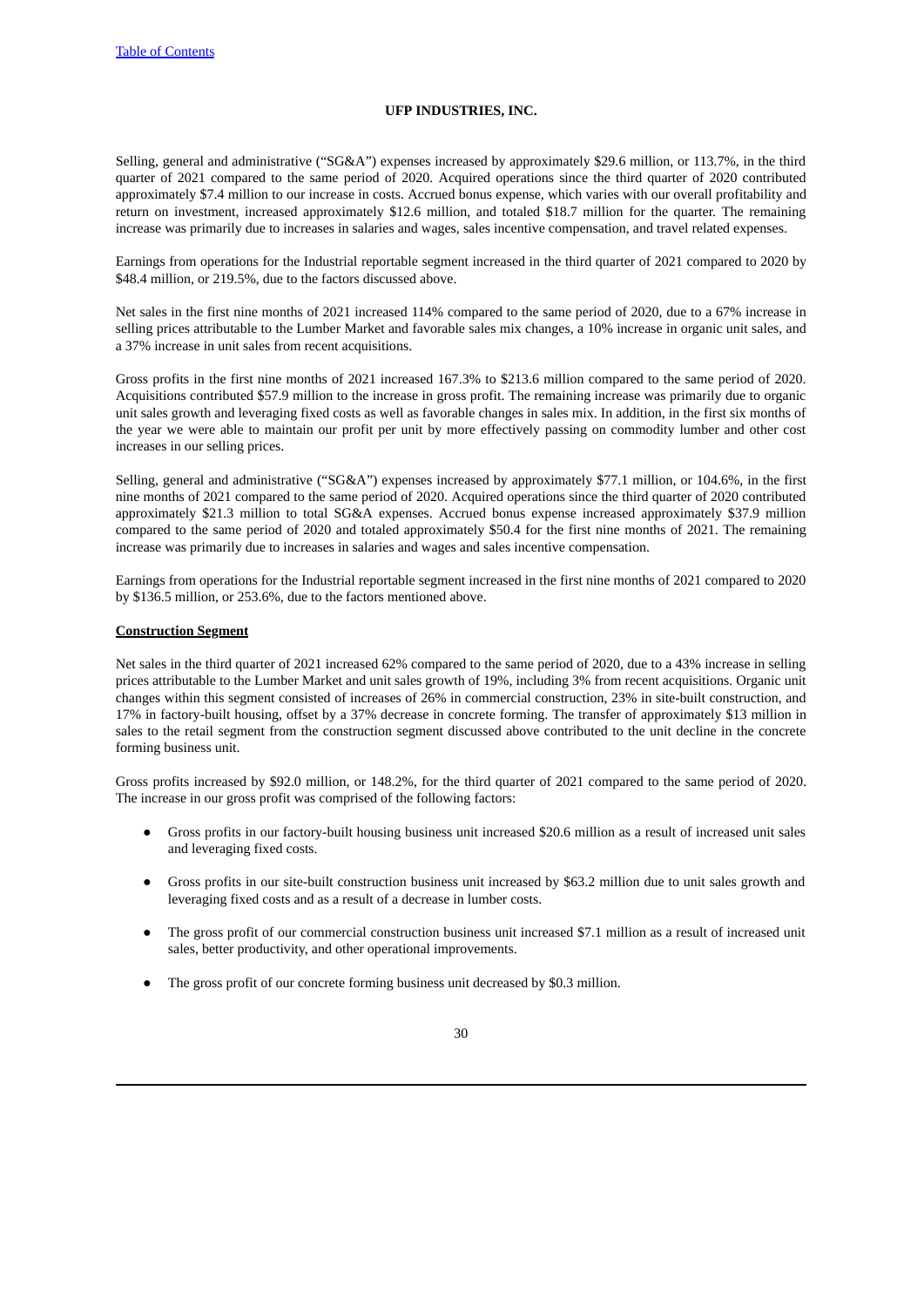● Acquired businesses contributed \$1.3 million.

Selling, general and administrative ("SG&A") expenses increased by approximately \$25.2 million, or 55.6%, in the third quarter of 2021 compared to the same period of 2020. Acquired operations since the third quarter of 2020 contributed approximately \$1.1 million to total SG&A expenses for the quarter. Accrued bonus expense, which varies with our overall profitability and return on investment, increased approximately \$14.8 million, and totaled \$19.5 million for the quarter. The remaining increase was primarily due to increases in salaries and wages, sales incentive compensation, medical expenses, and travel related expenses.

Earnings from operations for the Construction reportable segment increased in the third quarter of 2021 compared to 2020 by \$67.7 million, or 409.9%, due to the factors mentioned above.

Net sales in the first nine months of 2021 increased 70% compared to the same period of 2020, due to a 52% increase in selling prices primarily due to the Lumber Market and unit sales growth of 18%, including 3% from acquisitions. Organic unit changes within this segment consisted of increases of 27% in factory-built housing, 21% in site-built construction, and 8% in commercial construction. These increases were offset by a unit decline of 37% in concrete forming. The transfer of approximately \$29 million in sales to the retail segment from the construction segment discussed above contributed to the unit decline in the concrete forming business unit.

Gross profits increased by \$192.5 million, or 104.4% for the first nine months of 2021 compared to the same period of 2020. The increase in our gross profits was comprised of the following factors:

- Gross profits in our factory-built housing business unit increased by \$68.8 million as a result of increased unit sales and leveraging fixed costs.
- Gross profits in our site-built construction business unit increased by \$105.6 million due to unit sales growth and leveraging fixed costs. In addition, we were able to maintain our profit per unit by more effectively passing on commodity lumber and other cost increases in our selling prices in the first six months of the year.
- The gross profit of our commercial construction business unit increased \$8.2 million as a result of increased unit sales, better productivity, and other operational improvements.
- The gross profit of our concrete forming business unit increased \$5.0 million due to the factors discussed above.
- Acquired businesses contributed \$5.0 million.

Selling, general and administrative ("SG&A") expenses increased by approximately \$59.0 million, or 44.0%, in the first nine months of 2021 compared to the same period of 2020. Acquired operations since the third quarter of 2020 contributed approximately \$3.8 million to total SG&A expenses. Accrued bonus expense increased approximately \$34.8 million compared to the same period of 2020 and totaled approximately \$46.2 million for the first nine months of 2021. The remaining increase was primarily due to increases in salaries and wages, sales incentive compensation, medical expenses, and professional design fees.

Earnings from operations for the Construction reportable segment increased in the first nine months of 2021 compared to 2020 by \$133.8 million, or 264.7%, due to the factors mentioned above.

#### **All Other Segment**

Our All Other reportable segment consists of our International and Ardellis (our insurance captive) segments that are not significant.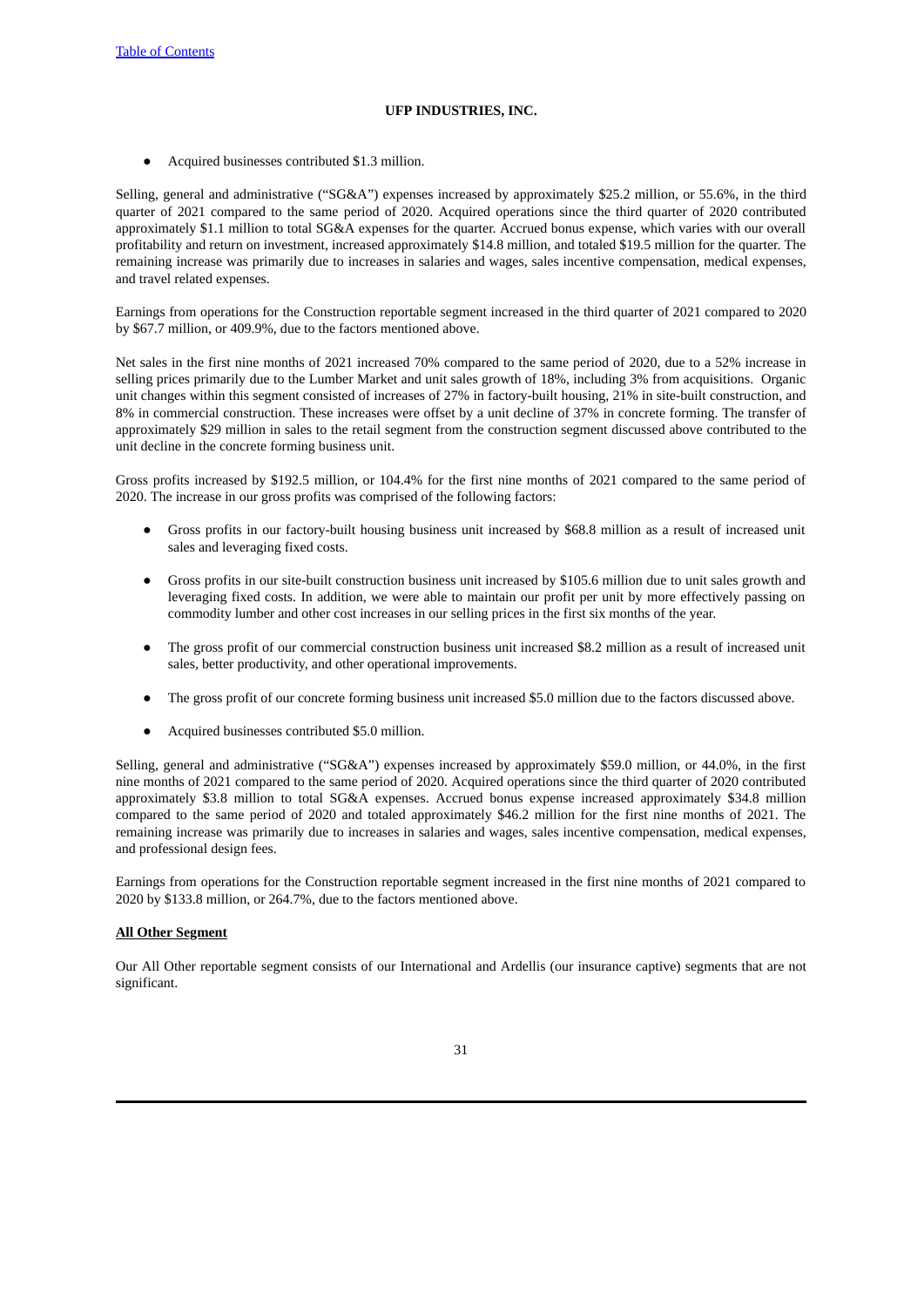#### **Corporate**

The corporate segment consists of over (under) allocated costs that are not significant and gains on the sale of certain real estate.

## **INCOME TAXES**

Effective tax rates differ from statutory federal income tax rates, primarily due to provisions for foreign, state and local income taxes and permanent tax differences. Our effective tax rate was 23.0% in the third quarter of 2021 compared to 25.4% for same period in 2020 and was 24.0% in the first nine months of 2021 compared to 25.2% for the same period in 2020. The decrease was primarily due to a decrease in permanent tax differences in 2021 compared to the prior year, none of which are individually significant.

#### **OFF-BALANCE SHEET TRANSACTIONS**

We have no significant off-balance sheet transactions.

#### **LIQUIDITY AND CAPITAL RESOURCES**

The table below presents, for the periods indicated, a summary of our cash flow statement (in thousands):

|                                                                  | <b>Nine Months Ended</b> |                       |  |
|------------------------------------------------------------------|--------------------------|-----------------------|--|
|                                                                  | September 25,<br>2021    | September 26,<br>2020 |  |
| Cash from operating activities                                   | 281,763                  | 185,083<br>S          |  |
| Cash used in investing activities                                | (528, 257)               | (100, 927)            |  |
| Cash (used in) from financing activities                         | (33,593)                 | 95,178                |  |
| Effect of exchange rate changes on cash                          | (292)                    | (1,122)               |  |
| Net change in all cash and cash equivalents                      | (280, 379)               | 178,212               |  |
| Cash, cash equivalents, and restricted cash, beginning of period | 436,608                  | 168,666               |  |
| Cash, cash equivalents, and restricted cash, end of period       | 156,229                  | 346,878               |  |

In general, we fund our growth through a combination of operating cash flows, our revolving credit facility, industrial development bonds (when circumstances permit), and issuance of long-term notes payable at times when interest rates are favorable. We have not issued equity to finance growth except in the case of a large acquisition. We manage our capital structure by attempting to maintain a targeted ratio of debt to equity and debt to earnings before interest, taxes, depreciation and amortization. We believe this is one of many important factors to maintaining a strong credit profile, which in turn helps ensure timely access to capital when needed.

Seasonality has a significant impact on our working capital due to our primary selling season which occurs during the period from March to September. Consequently, our working capital increases during our first and second quarters which typically results in negative or modest cash flows from operations during those periods. Conversely, we typically experience a substantial decrease in working capital once we move beyond our peak selling season which typically results in significant cash flows from operations in our third and fourth quarters. As explained in more detail below, the unusually large increase in lumber prices this year, as well as the significant increase in sales, resulted in a more significant increase in net working capital this year relative to prior years.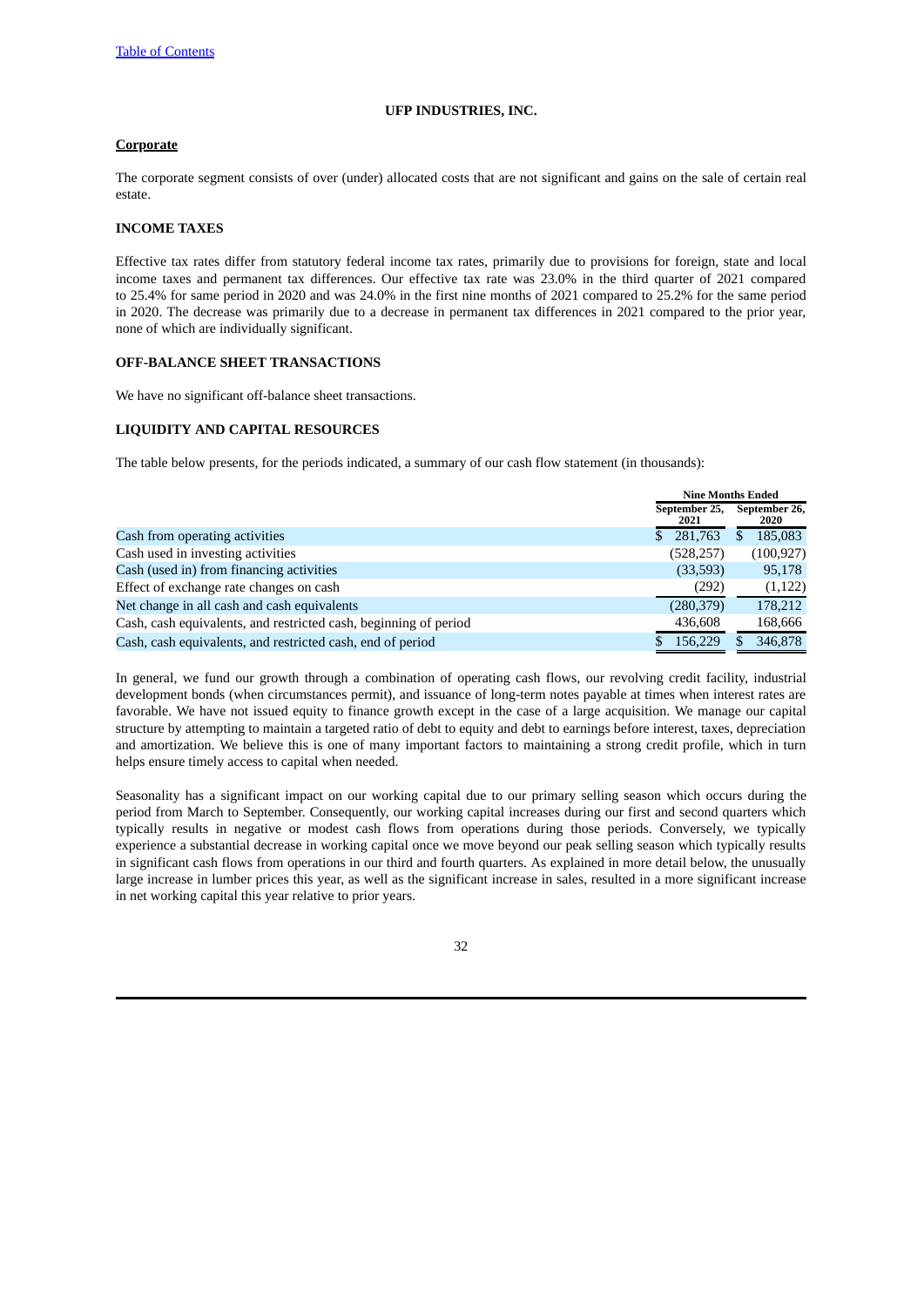Due to the seasonality of our business and the effects of the Lumber Market, we believe our cash cycle (days of sales outstanding plus days supply of inventory less days payables outstanding) is a good indicator of our working capital management. As indicated in the table below, our cash cycle increased to 57 days from 43 days during the third quarter and to 52 days from 49 days during the first nine months of 2021 compared to the respective prior periods.

|                           |                       | <b>Three Months Ended</b> | <b>Nine Months Ended</b> |                       |  |  |
|---------------------------|-----------------------|---------------------------|--------------------------|-----------------------|--|--|
|                           | September 25,<br>2021 | September 26,<br>2020     | September 25,<br>2021    | September 26,<br>2020 |  |  |
| Days of sales outstanding | 35                    | 31                        | 34                       |                       |  |  |
| Days supply of inventory  | 43                    | 31                        | 38                       | 37                    |  |  |
| Days payables outstanding | (21)                  | (19)                      | (20)                     | (20)                  |  |  |
| Days in cash cycle        |                       | 43                        |                          | 49                    |  |  |

The increase in our days supply of inventory in the first nine months of 2021 compared to the same period of 2020 was primarily due to lower retail demand than our customers anticipated for our inventory planning. The four day increase in our receivables cycle was primarily due to longer payment terms for new customers attributable to recent acquisitions.

In the first nine months of 2021, our cash provided by operating activities was \$281.8 million, which was comprised of net earnings of \$405.4 million and \$69.1 million of non-cash expenses, offset by a \$192.7 million increase in working capital since the end of December 2020. Our operating cash flow this year increased by \$96.7 million compared to the same period of last year primarily due to an increase in our net earnings and non-cash expenses of \$229.8 million, offset by an increase in our investment in net working capital of \$133.1 million compared to the prior year period. This increase was due to unusually high lumber prices and increased demand in our industrial and construction segments. PalletOne and other acquisitions also contributed to the increase in our seasonal investment in net working capital.

Acquisitions and purchases of property, plant, and equipment comprised most of our cash used in investing activities during the first nine months of 2021 and totaled \$433.3 million and \$110.1 million, respectively. Total proceeds from the sales of property, plant, and equipment were \$26.6 million. Outstanding purchase commitments on existing capital projects totaled approximately \$44.1 million on September 25, 2021. Capital spending primarily consists of several projects to expand capacity to manufacture new and value-added products, achieve efficiencies through automation, make improvements to a number of facilities, and increase our transportation capacity (tractors, trailers) in order to meet higher volumes and replace old rolling stock. We intend to fund capital expenditures and purchase commitments through our operating cash flows for the balance of the year. We currently plan to spend approximately \$147 million on capital projects for the year. Notable areas of capital spending include projects to increase the capacity and efficiency of our plants that produce our Deckorators mineral-based composite and wood-plastic composite decking and our UFP Edge siding, pattern and trim products, expand our machine-built pallet capacity, and take advantage of automation opportunities.

Cash flows from financing activities primarily consisted of net repayments of debt of approximately \$1.4 million, the payment of quarterly dividends totaling \$27.8 million (\$0.15 per share), and distributions to noncontrolling interests of \$2.9 million. On October 20, 2021, our board of directors approved an increase in our fourth quarter dividend to \$0.20 per share, payable on December 15, 2021, to shareholders of record on December 1, 2021.

On September 25, 2021, we had \$3.2 million outstanding on our \$550 million revolving credit facility, and we had approximately \$539.7 million in remaining availability after considering \$7.1 million in outstanding letters of credit. Financial covenants on the unsecured revolving credit facility and unsecured notes include minimum interest tests and a maximum leverage ratio. The agreements also restrict the amount of additional indebtedness we may incur and the amount of assets which may be sold. We were in compliance with all our covenant requirements on September 25, 2021.

At the end of the third quarter of 2021, we have approximately \$667.5 million in total liquidity, consisting of our net cash surplus and remaining availability under our revolving credit facility. We anticipate our liquidity will continue to increase in the last three months of 2021 as lumber prices and demand continue to normalize and we convert our seasonal increase in net working capital to cash.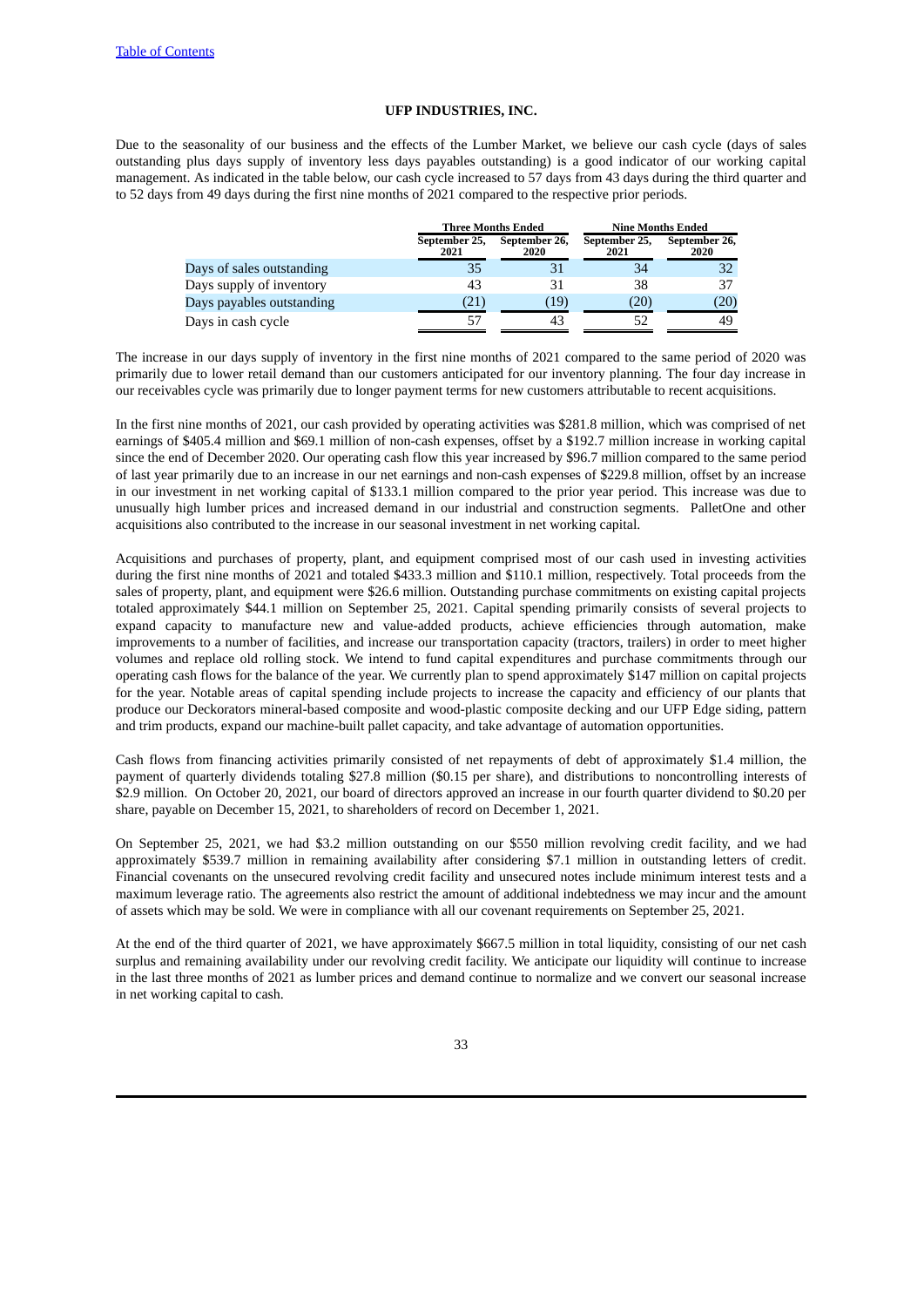## **ENVIRONMENTAL CONSIDERATIONS AND REGULATIONS**

See Notes to Unaudited Consolidated Condensed Financial Statements, Note E, "Commitments, Contingencies, and Guarantees."

## **CRITICAL ACCOUNTING POLICIES**

In preparing our consolidated financial statements, we follow accounting principles generally accepted in the United States. These principles require us to make certain estimates and apply judgments that affect our financial position and results of operations. We continually review our accounting policies and financial information disclosures. There have been no material changes in our policies or estimates since December 26, 2020.

#### <span id="page-33-0"></span>**Item 3. Quantitative and Qualitative Disclosures about Market Risk.**

We are exposed to market risks related to fluctuations in interest rates on our variable rate debt, which consists of a revolving credit facility and industrial development revenue bonds. We do not currently use interest rate swaps, futures contracts or options on futures, or other types of derivative financial instruments to mitigate this risk.

For fixed rate debt, changes in interest rates generally affect the fair market value, but not earnings or cash flows. Conversely, for variable rate debt, changes in interest rates generally do not influence fair market value, but do affect future earnings and cash flows. We do not have an obligation to prepay fixed rate debt prior to maturity, and as a result, interest rate risk and changes in fair market value should not have a significant impact on such debt until we would be required to refinance it.

We are subject to fluctuations in the price of lumber. We experience significant fluctuations in the cost of commodity lumber products from primary producers (the "Lumber Market"). A variety of factors over which we have no control, including government regulations, transportation, environmental regulations, weather conditions, economic conditions, and natural disasters, impact the cost of lumber products and our selling prices. While we attempt to minimize our risk from severe price fluctuations, substantial, prolonged trends in lumber prices can affect our sales volume, our gross margins, and our profitability. We anticipate that these fluctuations will continue in the future. (See "Impact of the Lumber Market on Our Operating Results.")

Our international operations have exposure to foreign currency rate risks, primarily due to fluctuations in their local currency, which is their functional currency, compared to the U.S. Dollar. Additionally, certain of our operations enter into transactions that will be settled in a currency other than the U.S. Dollar. We may enter into forward foreign exchange rate contracts in the future to mitigate foreign currency exchange risk. Historically, our hedge contracts are deemed immaterial to the financial statements, however any material hedge contract in the future will be disclosed.

#### <span id="page-33-1"></span>**Item 4. Controls and Procedures.**

- (a) Evaluation of Disclosure Controls and Procedures. With the participation of management, our chief executive officer and chief financial officer, after evaluating the effectiveness of our disclosure controls and procedures (as defined in Exchange Act Rules 13a – 15e and 15d – 15e) as of the quarter ended September 25, 2021 (the "Evaluation Date"), have concluded that, as of such date, our disclosure controls and procedures were effective.
- (b) Changes in Internal Controls. During the quarter ended September 25, 2021, there were no changes in our internal control over financial reporting that materially affected, or is reasonably likely to materially affect, our internal control over financial reporting, except for the implementation of a control to address the material weakness in control over our share-based bonus awards disclosed in our 2020 Form 10-K, which was remediated in the first quarter of 2021.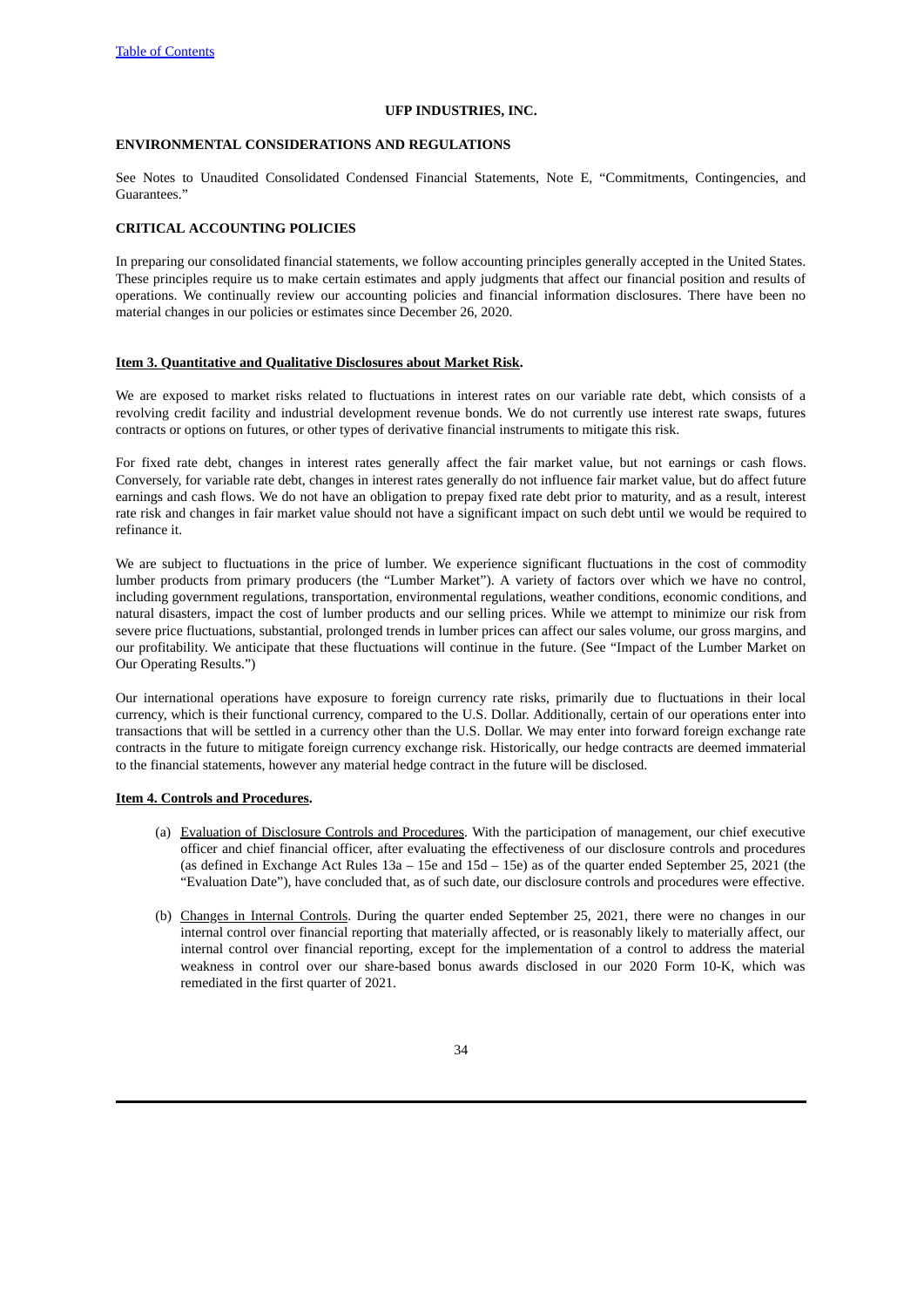# **PART II. OTHER INFORMATION**

## <span id="page-34-0"></span>**Item 1A. Risk Factors.**

None

# <span id="page-34-1"></span>**Item 2. Unregistered Sales of Equity Securities and Use of Proceeds.**

- (a) None.
- (b) None.
- (c) Issuer purchases of equity securities.

| <b>Fiscal Month</b>            | (D) |               |
|--------------------------------|-----|---------------|
| June 27 – July 31, 2021        |     | 1.103.957     |
| August $1 - 28$ , 2021         |     | $- 1.103.957$ |
| August 29 – September 25, 2021 |     | 1.103.957     |

(a) Total number of shares purchased.

- (b) Average price paid per share.
- (c) Total number of shares purchased as part of publicly announced plans or programs.
- (d) Maximum number of shares that may yet be purchased under the plans or programs.

On November 14, 2001, the Board of Directors approved a share repurchase program (which succeeded a previous program) allowing us to repurchase up to 2.5 million shares of our common stock. On October 14, 2010, our Board authorized an additional 2 million shares to be repurchased under our share repurchase program. The total number of remaining shares that may be repurchased under the program is approximately 1.1 million.

#### <span id="page-34-2"></span>**Item 5. Other Information.**

None.

# **PART II. OTHER INFORMATION**

### <span id="page-34-3"></span>**Item 6. Exhibits.**

The following exhibits (listed by number corresponding to the Exhibit Table as Item 601 in Regulation S-K) are filed with this report:

- 31 Certifications.
	- (a) [Certificate](#page-37-0) of the Chief Executive Officer of UFP Industries, Inc., pursuant to Section 302 of the Sarbanes-Oxley Act of 2002 (18 U.S.C. 1350).
	- (b) [Certificate](#page-38-0) of the Chief Financial Officer of UFP Industries, Inc., pursuant to Section 302 of the Sarbanes-Oxley Act of 2002 (18 U.S.C. 1350).
- 32 Certifications.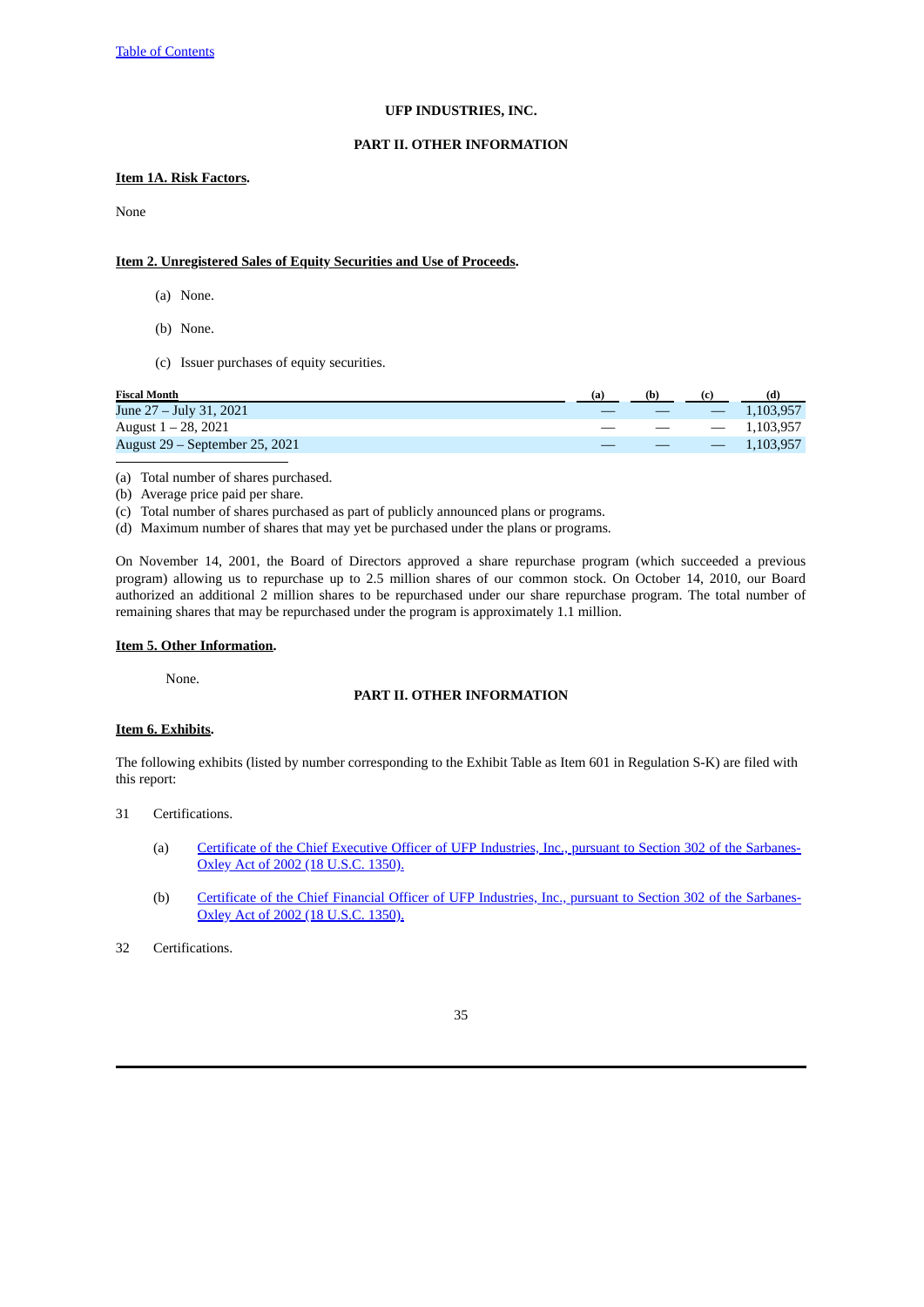- (a) [Certificate](#page-39-0) of the Chief Executive Officer of UFP Industries, Inc., pursuant to Section 906 of the Sarbanes-Oxley Act of 2002 (18 U.S.C. 1350).
- (b) [Certificate](#page-40-0) of the Chief Financial Officer of UFP Industries, Inc., pursuant to Section 906 of the Sarbanes-Oxley Act of 2002 (18 U.S.C. 1350).
- 101 Interactive Data File formatted in iXBRL (Inline eXtensible Business Reporting Language).
	- (INS) iXBRL Instance Document.
	- (SCH) iXBRL Schema Document.
	- (CAL) iXBRL Taxonomy Extension Calculation Linkbase Document.
	- (LAB) iXBRL Taxonomy Extension Label Linkbase Document.
	- (PRE) iXBRL Taxonomy Extension Presentation Linkbase Document.
	- (DEF) iXBRL Taxonomy Extension Definition Linkbase Document.
- 104 Cover Page Interactive Data File (the cover page XBRL tags are embedded in the Inline XBRL document).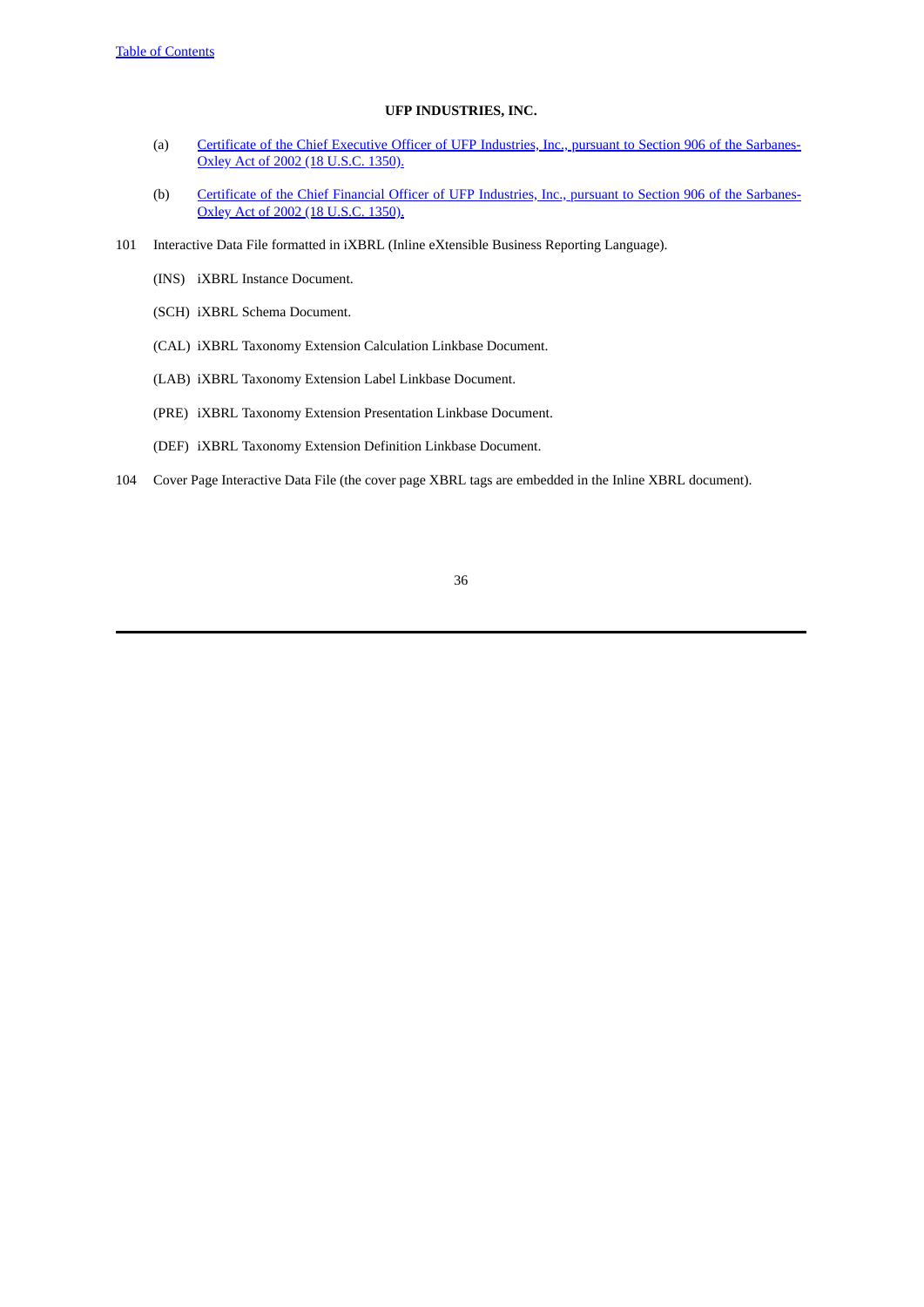## **SIGNATURES**

Pursuant to the requirements of the Securities and Exchange Act of 1934, the registrant has duly caused this report to be signed on its behalf by the undersigned thereunto duly authorized.

# **UFP INDUSTRIES, INC.**

Date: November 3, 2021 By: /s/ Matthew J. Missad

Matthew J. Missad, Chief Executive Officer and Principal Executive Officer

Date: November 3, 2021 By: /s/ Michael R. Cole Michael R. Cole, Chief Financial Officer, Principal Financial Officer and Principal Accounting Officer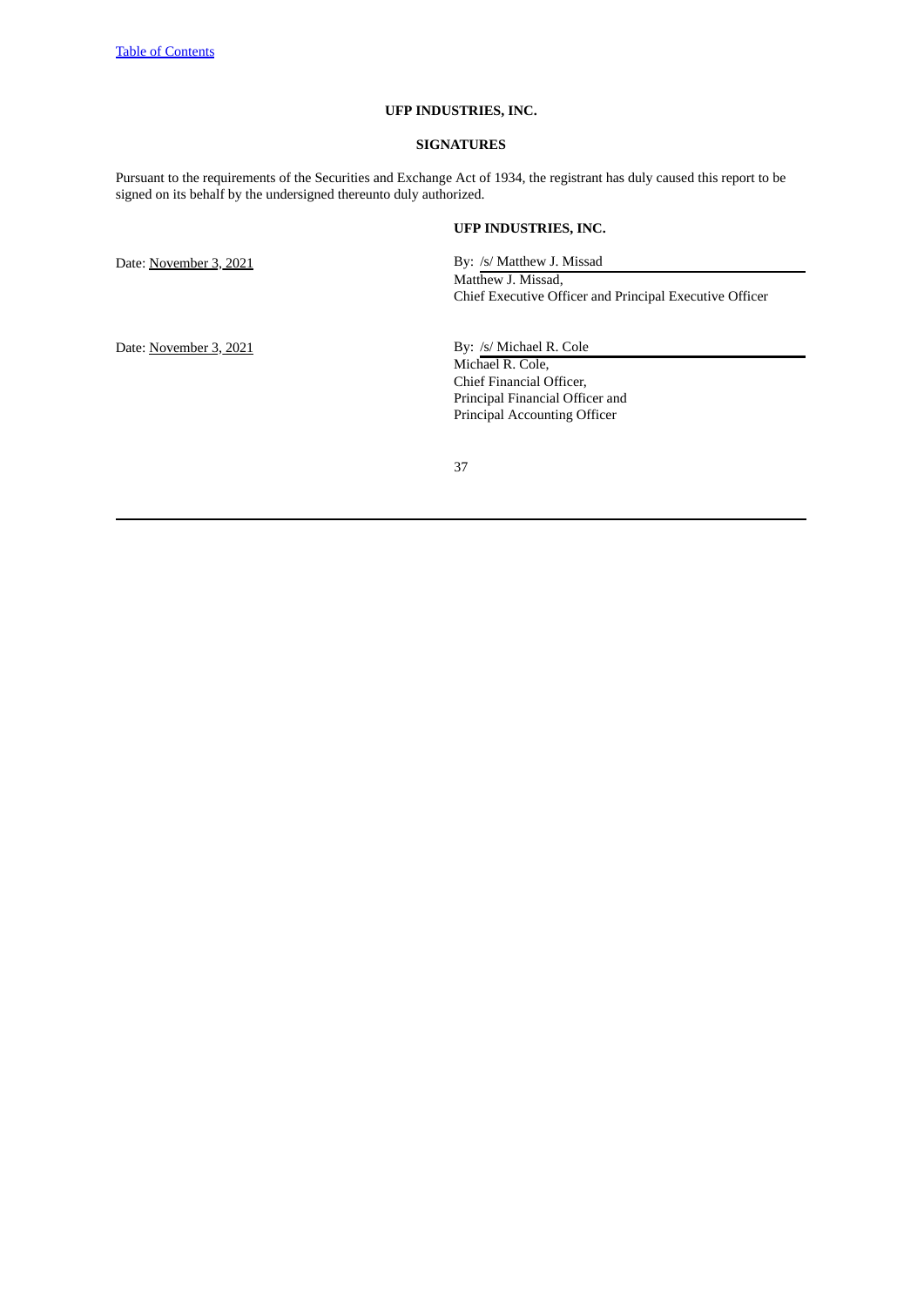#### **Certification**

<span id="page-37-0"></span>I, Matthew J. Missad, certify that:

- 1. I have reviewed this report on Form 10-Q of UFP Industries, Inc.;
- 2. Based on my knowledge, this report does not contain any untrue statement of a material fact or omit to state a material fact necessary to make the statements made, in light of the circumstances under which such statements were made, not misleading with respect to the period covered by this report;
- 3. Based on my knowledge, the financial statements, and other financial information included in this report, fairly present in all material respects the financial condition, results of operations and cash flows of the registrant as of, and for, the periods presented in this report;
- 4. The registrant's other certifying officer and I are responsible for establishing and maintaining disclosure controls and procedures (as defined in Exchange Act Rules 13a-15(e) and 15d-15(e)) and internal control over financial reporting (as defined in Exchange Act Rules 13a-15(f) and 15d-15(f)) for the registrant and have:
	- a. Designed such disclosure controls and procedures, or caused such disclosure controls and procedures to be designed under our supervision, to ensure that material information relating to the registrant, including its consolidated subsidiaries, is made known to us by others within those entities, particularly during the period in which this report is being prepared;
	- b. Designed such internal control over financial reporting, or caused such internal control over financial reporting to be designed under our supervision, to provide reasonable assurance regarding the reliability of financial reporting and the preparation of financial statements for external purposes in accordance with generally accepted accounting principles;
	- c. Evaluated the effectiveness of the registrant's disclosure controls and procedures and presented in this report our conclusions about the effectiveness of the disclosure controls and procedures, as of the end of the period covered by this report, based on such evaluation; and
	- d. Disclosed in this report any change in the registrant's internal control over financial reporting that occurred during the registrant's most recent fiscal quarter (the registrant's fourth fiscal quarter in the case of an annual report) that has materially affected, or is reasonably likely to materially affect, the registrant's internal control over financial reporting; and
- 5. The registrant's other certifying officer and I have disclosed, based on our most recent evaluation of internal control over financial reporting, to the registrant's auditors and the audit committee of the registrant's board of directors (or persons performing the equivalent function):
	- a. All significant deficiencies and material weaknesses in the design or operation of internal control over financial reporting which are reasonably likely to adversely affect the registrant's ability to record, process, summarize, and report financial information; and
	- b. Any fraud, whether or not material, that involves management or other employees who have a significant role in the registrant's internal control over financial reporting.

Date: November 3, 2021 /s/ Matthew J. Missad

Matthew J. Missad, Chief Executive Officer and Principal Executive Officer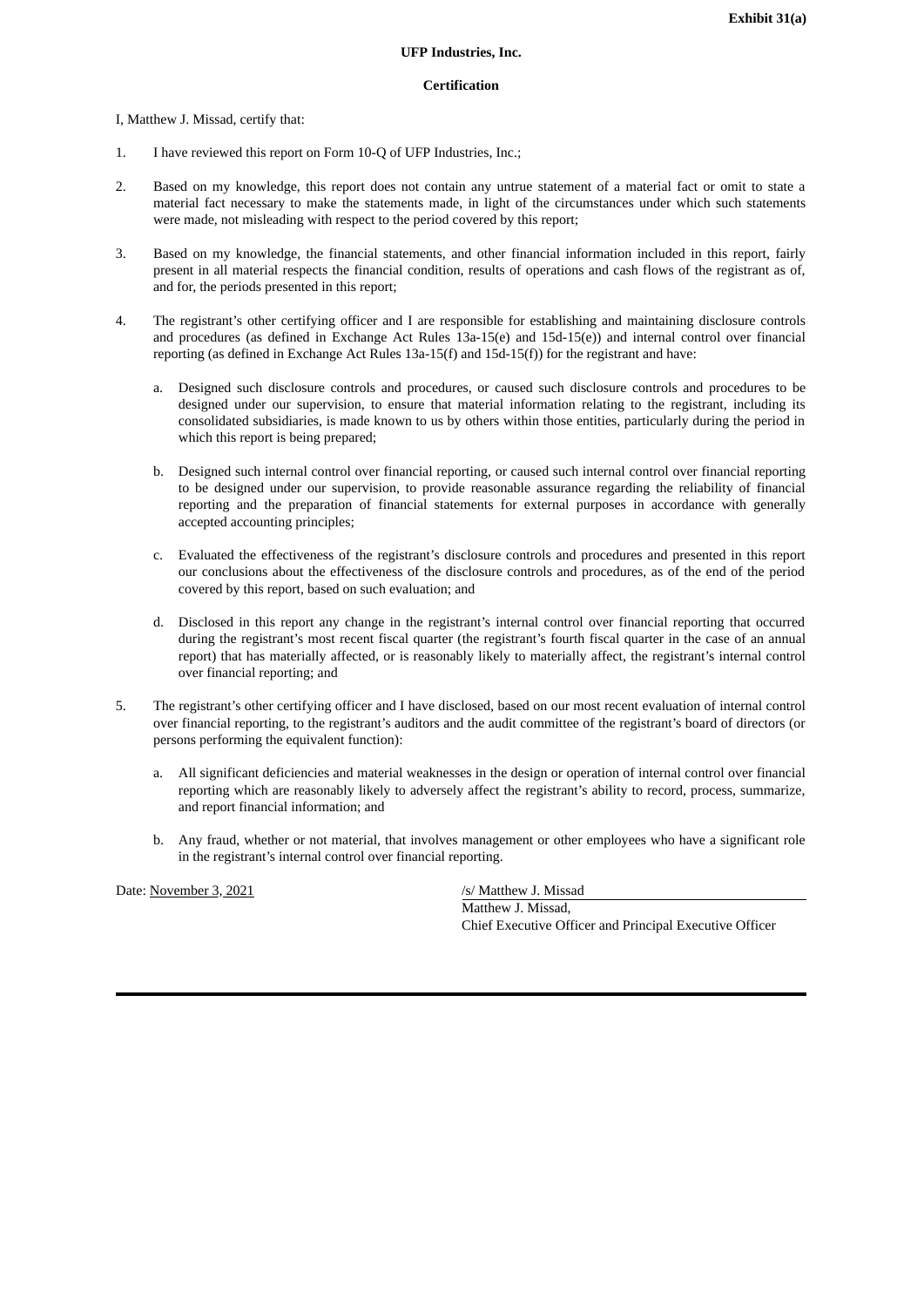#### **Certification**

<span id="page-38-0"></span>I, Michael R. Cole, certify that:

- 1. I have reviewed this report on Form 10-Q of UFP Industries, Inc.;
- 2. Based on my knowledge, this report does not contain any untrue statement of a material fact or omit to state a material fact necessary to make the statements made, in light of the circumstances under which such statements were made, not misleading with respect to the period covered by this report;
- 3. Based on my knowledge, the financial statements, and other financial information included in this report, fairly present in all material respects the financial condition, results of operations and cash flows of the registrant as of, and for, the periods presented in this report;
- 4. The registrant's other certifying officer and I are responsible for establishing and maintaining disclosure controls and procedures (as defined in Exchange Act Rules 13a-15(e) and 15d-15(e)) and internal control over financial reporting (as defined in Exchange Act Rules 13a-15(f) and 15d-15(f)) for the registrant and have:
	- a. Designed such disclosure controls and procedures, or caused such disclosure controls and procedures to be designed under our supervision, to ensure that material information relating to the registrant, including its consolidated subsidiaries, is made known to us by others within those entities, particularly during the period in which this report is being prepared;
	- b. Designed such internal control over financial reporting, or caused such internal control over financial reporting to be designed under our supervision, to provide reasonable assurance regarding the reliability of financial reporting and the preparation of financial statements for external purposes in accordance with generally accepted accounting principles;
	- c. Evaluated the effectiveness of the registrant's disclosure controls and procedures and presented in this report our conclusions about the effectiveness of the disclosure controls and procedures, as of the end of the period covered by this report, based on such evaluation; and
	- d. Disclosed in this report any change in the registrant's internal control over financial reporting that occurred during the registrant's most recent fiscal quarter (the registrant's fourth fiscal quarter in the case of an annual report) that has materially affected, or is reasonably likely to materially affect, the registrant's internal control over financial reporting; and
- 5. The registrant's other certifying officer and I have disclosed, based on our most recent evaluation of internal control over financial reporting, to the registrant's auditors and the audit committee of the registrant's board of directors (or persons performing the equivalent function):
	- a. All significant deficiencies and material weaknesses in the design or operation of internal control over financial reporting which are reasonably likely to adversely affect the registrant's ability to record, process, summarize, and report financial information; and
	- b. Any fraud, whether or not material, that involves management or other employees who have a significant role in the registrant's internal control over financial reporting.

Date: November 3, 2021 /s/ Michael R. Cole

Michael R. Cole

Chief Financial Officer and Principal Accounting Officer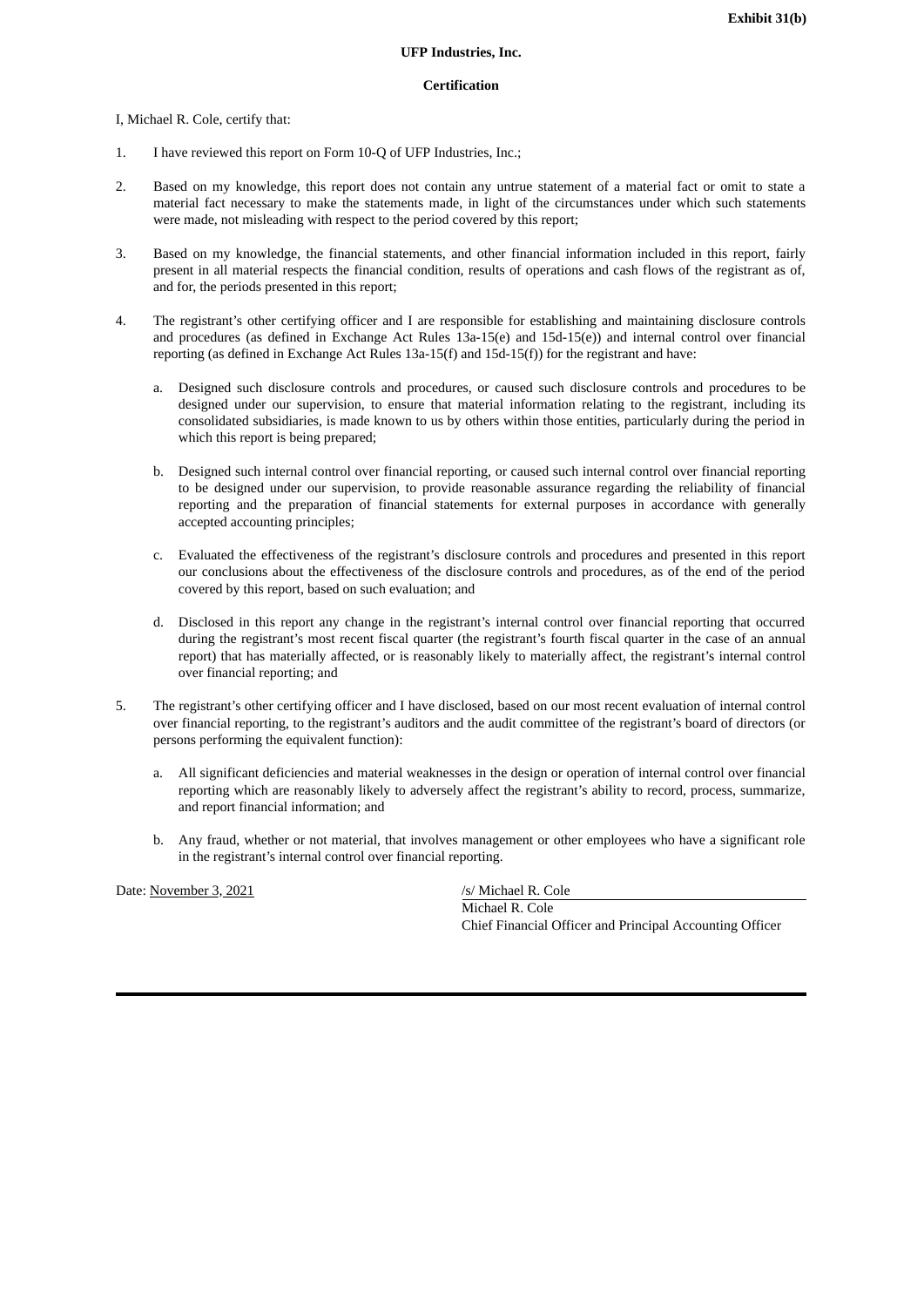### CERTIFICATE OF THE CHIEF EXECUTIVE OFFICER OF UFP INDUSTRIES, INC.

<span id="page-39-0"></span>Pursuant to Section 906 of the Sarbanes-Oxley Act of 2002 (18 U.S.C. 1350):

I, Matthew J. Missad, Chief Executive Officer of UFP Industries, Inc., certify, to the best of my knowledge and belief, pursuant to Section 906 of the Sarbanes-Oxley Act of 2002 (18 U.S.C. 1350) that:

- (1) The quarterly report on Form 10-Q for the quarterly period ended September 25, 2021, which this statement accompanies, fully complies with requirements of Section 13(a) or 15(d) of the Securities Exchange Act of 1934; and
- (2) The information contained in this quarterly report on Form 10-Q for the quarterly period ended September 25, 2021, fairly presents, in all material respects, the financial condition and results of operations of UFP Industries, Inc.

UFP INDUSTRIES, INC.

Date: November 3, 2021 By: /s/ Matthew J. Missad

Matthew J. Missad, Chief Executive Officer and Principal Executive Officer

The signed original of this written statement required by Section 906, or any other document authenticating, acknowledging, or otherwise adopting the signature that appears in typed form within the electronic version of this written statement required by Section 906, has been provided to UFP Industries, Inc. and will be retained by UFP Industries, Inc. and furnished to the Securities and Exchange Commission or its staff upon request.